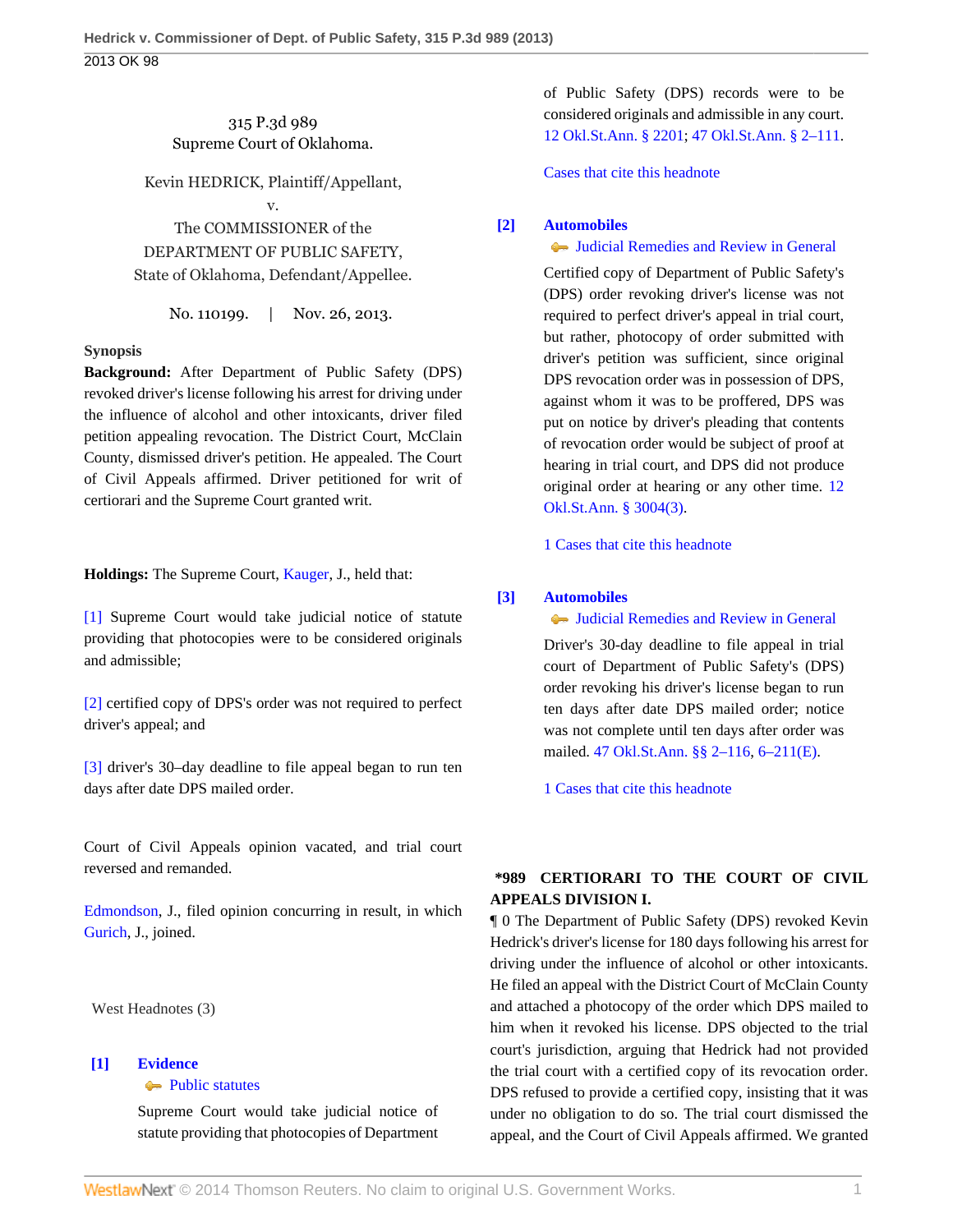certiorari to address whether a certified copy of a DPS order is required to perfect an appeal of a DPS revocation to the district court; and whether the appeal was timely. We hold that [47 O.S. Supp.2007 § 2–111](http://www.westlaw.com/Link/Document/FullText?findType=L&pubNum=1000165&cite=OKSTT47S2-111&originatingDoc=I24ac18cf57f111e3b48bea39e86d4142&refType=LQ&originationContext=document&vr=3.0&rs=cblt1.0&transitionType=DocumentItem&contextData=(sc.Search)) expressly deems photocopies of DPS records to be considered originals for all purposes and to be admissible as evidence in all courts. Also, pursuant to [12 O.S.2011 § 3004\(3\),](http://www.westlaw.com/Link/Document/FullText?findType=L&pubNum=1000165&cite=OKSTT12S3004&originatingDoc=I24ac18cf57f111e3b48bea39e86d4142&refType=LQ&originationContext=document&vr=3.0&rs=cblt1.0&transitionType=DocumentItem&contextData=(sc.Search)) a certified copy of the DPS order was not required. We also hold that the appeal was timely.

# **CERTIORARI PREVIOUSLY GRANTED; COURT OF CIVIL APPEALS OPINION \*990 VACATED; TRIAL COURT REVERSED AND REMANDED.**

### **Attorneys and Law Firms**

[Michael L. Gardner](http://www.westlaw.com/Link/Document/FullText?findType=h&pubNum=176284&cite=0146824501&originatingDoc=I24ac18cf57f111e3b48bea39e86d4142&refType=RQ&originationContext=document&vr=3.0&rs=cblt1.0&transitionType=DocumentItem&contextData=(sc.Search)), Law Offices of Joe Farnan, Purcell, Oklahoma, for Plaintiff/Appellant.

A. Deann Taylor, (Former) Assistant General Counsel, Department of Public Safety, Brian K. Morton, Assistant General Counsel, Department of Public Safety, Oklahoma City, Oklahoma, for Defendant/Appellee.

### **Opinion**

### [KAUGER,](http://www.westlaw.com/Link/Document/FullText?findType=h&pubNum=176284&cite=0241378201&originatingDoc=I24ac18cf57f111e3b48bea39e86d4142&refType=RQ&originationContext=document&vr=3.0&rs=cblt1.0&transitionType=DocumentItem&contextData=(sc.Search)) J.:

¶ 1 The dispositive issues are whether the holder of a driver's license brought a timely appeal to challenge his driver's license revocation and whether he was required to provide the district court with a certified copy of a Department of Public Safety (DPS) revocation order when he appealed the revocation. We hold that: the appeal was timely; [47](http://www.westlaw.com/Link/Document/FullText?findType=L&pubNum=1000165&cite=OKSTT47S2-111&originatingDoc=I24ac18cf57f111e3b48bea39e86d4142&refType=LQ&originationContext=document&vr=3.0&rs=cblt1.0&transitionType=DocumentItem&contextData=(sc.Search)) [O.S. Supp.2007 § 2–111](http://www.westlaw.com/Link/Document/FullText?findType=L&pubNum=1000165&cite=OKSTT47S2-111&originatingDoc=I24ac18cf57f111e3b48bea39e86d4142&refType=LQ&originationContext=document&vr=3.0&rs=cblt1.0&transitionType=DocumentItem&contextData=(sc.Search)) expressly deems photocopies of DPS records to be considered originals for all purposes and admissible as evidence in all courts;  $\frac{1}{1}$  $\frac{1}{1}$  $\frac{1}{1}$  and that pursuant to [12](http://www.westlaw.com/Link/Document/FullText?findType=L&pubNum=1000165&cite=OKSTT12S3004&originatingDoc=I24ac18cf57f111e3b48bea39e86d4142&refType=LQ&originationContext=document&vr=3.0&rs=cblt1.0&transitionType=DocumentItem&contextData=(sc.Search)) [O.S.2011 § 3004\(3\)](http://www.westlaw.com/Link/Document/FullText?findType=L&pubNum=1000165&cite=OKSTT12S3004&originatingDoc=I24ac18cf57f111e3b48bea39e86d4142&refType=LQ&originationContext=document&vr=3.0&rs=cblt1.0&transitionType=DocumentItem&contextData=(sc.Search)), a certified copy of the DPS order was not required. [2](#page-10-0)

#### <span id="page-1-1"></span><span id="page-1-0"></span>**FACTS**

¶ 2 The defendant/appellant, Kevin B. Hedrick (Hedrick) was arrested for driving under the influence in McClain County, Oklahoma. Details as to the date and circumstances surrounding the arrest are not provided in the record.<sup>[3](#page-10-1)</sup> DPS held a hearing on **\*991** September 2, 2009, and determined that Hedrick's driving privileges should be revoked for 180 days. DPS mailed Hedrick a copy of its revocation order on September 23, 2009. On October 30, 2009, Hedrick filed an appeal of the DPS revocation to the District Court of McClain County and attached a copy of the DPS revocation order which DPS had mailed him. Hedrick sought to set aside the revocation, or in the alternative, have it modified based on extreme and usual hardship.

<span id="page-1-3"></span>¶ 3 When the matter came for trial on February 2, 2010, DPS objected to the trial court's jurisdiction to hear the appeal because Hedrick had not provided a certified copy of its order to the trial court. DPS also argued that the appeal was untimely, because it was filed thirty-seven days after it mailed the order to Hedrick.<sup>[4](#page-10-2)</sup> At the trial, DPS acknowledged that it issues thousands of these orders, but insisted that unless Hedrick provided a certified copy of the order, the trial court could not review the matter.

¶ 4 Hedrick's attorney asked the DPS lawyer if she had a certified copy and she said it was not her burden to show that Hedrick had a right to be in the district court or that his appeal was timely. When the trial court asked if it could take judicial notice of the official business records of DPS, DPS contended that if it were not a certified copy, it was not sufficient evidence.<sup>[5](#page-10-3)</sup> DPS insisted that it was Hedrick's burden and that DPS was not required to provide a certified copy of its administrative order. The trial court recessed the matter and instructed the parties to submit briefs on the issues.

<span id="page-1-4"></span>¶ 5 DPS submitted a brief on February 22, 2010, and Hedrick replied on March 22, 2010. On April 12, 2010, the matter was assigned to another trial judge, but nothing happened in the cause until nearly eighteen months later when DPS filed a motion to dismiss for failure to prosecute. Hedrick's lawyer responded, explaining that: 1) the trial court did not reset the hearing; 2) all of his cases at DPS were reset because of DPS's shortage of attorneys; and 3) he was willing to get a court date, but DPS had not cooperated on setting a date.

**\*992** ¶ 6 On October 5, 2011, the trial court dismissed the case because Hedrick did not provide a certified copy of the DPS revocation order. It determined that: 1) Hedrick had the burden of proving jurisdiction and an uncertified copy of the DPS order was incomplete evidence to establish jurisdiction; and 2) the appeal was untimely. On October 17, 2011, Hedrick filed a motion to reconsider which the trial court denied on November 14, 2011.

<span id="page-1-5"></span><span id="page-1-2"></span>¶ 7 On December 14, 2011, Hedrick appealed and the Court of Civil Appeals in an unpublished opinion affirmed on May 10, 2013, $<sup>6</sup>$  $<sup>6</sup>$  $<sup>6</sup>$  holding that, while the trial court had</sup>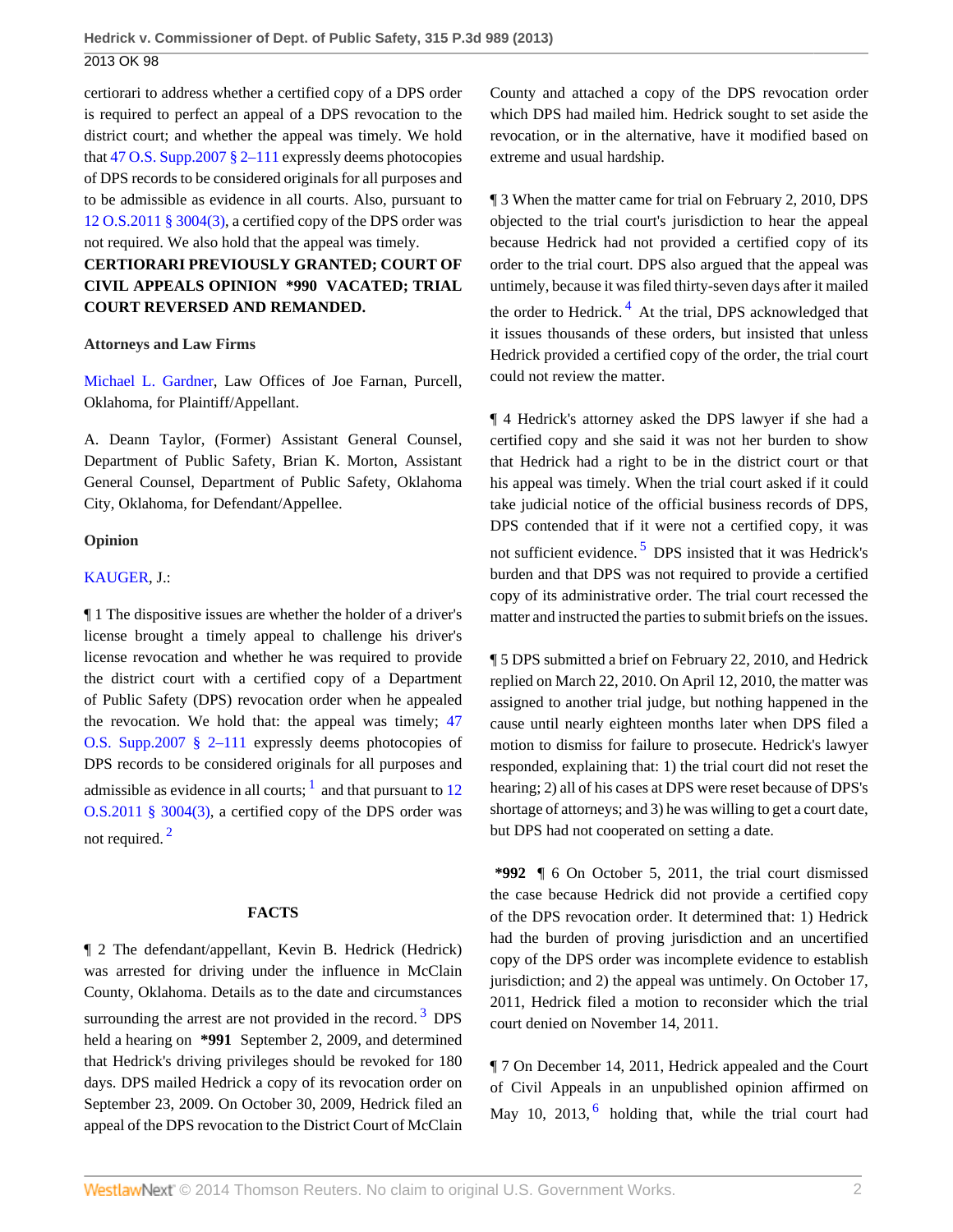<span id="page-2-3"></span>jurisdiction to hear the case,  $\frac{7}{1}$  $\frac{7}{1}$  $\frac{7}{1}$  the photocopy of the DPS order was incompetent to establish that DPS ever revoked Hedrick's driver's license under [47 O.S. Supp.2006 § 6–](http://www.westlaw.com/Link/Document/FullText?findType=L&pubNum=1000165&cite=OKSTT47S6-211&originatingDoc=I24ac18cf57f111e3b48bea39e86d4142&refType=LQ&originationContext=document&vr=3.0&rs=cblt1.0&transitionType=DocumentItem&contextData=(sc.Search))  $211(F)$ . <sup>[8](#page-11-0)</sup> Certiorari was granted on October 14, 2013, and assigned to these chambers.

<span id="page-2-2"></span>**I.**

# **[TITLE 47 O.S. SUPP.2007 § 2–111](http://www.westlaw.com/Link/Document/FullText?findType=L&pubNum=1000165&cite=OKSTT47S2-111&originatingDoc=I24ac18cf57f111e3b48bea39e86d4142&refType=LQ&originationContext=document&vr=3.0&rs=cblt1.0&transitionType=DocumentItem&contextData=(sc.Search)) EXPRESSLY DEEMS PHOTOCOPIES OF DPS RECORDS TO BE CONSIDERED ORIGINALS FOR ALL PURPOSES AND ADMISSABLE AS EVIDENCE IN ALL COURTS. ALSO PURSUANT TO [12](http://www.westlaw.com/Link/Document/FullText?findType=L&pubNum=1000165&cite=OKSTT12S3004&originatingDoc=I24ac18cf57f111e3b48bea39e86d4142&refType=LQ&originationContext=document&vr=3.0&rs=cblt1.0&transitionType=DocumentItem&contextData=(sc.Search)) [O.S.2011 § 3004\(3\),](http://www.westlaw.com/Link/Document/FullText?findType=L&pubNum=1000165&cite=OKSTT12S3004&originatingDoc=I24ac18cf57f111e3b48bea39e86d4142&refType=LQ&originationContext=document&vr=3.0&rs=cblt1.0&transitionType=DocumentItem&contextData=(sc.Search)) A CERTIFIED COPY OF THE DPS ORDER WAS NOT REQUIRED.**

### **A.**

<span id="page-2-1"></span><span id="page-2-0"></span>**[\[1\]](#page-0-0) [\[2\]](#page-0-1)** ¶ 8 DPS contends that unless Hedrick attached a certified copy of its order to his petition in the district court, his appeal could not be perfected in the trial court. It insists that the photocopy of DPS's revocation submitted with his petition to the district court was incompetent evidence because it was neither certified, nor submitted with a certificate, pursuant to [12 O.S.2011 § 3005](http://www.westlaw.com/Link/Document/FullText?findType=L&pubNum=1000165&cite=OKSTT12S3005&originatingDoc=I24ac18cf57f111e3b48bea39e86d4142&refType=LQ&originationContext=document&vr=3.0&rs=cblt1.0&transitionType=DocumentItem&contextData=(sc.Search)) [9](#page-11-1) **\*993** or [12](http://www.westlaw.com/Link/Document/FullText?findType=L&pubNum=1000165&cite=OKSTT12S2902&originatingDoc=I24ac18cf57f111e3b48bea39e86d4142&refType=LQ&originationContext=document&vr=3.0&rs=cblt1.0&transitionType=DocumentItem&contextData=(sc.Search)) [O.S.2011 § 2902.](http://www.westlaw.com/Link/Document/FullText?findType=L&pubNum=1000165&cite=OKSTT12S2902&originatingDoc=I24ac18cf57f111e3b48bea39e86d4142&refType=LQ&originationContext=document&vr=3.0&rs=cblt1.0&transitionType=DocumentItem&contextData=(sc.Search))<sup>[10](#page-11-2)</sup> Hedrick argues that the copy he attached to his district court petition need not be a certified copy. He relies on an exception to these requirements, found at [12](http://www.westlaw.com/Link/Document/FullText?findType=L&pubNum=1000165&cite=OKSTT12S3004&originatingDoc=I24ac18cf57f111e3b48bea39e86d4142&refType=LQ&originationContext=document&vr=3.0&rs=cblt1.0&transitionType=DocumentItem&contextData=(sc.Search)) [O.S.2011 § 3004\(3\)](http://www.westlaw.com/Link/Document/FullText?findType=L&pubNum=1000165&cite=OKSTT12S3004&originatingDoc=I24ac18cf57f111e3b48bea39e86d4142&refType=LQ&originationContext=document&vr=3.0&rs=cblt1.0&transitionType=DocumentItem&contextData=(sc.Search)), which provides in pertinent part:

<span id="page-2-5"></span>The original is not required, and a duplicate or other evidence of the contents of a record is admissible if:

....

3. At a time when an original was under the control of the party against whom offered, the party was put on notice, by the pleadings or otherwise, that the contents would be a subject of proof at the hearings and the party does not produce the original at the hearing...

Although neither party mentions [47 O.S. Supp.2007 § 2–111](http://www.westlaw.com/Link/Document/FullText?findType=L&pubNum=1000165&cite=OKSTT47S2-111&originatingDoc=I24ac18cf57f111e3b48bea39e86d4142&refType=LQ&originationContext=document&vr=3.0&rs=cblt1.0&transitionType=DocumentItem&contextData=(sc.Search)), we take judicial notice of the statute  $11$  which provides in pertinent part:

C. 1. The Commissioner may cause any or all records kept by the Department of Public Safety to be photographed, microphotographed, photostated, reproduced on film, or stored on computer storage medium. The film or reproducing material shall be of durable material, and the device used to reproduce the records on the film or reproducing material shall accurately reproduce and perpetuate the original records in all detail.

**2. The photostatic copy, photograph, microphotograph, photographic film or computerized image of the original records shall be deemed to be an original record for all purposes and shall be admissible as evidence in all courts or administrative agencies. A facsimile, exemplification, or certified copy thereof shall be deemed to be a transcript, exemplification, or certified copy of the original.** (Emphasis supplied.)

<span id="page-2-7"></span>**B.**

<span id="page-2-4"></span>¶ 9 The trial court is required to examine all of the records in a DPS file relative to an offense committed.  $^{12}$  $^{12}$  $^{12}$  [Section 2–](http://www.westlaw.com/Link/Document/FullText?findType=L&pubNum=1000165&cite=OKSTT47S2-111&originatingDoc=I24ac18cf57f111e3b48bea39e86d4142&refType=LQ&originationContext=document&vr=3.0&rs=cblt1.0&transitionType=DocumentItem&contextData=(sc.Search)) [111](http://www.westlaw.com/Link/Document/FullText?findType=L&pubNum=1000165&cite=OKSTT47S2-111&originatingDoc=I24ac18cf57f111e3b48bea39e86d4142&refType=LQ&originationContext=document&vr=3.0&rs=cblt1.0&transitionType=DocumentItem&contextData=(sc.Search)) clearly and unambiguously declares photocopies of DPS records to be considered originals and admissible in any court. Applying this statute could end our inquiry but this is not the only dispositive statute applicable to this cause. Revocation appeal proceedings in the district court are exempt from the provision of the Oklahoma Pleading and Discovery **\*994** codes, but they are not exempt from the Oklahoma Evidence Code.  $^{13}$  $^{13}$  $^{13}$  The requirements of [12 O.S.2011 § 3004\(3\)](http://www.westlaw.com/Link/Document/FullText?findType=L&pubNum=1000165&cite=OKSTT12S3004&originatingDoc=I24ac18cf57f111e3b48bea39e86d4142&refType=LQ&originationContext=document&vr=3.0&rs=cblt1.0&transitionType=DocumentItem&contextData=(sc.Search)) which are applicable here specifically allow admission of duplicates, or other secondary evidence, to prove the contents of a document, when the original document is:

<span id="page-2-8"></span>1) under the control of the party against whom it is offered;

2) the party was put on notice by the pleadings or otherwise that the contents would be a subject of proof at the hearings; and

<span id="page-2-9"></span>3) the party does not produce the original at the hearing.  $^{14}$  $^{14}$  $^{14}$ 

<span id="page-2-10"></span><span id="page-2-6"></span>¶ 10 [Title 12 O.S.2011 § 3004](http://www.westlaw.com/Link/Document/FullText?findType=L&pubNum=1000165&cite=OKSTT12S3004&originatingDoc=I24ac18cf57f111e3b48bea39e86d4142&refType=LQ&originationContext=document&vr=3.0&rs=cblt1.0&transitionType=DocumentItem&contextData=(sc.Search)), which is identical to [Rule](http://www.westlaw.com/Link/Document/FullText?findType=L&pubNum=1000607&cite=USFRER1004&originatingDoc=I24ac18cf57f111e3b48bea39e86d4142&refType=LQ&originationContext=document&vr=3.0&rs=cblt1.0&transitionType=DocumentItem&contextData=(sc.Search)) [1004 of the Federal Rules of Evidence](http://www.westlaw.com/Link/Document/FullText?findType=L&pubNum=1000607&cite=USFRER1004&originatingDoc=I24ac18cf57f111e3b48bea39e86d4142&refType=LQ&originationContext=document&vr=3.0&rs=cblt1.0&transitionType=DocumentItem&contextData=(sc.Search)), carves out specific exceptions to the normal rules of admissibility under the evidence code. <sup>[15](#page-12-1)</sup> These requirements have been met in this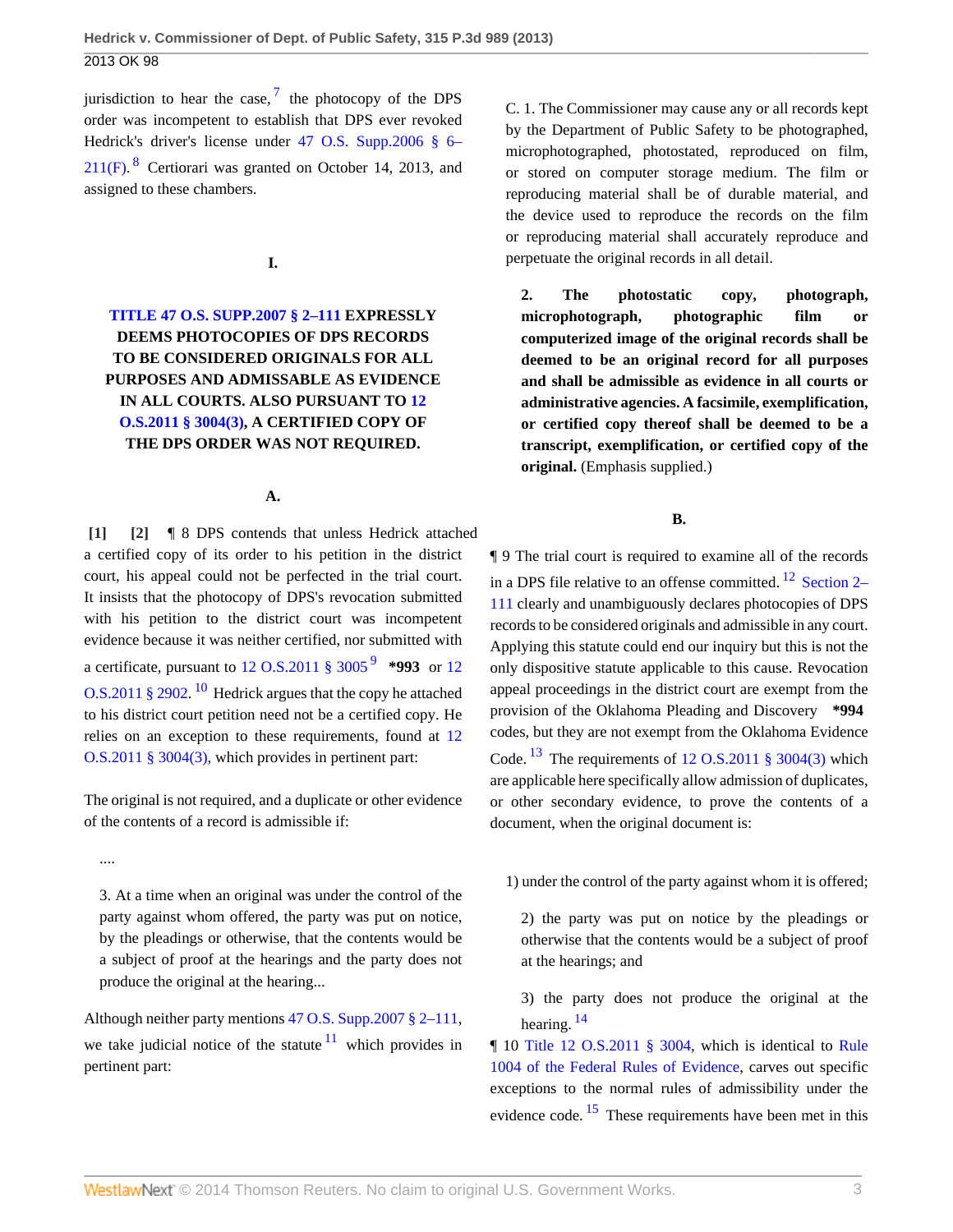cause because: 1) the original DPS revocation order was in the possession of DPS, against whom it was to be proffered; 2) DPS was put on notice by Hedrick's pleading that the contents of the revocation order would be a subject of proof at the hearing in the trial court; and 3) DPS did not produce the original at the hearing or any other time.

<span id="page-3-1"></span>¶ 11 [Title 12 O.S.2011 § 3004](http://www.westlaw.com/Link/Document/FullText?findType=L&pubNum=1000165&cite=OKSTT12S3004&originatingDoc=I24ac18cf57f111e3b48bea39e86d4142&refType=LQ&originationContext=document&vr=3.0&rs=cblt1.0&transitionType=DocumentItem&contextData=(sc.Search)) does not require that a duplicate be certified if the necessary conditions are satisfied, nor does it recognize any degree of secondary evidence, such as first requiring a direct copy.  $\frac{16}{16}$  $\frac{16}{16}$  $\frac{16}{16}$  The reason a certified copy is not required under this rule is because DPS has the original in their possession. If the authenticity of the copy is questioned they can easily introduce the original as proof.  $17$ 

¶ 12 This rule has long been a settled issue under Oklahoma law. Interpreting a prior incarnation of this rule in *[Security](http://www.westlaw.com/Link/Document/FullText?findType=Y&serNum=1917022642&pubNum=660&originationContext=document&vr=3.0&rs=cblt1.0&transitionType=DocumentItem&contextData=(sc.Search)) State Bank v. Lane,* [1917 OK 263, ¶ 3, 64 Okla. 11, 166 P.](http://www.westlaw.com/Link/Document/FullText?findType=Y&serNum=1917022642&pubNum=660&originationContext=document&vr=3.0&rs=cblt1.0&transitionType=DocumentItem&contextData=(sc.Search)) [160,](http://www.westlaw.com/Link/Document/FullText?findType=Y&serNum=1917022642&pubNum=660&originationContext=document&vr=3.0&rs=cblt1.0&transitionType=DocumentItem&contextData=(sc.Search)) we held:

> In these circumstances the copy of the demand was admissible in evidence under the rule governing the admission of exhibits attached to pleadings and made a part thereof. Moreover, where, as in this and similar cases, the original paper is necessarily in the hands of the defendant, notice **\*995** to produce the same is not required to allow a copy to be given in evidence where the form of the action and the allegations of the pleadings are such as to give notice that the production will be necessary at the trial.

¶ 13 We revisited this rule in *[Smith v. Arrow Drilling Co.,](http://www.westlaw.com/Link/Document/FullText?findType=Y&serNum=1911103079&pubNum=661&originationContext=document&vr=3.0&rs=cblt1.0&transitionType=DocumentItem&contextData=(sc.Search))* [1942 OK 337, ¶ 19, 191 Okla. 381, 130 P.2d 95,](http://www.westlaw.com/Link/Document/FullText?findType=Y&serNum=1911103079&pubNum=661&originationContext=document&vr=3.0&rs=cblt1.0&transitionType=DocumentItem&contextData=(sc.Search)) where we held that it was not an error to receive into evidence a carbon copy of an instrument, material to the issues, where it was shown that the original was in the hands of the adverse party.

### **II.**

## <span id="page-3-0"></span>**THE APPEAL WAS NOT UNTIMELY.**

**[\[3\]](#page-0-2)** ¶ 14 DPS argues that Hedrick's district court appeal was untimely because it must be filed within thirty days pursuant

<span id="page-3-3"></span>to 47 O.S. Supp.2006  $\S$  6–211(E). <sup>[18](#page-12-4)</sup> DPS argues that his petition was filed October 30, 2009, thirty-seven days after the order was mailed. The only evidence of this mailing date is found on the order itself, wherein it states the date it was mailed. Hedrick concedes that his petition must be filed within thirty days of service to him, but argues that DPS mailed the order through the United States mail and pursuant to 47 O.S. Supp.2007  $\S$  2–116, when any notice is mailed by DPS, the notice is complete upon the expiration of ten days after it was mailed.

### <span id="page-3-2"></span>¶ 15 [Section 2–116](http://www.westlaw.com/Link/Document/FullText?findType=L&pubNum=1000165&cite=OKSTT47S2-116&originatingDoc=I24ac18cf57f111e3b48bea39e86d4142&refType=LQ&originationContext=document&vr=3.0&rs=cblt1.0&transitionType=DocumentItem&contextData=(sc.Search)) provides:

Whenever the Department of Public Safety is authorized or required to give any notice under this act or other law regulating the operation of vehicles, unless a different method of giving such notice is otherwise expressly prescribed, such notice shall be given either by personal delivery thereof to the person to be so notified or by deposit in the United States mail of such notice in an envelope with first class postage prepaid, addressed to such person at the address as shown by the records of the Department. The giving of notice by mail is complete upon the expiration of ten (10) days after such deposit of said notice. Proof of the giving of notice in either such manner may be made by the certificate of any officer or employee of the Department or affidavit of any person over eighteen (18) years of age, naming the person to whom such notice was given and specifying the time, place and manner of the giving thereof. Failure of the person to receive notice because of failure to notify the Department of a change in his or her current mailing address, as required by Section 6–116 of this title, shall not be sufficient grounds for the person to protest the notice.

Hedrick argues that his thirty day deadline did not begin to run until ten days after September 23, 2009—the date DPS mailed the order. Even though DPS does not dispute that it mailed the order to Hedrick, it insists this statute only comes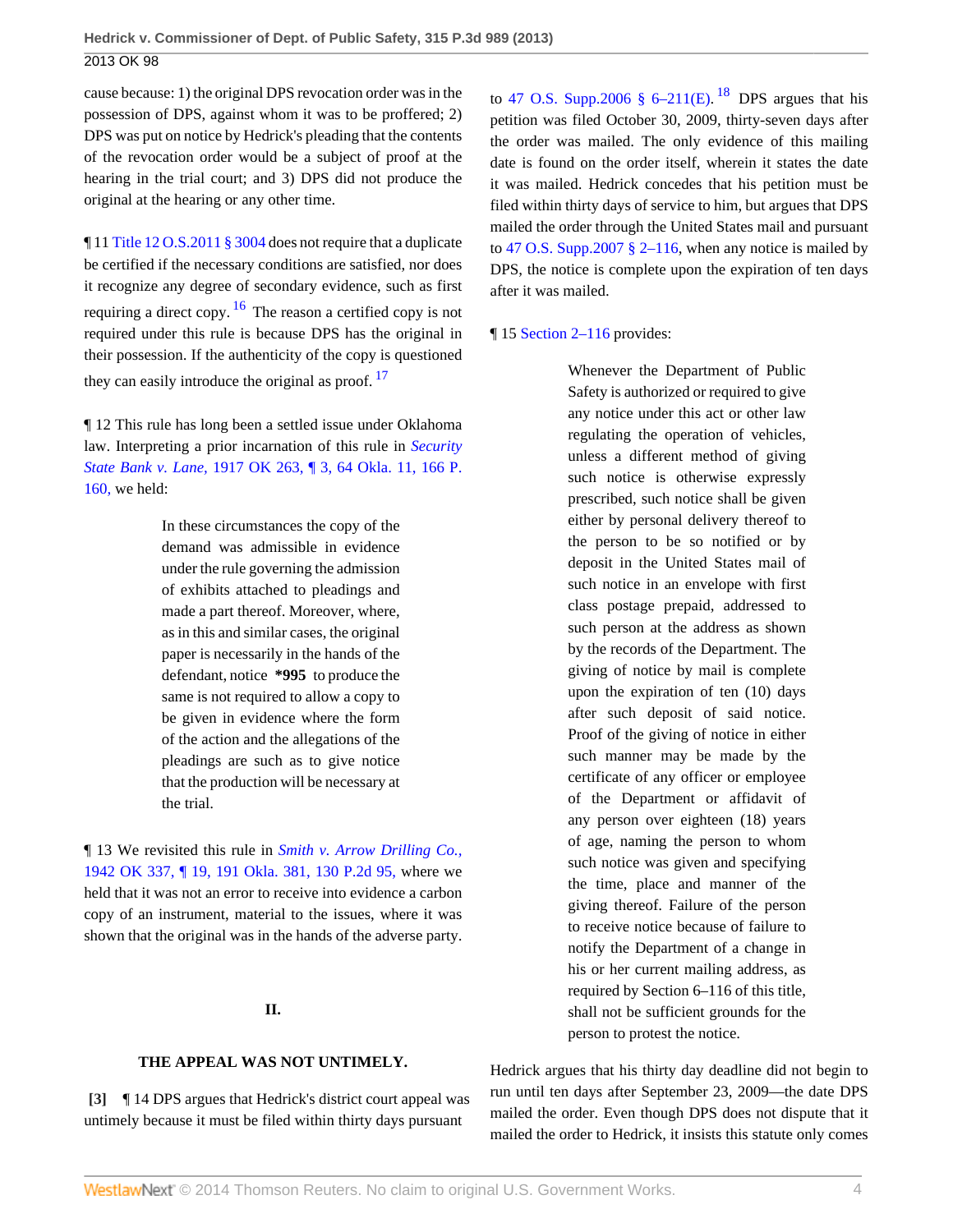into play in certain cases so that a presumption can be made that the notice would be received in, at most, ten days after mailing, but, without explanation, insists this is not one of those cases.

¶ 16 We disagree. When DPS follows the procedures authorized by 47 O.S. Supp.2007  $\S$  2–116 and chooses to mail orders through the United States mail, it would be inconsistent with the statute to deny its application to extend the deadline for the person receiving the order through the mail to file an appeal with the district court. Hedrick had ten days after September 23, 2009, before his notice was considered complete. He filed his appeal on October 30, 2009. Hedrick's appeal was timely filed in the district court.

### <span id="page-4-0"></span>**CONCLUSION**

 $\P$  17 [Title 47 O.S. Supp.2007 § 2–111](http://www.westlaw.com/Link/Document/FullText?findType=L&pubNum=1000165&cite=OKSTT47S2-111&originatingDoc=I24ac18cf57f111e3b48bea39e86d4142&refType=LQ&originationContext=document&vr=3.0&rs=cblt1.0&transitionType=DocumentItem&contextData=(sc.Search)) clearly and unambiguously declares photocopies of DPS records to be considered originals and admissible in any court. <sup>[19](#page-12-5)</sup> Even if it did not, the original DPS revocation order is in the possession of DPS. It mails, through the United States mail, copies of these orders to drivers whose licenses have been revoked. Pursuant to [12 O.S.2011 § 3004\(3\),](http://www.westlaw.com/Link/Document/FullText?findType=L&pubNum=1000165&cite=OKSTT12S3004&originatingDoc=I24ac18cf57f111e3b48bea39e86d4142&refType=LQ&originationContext=document&vr=3.0&rs=cblt1.0&transitionType=DocumentItem&contextData=(sc.Search)) a driver challenging the revocation is not required to **\*996** obtain a certified copy of the same order DPS mailed in order to file an appeal to the district court to put DPS on notice of its own decision.  $20$  If for any reason the authenticity of the copy is called into question, DPS has the original to introduce as proof.

¶ 18 This procedure is no different than that followed by this Court. When the Court of Civil Appeals issues an opinion, it is mailed through the United States mail by the Supreme Court Clerk to the parties. If a party wishes to file a petition for certiorari, the party must attach a photocopy of the Court of Civil Appeals opinion to the petition, but it need not obtain a certified copy from our Clerk before filing the petition for certiorari. If the authenticity of the copy is called into question, the original is already in our possession via the Supreme Court Clerk. [21](#page-12-7)

<span id="page-4-3"></span><span id="page-4-2"></span>¶ 19 DPS is legislatively authorized to mail orders through the United States mail pursuant to [47 O.S. Supp.2007 § 2–](http://www.westlaw.com/Link/Document/FullText?findType=L&pubNum=1000165&cite=OKSTT47S2-116&originatingDoc=I24ac18cf57f111e3b48bea39e86d4142&refType=LQ&originationContext=document&vr=3.0&rs=cblt1.0&transitionType=DocumentItem&contextData=(sc.Search)) [116](http://www.westlaw.com/Link/Document/FullText?findType=L&pubNum=1000165&cite=OKSTT47S2-116&originatingDoc=I24ac18cf57f111e3b48bea39e86d4142&refType=LQ&originationContext=document&vr=3.0&rs=cblt1.0&transitionType=DocumentItem&contextData=(sc.Search)). When it does, notice is not complete until 10 days after the order is mailed.  $22$  Once notice is complete, a driver has thirty days to file an appeal to the district court.  $23$ 

## [COLBERT,](http://www.westlaw.com/Link/Document/FullText?findType=h&pubNum=176284&cite=0280576601&originatingDoc=I24ac18cf57f111e3b48bea39e86d4142&refType=RQ&originationContext=document&vr=3.0&rs=cblt1.0&transitionType=DocumentItem&contextData=(sc.Search)) C.J., REIF, V.C.J., [KAUGER](http://www.westlaw.com/Link/Document/FullText?findType=h&pubNum=176284&cite=0241378201&originatingDoc=I24ac18cf57f111e3b48bea39e86d4142&refType=RQ&originationContext=document&vr=3.0&rs=cblt1.0&transitionType=DocumentItem&contextData=(sc.Search)), [WATT,](http://www.westlaw.com/Link/Document/FullText?findType=h&pubNum=176284&cite=0176177301&originatingDoc=I24ac18cf57f111e3b48bea39e86d4142&refType=RQ&originationContext=document&vr=3.0&rs=cblt1.0&transitionType=DocumentItem&contextData=(sc.Search)) [WINCHESTER](http://www.westlaw.com/Link/Document/FullText?findType=h&pubNum=176284&cite=0126784101&originatingDoc=I24ac18cf57f111e3b48bea39e86d4142&refType=RQ&originationContext=document&vr=3.0&rs=cblt1.0&transitionType=DocumentItem&contextData=(sc.Search)), [TAYLOR,](http://www.westlaw.com/Link/Document/FullText?findType=h&pubNum=176284&cite=0169500901&originatingDoc=I24ac18cf57f111e3b48bea39e86d4142&refType=RQ&originationContext=document&vr=3.0&rs=cblt1.0&transitionType=DocumentItem&contextData=(sc.Search)) [COMBS,](http://www.westlaw.com/Link/Document/FullText?findType=h&pubNum=176284&cite=0143190401&originatingDoc=I24ac18cf57f111e3b48bea39e86d4142&refType=RQ&originationContext=document&vr=3.0&rs=cblt1.0&transitionType=DocumentItem&contextData=(sc.Search)) [GURICH](http://www.westlaw.com/Link/Document/FullText?findType=h&pubNum=176284&cite=0180213701&originatingDoc=I24ac18cf57f111e3b48bea39e86d4142&refType=RQ&originationContext=document&vr=3.0&rs=cblt1.0&transitionType=DocumentItem&contextData=(sc.Search)), JJ., concur.

[EDMONDSON,](http://www.westlaw.com/Link/Document/FullText?findType=h&pubNum=176284&cite=0176202101&originatingDoc=I24ac18cf57f111e3b48bea39e86d4142&refType=RQ&originationContext=document&vr=3.0&rs=cblt1.0&transitionType=DocumentItem&contextData=(sc.Search)) J., concurs in result (by separate writing).

[EDMONDSON,](http://www.westlaw.com/Link/Document/FullText?findType=h&pubNum=176284&cite=0176202101&originatingDoc=I24ac18cf57f111e3b48bea39e86d4142&refType=RQ&originationContext=document&vr=3.0&rs=cblt1.0&transitionType=DocumentItem&contextData=(sc.Search)) J., Concurring In Result, and with [GURICH,](http://www.westlaw.com/Link/Document/FullText?findType=h&pubNum=176284&cite=0180213701&originatingDoc=I24ac18cf57f111e3b48bea39e86d4142&refType=RQ&originationContext=document&vr=3.0&rs=cblt1.0&transitionType=DocumentItem&contextData=(sc.Search)) J., who Concurs with the Opinion of the Court and joins the separate writing by [EDMONDSON](http://www.westlaw.com/Link/Document/FullText?findType=h&pubNum=176284&cite=0176202101&originatingDoc=I24ac18cf57f111e3b48bea39e86d4142&refType=RQ&originationContext=document&vr=3.0&rs=cblt1.0&transitionType=DocumentItem&contextData=(sc.Search)), J.

### **I. Introduction**

¶ 1 I concur in the result of the Court's opinion which requires the District Court to hear Appellant's appeal on remand. I agree with the Court's opinion concerning application of the Evidence Code and the timeliness of the District Court appeal. However, I decline to join the Court's opinion because it leaves unaddressed public law issues that are briefed by the parties. These issues involve a *fundamentally flawed* District Court procedure that is not corrected by the Court's opinion and will no doubt be continued on remand after this Court's silence on these issues. *This Court simply cannot remain silent when a state agency expressly advocates in this Court that the agency may revoke a state license deserving due process protection by utilizing a trial by ambush in a District Court.*

<span id="page-4-5"></span><span id="page-4-1"></span>¶ 2 Appellant's Brief-in-chief identifies the "Issues Under Review" and includes "Whether the lower court improperly shifted the burden of proof onto Appellant," and his brief contains argument on whether he had the burden to prove service of his petition for appeal of the revocation of appellant's driver's license. <sup>[1](#page-12-10)</sup> His brief also contains argument that he should have been given an opportunity to present evidence for a modification of his revocation. The Court's opinion points out that the Department of Public Safety (DPS) argues that the burden of producing part of the administrative record is upon Appellant. The Court's opinion notes that the District Court is *required* to examine the administrative record, but has no discussion on which party has the burden to provide the record, or its parts, to the District Court.

<span id="page-4-6"></span><span id="page-4-4"></span>¶ 3 A case was presented to this Court in 1990 with the issue whether the district court erred by failing to vacate a driver's license revocation order because it was not founded on administrative documentation that met the standards mandated by the governing \*997 statute.<sup>[2](#page-12-11)</sup> We explained in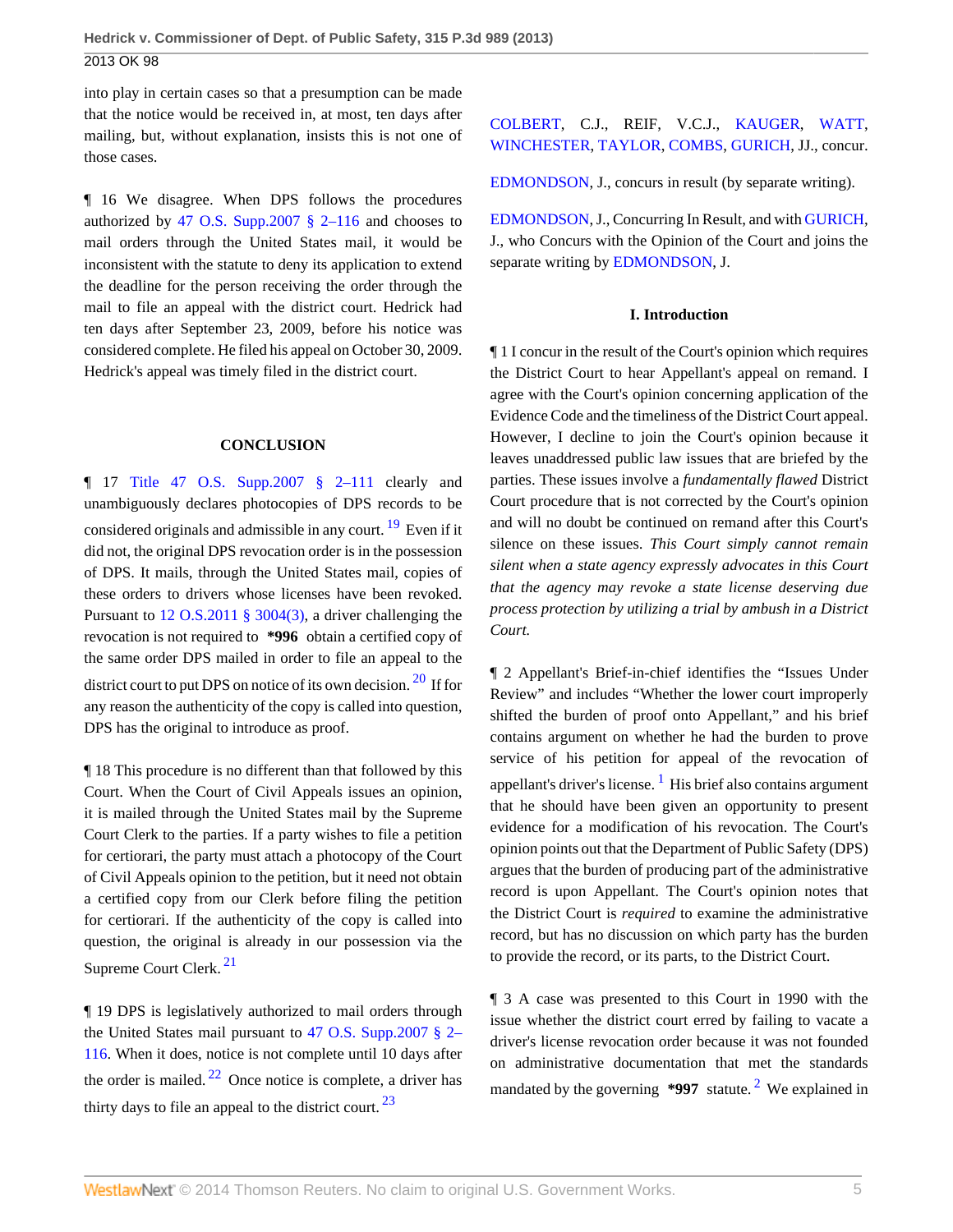that case that we had granted certiorari "to provide guidance on an important, first-impression question of public law."<sup>[3](#page-12-12)</sup>

¶ 4 In the present controversy the DPS argues in its appellate brief that it is not required to provide any particular documents from the administrative record to the District Court unless the DPS decides to use them, *and that the DPS is not merely allowed, but statutorily required, to engage in a trial by surprise or ambush when the parties appear in the District Court trial de novo.* The parties' briefs present issues on burden of proof and the use of the administrative record by the District Court in the context of a trial by ambush. While Appellant does not take issue with a trial by ambush, he does object to how the DPS allocates burdens of proof.

¶ 5 Whether the parties possess certain burdens of proof and whether a trial by ambush is a required procedure for a District Court present not merely public versus private law issues, but issues that are of immediate concern to the orderly administration of justice, and they are issues *publici juris.* These *publici juris* issues of public law are squarely before us for resolution, and like our opinion in 1990 the Court must not remain silent, but "provide guidance on an important, firstimpression question of public law."

¶ 6 In summary, all of the questions in this appeal ultimately center on which party has a burden to produce certain records for the District Court review and the form those records should take when they are produced. I agree with the Court's opinion that the District Court's order must be reversed because it is erroneous as a matter of law and unsupported by a required evidentiary foundation.<sup>[4](#page-12-13)</sup> However, my resolution of the issues before us requires the DPS to place the DPS administrative record in the District Court proceeding, and Appellant may rely upon documents appearing in that record to show appropriateness and timeliness of his District Court petition.

### **II. Administrative Record and Burdens of Proof**

<span id="page-5-2"></span>¶ 7 The first two issues are (1) the *scope of the administrative record* to be produced in the District Court and *(2) a party's burden to produce that record.* For example, DPS argued that *those portions of the administrative record* introduced as exhibits *by either party constitute the administrative record* before the District Court.<sup>[5](#page-12-14)</sup> The scope of the record to be

<span id="page-5-3"></span><span id="page-5-0"></span>produced is determined by the language in [47 O.S.2011 § 6–](http://www.westlaw.com/Link/Document/FullText?findType=L&pubNum=1000165&cite=OKSTT47S6-211&originatingDoc=I24ac18cf57f111e3b48bea39e86d4142&refType=LQ&originationContext=document&vr=3.0&rs=cblt1.0&transitionType=DocumentItem&contextData=(sc.Search))  $211(I)$ . <sup>[6](#page-12-15)</sup> That paragraph states as follows:

**\*999** I. The court shall take testimony and examine the facts and circumstances, including all of the records on file in the office of the Department of Public Safety relative to the offense committed and the driving record of the person, and determine from the facts, circumstances, and records whether or not the petitioner is entitled to driving privileges or shall be subject to the order of denial, cancellation, suspension or revocation issued by the Department. The court may also determine whether or not, from the person's previous driving record, the order was for a longer period of time than such facts and circumstances warranted. In case the court finds that the order was not justified, the court may sustain the appeal, vacate the order of the Department and direct that driving privileges be restored to the petitioner, if otherwise eligible. The court may, in case it determines the order was justified, but that the period of the suspension or revocation was excessive, enter an order modifying the same as provided by law.

This language clearly states that the trial court "**shall** ... **examine** ... **all of the records on file** in the office of the Department of Public Safety **relative to the offense committed and the driving record of the person** ... [and] **may also determine** ... from the person's previous driving record,[if] the [DPS] order was for a longer period of time than such facts and circumstances warranted." *Id.* [47](http://www.westlaw.com/Link/Document/FullText?findType=L&pubNum=1000165&cite=OKSTT47S6-211&originatingDoc=I24ac18cf57f111e3b48bea39e86d4142&refType=LQ&originationContext=document&vr=3.0&rs=cblt1.0&transitionType=DocumentItem&contextData=(sc.Search)) [O.S. § 6–211\(I\)](http://www.westlaw.com/Link/Document/FullText?findType=L&pubNum=1000165&cite=OKSTT47S6-211&originatingDoc=I24ac18cf57f111e3b48bea39e86d4142&refType=LQ&originationContext=document&vr=3.0&rs=cblt1.0&transitionType=DocumentItem&contextData=(sc.Search)) (material omitted and emphasis added). In 1984, we noted this language and observed that the "[District] [C]ourt is **mandated** 'to examine into' the 'facts

<span id="page-5-5"></span><span id="page-5-4"></span><span id="page-5-1"></span>and circumstances' relative to the offense committed."<sup>[7](#page-14-0)</sup> ¶ 8 **In summary,** if this language in [§ 6–211\(I\)](http://www.westlaw.com/Link/Document/FullText?findType=L&pubNum=1000165&cite=OKSTT47S6-211&originatingDoc=I24ac18cf57f111e3b48bea39e86d4142&refType=LQ&originationContext=document&vr=3.0&rs=cblt1.0&transitionType=DocumentItem&contextData=(sc.Search)) is considered in context with (1) the language in other paragraphs of  $\S$  $6-211$  and (2) several appellate court opinions, then §  $6 211(I)$  describes a mandatory duty  $8$  of the District Court to examine all of the records of DPS relative to the offense and driving record, **and DPS has the burden to either file a certified copy of the record with the Clerk of the District Court for its incorporation into the record of that court, or to introduce this record at the District Court hearing.** Further, if any part of the administrative record, including the person's previous driving record which the District Court **may** also consider, was not filed or introduced by the DPS, then the party challenging the DPS ruling may file or introduce any portion of that record with the District Court if he or she wants that court to consider it as part of its decision.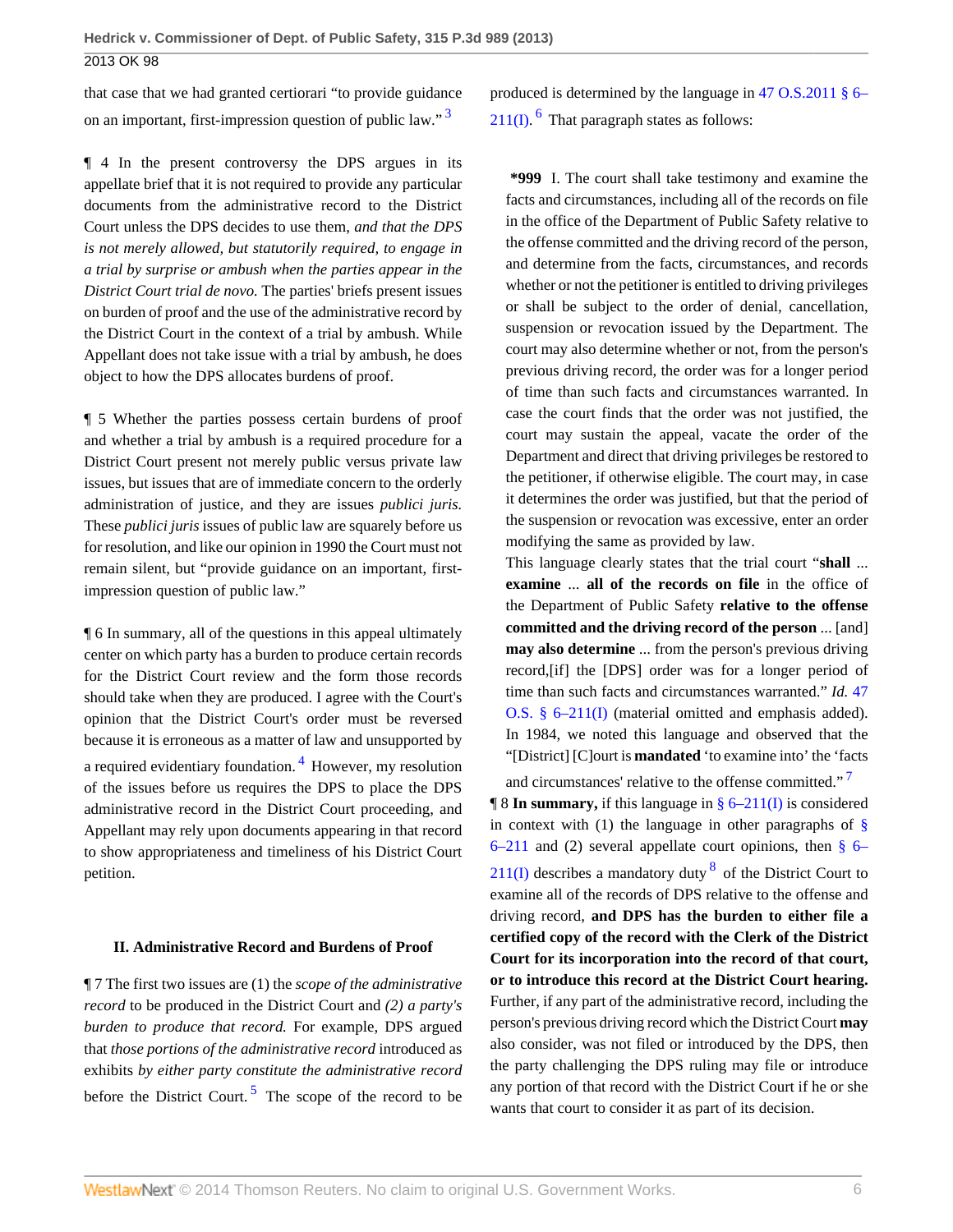¶ 9 The appeal to the District Court is initiated by the person whose driving privileges have been canceled, denied, suspended or revoked. This person files a petition in the District Court and the Pleading and Discovery Codes do not apply. 47  $\S$  6–211(A). The petition serves to invoke the original subject matter jurisdiction of the District Court to hear the petition. *Id.* This paragraph also states that this appeal "shall be ... without responsive pleadings." *Id.*

¶ 10 If no responsive pleadings are filed, then how are the legal and fact issues presented for the District Court to examine? The unique interpretation by the DPS is that both parties appear for the hearing and make their arguments with whatever supporting documents they desire to produce, and that a "trial by ambush" or surprise occurs because neither side knows with certainty what the other will argue or what evidentiary materials they will produce. <sup>[9](#page-14-2)</sup> The DPS combines **\*1000** this view with an indication that the appellant has the initial burden to prove error on the part of the DPS, and the DPS need only produce a record when forensically necessary to challenge the appellant's claims.  $\frac{10}{10}$  $\frac{10}{10}$  $\frac{10}{10}$  This Court should expressly reject this view by the DPS, and explain that a "trial by surprise" is not the procedure for a trial de novo.

¶ 11 The simple answer for why no responsive pleadings are filed by the DPS is that (1) the DPS has the *initial* burden in District Court to show that its administrative decision was correct via a de novo showing of evidence (including the administrative record), and (2) the Legislature was of the opinion that the DPS record itself could be sufficient *for presentation of facts* in some circumstances when, for example, only questions of law are raised in the District Court appeal, and a District Court could sustain or vacate the DPS order using unchallenged facts appearing on the DPS record.

<span id="page-6-4"></span><span id="page-6-3"></span>¶ 12 A District Court review of a driver's license revocation is conducted *de novo* with a trial on both the law and the facts.  $\frac{11}{1}$  $\frac{11}{1}$  $\frac{11}{1}$ Since 1975 our Court of Civil Appeals has explained that during this trial on both law and facts the DPS has the *initial* burden to show that driving privileges that were previously granted to a driver should now be canceled, denied, suspended or revoked. [12](#page-14-5) Our 1976 opinion in *[Peters v. Oklahoma Dept.](http://www.westlaw.com/Link/Document/FullText?findType=Y&serNum=1976134846&originationContext=document&vr=3.0&rs=cblt1.0&transitionType=DocumentItem&contextData=(sc.Search)) [of Public Safety](http://www.westlaw.com/Link/Document/FullText?findType=Y&serNum=1976134846&originationContext=document&vr=3.0&rs=cblt1.0&transitionType=DocumentItem&contextData=(sc.Search))* affirmed a District Court order which had reversed a license suspension and found that the evidence submitted by DPS failed to meet the preponderance-ofevidence standard.  $\frac{13}{12}$  $\frac{13}{12}$  $\frac{13}{12}$  In 2008, we again noted that in a District Court hearing the DPS's burden of proof is measured by a preponderance of the evidence.  $^{14}$  $^{14}$  $^{14}$  Although the DPS has an initial burden of proof for a driving privilege to be canceled, denied, suspended or revoked, the driver may bear a burden of proof depending upon the matter to be proved, such as a burden of showing an incapacity to refuse or submit to the test for alcoholic blood content.  $15$ 

<span id="page-6-8"></span><span id="page-6-7"></span><span id="page-6-6"></span><span id="page-6-0"></span>**\*1001** ¶ 13 Our characterization of the District Court proceeding as de novo is a correct shorthand label because that court takes testimony, makes determinations of fact, **and uses the record of the administrative proceeding.** [16](#page-14-9) Again, this Court has described the District Court proceeding as a trial de novo. *[Matter of Braddy, supra.](http://www.westlaw.com/Link/Document/FullText?findType=Y&serNum=1980114823&originationContext=document&vr=3.0&rs=cblt1.0&transitionType=DocumentItem&contextData=(sc.Search))* We have explained that a trial de novo has a well-defined and generally understood meaning; it does not contemplate the framing of new and different issues in the appellate court, but requires that appeals be tried upon the original papers and upon the same issues as had below, the term "de novo" meaning "anew," "a second time."  $17$  We have also said that a trial de novo is a complete examination of all issues, both law and fact, and the cause is adjudicated as if it had never been previously adjudicated.  $^{18}$  $^{18}$  $^{18}$  In both types of trial de novo, (1) a trial on original evidence and original issues, and (2) a trial on all evidence and issues presented regardless of their presentation in the first proceeding, the burdens of proof allocated to the parties do not change from the first trial to the trial de novo. This is because a burden of proof as to any particular fact rests upon the party asserting such fact,  $19$  and a trial de novo does not alter this principle. [20](#page-14-13)

<span id="page-6-11"></span><span id="page-6-10"></span><span id="page-6-9"></span><span id="page-6-1"></span>¶ 14 May the District Court consider facts that do not appear on the face of the administrative record? Of course it may because the District Court is required to **take testimony** and examine the facts and circumstances "**including all** of the [DPS] records." [47 O.S. at § 6–211\(I\)](http://www.westlaw.com/Link/Document/FullText?findType=L&pubNum=1000165&cite=OKSTT47S6-211&originatingDoc=I24ac18cf57f111e3b48bea39e86d4142&refType=LQ&originationContext=document&vr=3.0&rs=cblt1.0&transitionType=DocumentItem&contextData=(sc.Search)) (emphasis added). The term "including" when describing the administrative record is used in an accumulative or additive sense  $2<sup>1</sup>$  because what precedes it in the sentence is a reference to testimony **taken in the District Court** and not to testimony that is "included" in the administrative record.  $22$ 

<span id="page-6-14"></span><span id="page-6-13"></span><span id="page-6-12"></span><span id="page-6-5"></span><span id="page-6-2"></span>¶ 15 This conclusion is supported by the Legislature's apparent reaction to *[Sipes v. State ex rel. Department of](http://www.westlaw.com/Link/Document/FullText?findType=Y&serNum=1997248207&pubNum=661&originationContext=document&vr=3.0&rs=cblt1.0&transitionType=DocumentItem&contextData=(sc.Search)) Public Safety, [1997 OK CIV APP 82, 950 P.2d 881.](http://www.westlaw.com/Link/Document/FullText?findType=Y&serNum=1997248207&pubNum=661&originationContext=document&vr=3.0&rs=cblt1.0&transitionType=DocumentItem&contextData=(sc.Search))* <sup>[23](#page-15-0)</sup> In *[Sipes v. State ex rel. Department of Public Safety, supra,](http://www.westlaw.com/Link/Document/FullText?findType=Y&serNum=1997248207&originationContext=document&vr=3.0&rs=cblt1.0&transitionType=DocumentItem&contextData=(sc.Search))* our Court of Civil Appeals **\*1002** stated that in cases of refusal to submit to a blood test "the licensee may not present new evidence but must prove that the evidence adduced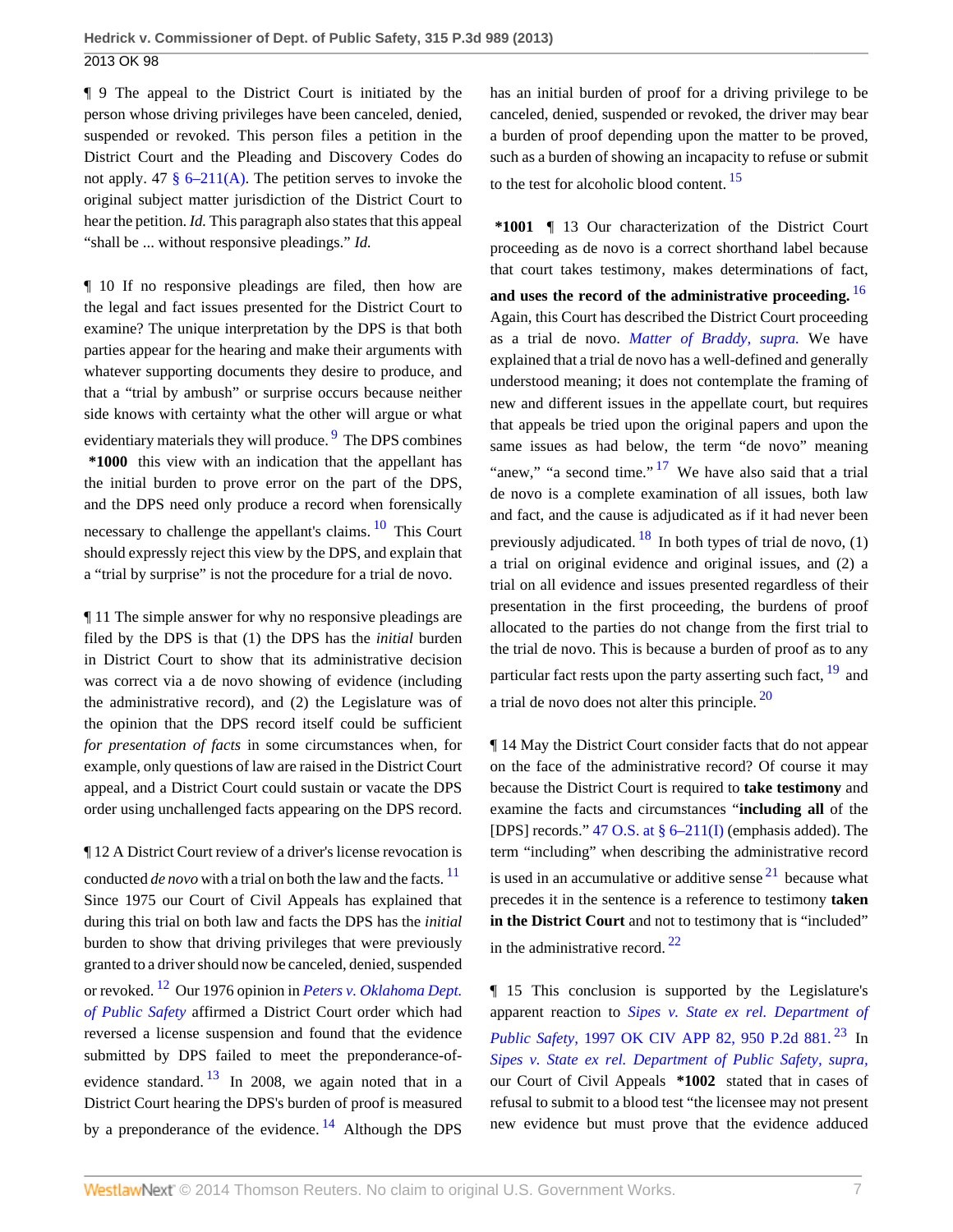by DPS at the administrative level is facially deficient to satisfy the relevant statutory requirements." *Id.* [at 884.](http://www.westlaw.com/Link/Document/FullText?findType=Y&serNum=1997248207&originationContext=document&vr=3.0&rs=cblt1.0&transitionType=DocumentItem&contextData=(sc.Search)) The court's conclusion was based upon a 1988 amendment to  $\frac{8}{9}$  6–211(A), then in effect, which stated that: "... the district court is hereby vested with appellate jurisdiction and shall hear said petition de novo" when hearing the case of an appeal from a driver license revocation under the implied consent laws. *[Id.](http://www.westlaw.com/Link/Document/FullText?findType=Y&serNum=1997248207&originationContext=document&vr=3.0&rs=cblt1.0&transitionType=DocumentItem&contextData=(sc.Search))* The appellate court noted the difference between "original" and "appellate" jurisdiction and the Legislature's use of the latter term. Shortly after the 1997 opinion the Legislature amended [47 O.S. § 6–211](http://www.westlaw.com/Link/Document/FullText?findType=L&pubNum=1000165&cite=OKSTT47S6-211&originatingDoc=I24ac18cf57f111e3b48bea39e86d4142&refType=LQ&originationContext=document&vr=3.0&rs=cblt1.0&transitionType=DocumentItem&contextData=(sc.Search)), deleting the "appellate jurisdiction" application for driver license revocation appeals under the implied consent laws, and keeping the statutory language stating that a District Court had "original jurisdiction" in an appeal pursuant to  $\S$  6– [211](http://www.westlaw.com/Link/Document/FullText?findType=L&pubNum=1000165&cite=OKSTT47S6-211&originatingDoc=I24ac18cf57f111e3b48bea39e86d4142&refType=LQ&originationContext=document&vr=3.0&rs=cblt1.0&transitionType=DocumentItem&contextData=(sc.Search)).<sup>[24](#page-15-1)</sup> The Oklahoma Legislature, apparently in response to the *[Sipes](http://www.westlaw.com/Link/Document/FullText?findType=Y&serNum=1997248207&originationContext=document&vr=3.0&rs=cblt1.0&transitionType=DocumentItem&contextData=(sc.Search))* holding,  $^{25}$  $^{25}$  $^{25}$  amended [§ 6–211](http://www.westlaw.com/Link/Document/FullText?findType=L&pubNum=1000165&cite=OKSTT47S6-211&originatingDoc=I24ac18cf57f111e3b48bea39e86d4142&refType=LQ&originationContext=document&vr=3.0&rs=cblt1.0&transitionType=DocumentItem&contextData=(sc.Search)) so that facts outside the administrative record could be considered in the District Court appeal of a revocation under the implied consent laws.

<span id="page-7-3"></span><span id="page-7-1"></span><span id="page-7-0"></span>¶ 16 May the District Court consider a legal issue raised by a party that does not also appear on the face of the administrative record? In summary, yes it may. *[Sipes](http://www.westlaw.com/Link/Document/FullText?findType=Y&serNum=1997248207&originationContext=document&vr=3.0&rs=cblt1.0&transitionType=DocumentItem&contextData=(sc.Search))* is noteworthy because it relied upon one of the well-known general principles of appellate jurisdiction and procedure that a record on appeal constitutes the facts used by an appellate court when adjudicating an appeal,  $26$  and it applied this principle to the meaning of statutory language then in effect. Another well-known general principle of appellate procedure is that legal issues adjudicated on appeal are those which were raised "either directly or by implication" in the lower tribunal.  $27$  Raising an issue either directly or indirectly in the DPS administrative adjudication would include not only those issues actually raised by parties and adjudicated, but also those fairly comprised by the issues actually raised and the nature of the adjudication,  $28$  as well as the mandatory legal requirements **\*1003** the DPS must satisfy *and, on direct District Court review, affirmatively show on the face of the administrative record* when denying, suspending, revoking or canceling a license. <sup>[29](#page-15-6)</sup> However, just as the District Court  $\S$ [6–211](http://www.westlaw.com/Link/Document/FullText?findType=L&pubNum=1000165&cite=OKSTT47S6-211&originatingDoc=I24ac18cf57f111e3b48bea39e86d4142&refType=LQ&originationContext=document&vr=3.0&rs=cblt1.0&transitionType=DocumentItem&contextData=(sc.Search)) trial de novo is not limited to those facts appearing on the administrative record, the trial de novo is not limited to those legal issues raised by the parties and appearing on the administrative record. The Legislature's removal of language referring to "appellate jurisdiction" while retaining "original jurisdiction" for describing the proceeding in the District Court shows that the Legislature wants the District Court proceeding to be treated as an appeal on the record of the lower tribunal with an opportunity for additional facts and legal issues raised in the District Court.

<span id="page-7-6"></span>¶ 17 This issue is raised by the DPS in its brief when it cites a federal appellate opinion for the proposition that "Plaintiff has the burden of proving the subject matter jurisdiction requirement of exhaustion of administrative remedies by competent evidence." <sup>[30](#page-15-7)</sup> The DPS's reliance on this authority raises two issues. The first is exhaustion of administrative remedies and its application requiring issues to be first presented to the administrative agency for resolution. The second involves the DPS's claim that proof of the exhaustion is a *jurisdictional burden of proof* that Appellant failed to meet in the District Court, so that the order of the District Court must be affirmed on appeal.

<span id="page-7-8"></span><span id="page-7-7"></span>¶ 18 The exhaustion of administrative remedies principle ordinarily requires a plaintiff to pursue all available administrative relief before bringing a court action.  $31$  There are several reasons for a *judicial rule* requiring exhaustion of administrative remedies, and we have noted that judicial efficiency is served when parties develop the material facts in the administrative proceeding and administrative factfinding results. [32](#page-15-9) This development of the facts is necessarily linked to the legal issues and claims presented for exhaustion in the administrative hearing. Of course, while development of an administrative record of facts *may* be necessary to support the application of legal issues, some legal issues are not subject to the exhaustion requirement because the issues are beyond the cognizance of the administrative body  $33$  or particular circumstances do not require exhaustion of the issues. [34](#page-15-11)

<span id="page-7-5"></span><span id="page-7-4"></span><span id="page-7-2"></span>¶ 19 The DPS's appellate brief argues that the District Court had no jurisdiction because **\*1004** Appellant failed to meet his burden of proof required by [47 O.S. § 6–211\(F\)](http://www.westlaw.com/Link/Document/FullText?findType=L&pubNum=1000165&cite=OKSTT47S6-211&originatingDoc=I24ac18cf57f111e3b48bea39e86d4142&refType=LQ&originationContext=document&vr=3.0&rs=cblt1.0&transitionType=DocumentItem&contextData=(sc.Search)).

> <span id="page-7-10"></span><span id="page-7-9"></span>F. At a hearing on a revocation by the Department pursuant to the implied consent laws as provided in [Sections](http://www.westlaw.com/Link/Document/FullText?findType=L&pubNum=1000165&cite=OKSTT47S6-205.1&originatingDoc=I24ac18cf57f111e3b48bea39e86d4142&refType=LQ&originationContext=document&vr=3.0&rs=cblt1.0&transitionType=DocumentItem&contextData=(sc.Search)) [6–205.1,](http://www.westlaw.com/Link/Document/FullText?findType=L&pubNum=1000165&cite=OKSTT47S6-205.1&originatingDoc=I24ac18cf57f111e3b48bea39e86d4142&refType=LQ&originationContext=document&vr=3.0&rs=cblt1.0&transitionType=DocumentItem&contextData=(sc.Search)) [753](http://www.westlaw.com/Link/Document/FullText?findType=L&pubNum=1000165&cite=OKSTT47S753&originatingDoc=I24ac18cf57f111e3b48bea39e86d4142&refType=LQ&originationContext=document&vr=3.0&rs=cblt1.0&transitionType=DocumentItem&contextData=(sc.Search)) and [754](http://www.westlaw.com/Link/Document/FullText?findType=L&pubNum=1000165&cite=OKSTT47S754&originatingDoc=I24ac18cf57f111e3b48bea39e86d4142&refType=LQ&originationContext=document&vr=3.0&rs=cblt1.0&transitionType=DocumentItem&contextData=(sc.Search)) of this title, the court shall not consider the merits of the revocation action unless a written request for an administrative hearing was timely submitted to the Department and the person actually exercised the opportunity to appear as provided in [Section 754](http://www.westlaw.com/Link/Document/FullText?findType=L&pubNum=1000165&cite=OKSTT47S754&originatingDoc=I24ac18cf57f111e3b48bea39e86d4142&refType=LQ&originationContext=document&vr=3.0&rs=cblt1.0&transitionType=DocumentItem&contextData=(sc.Search)) of this title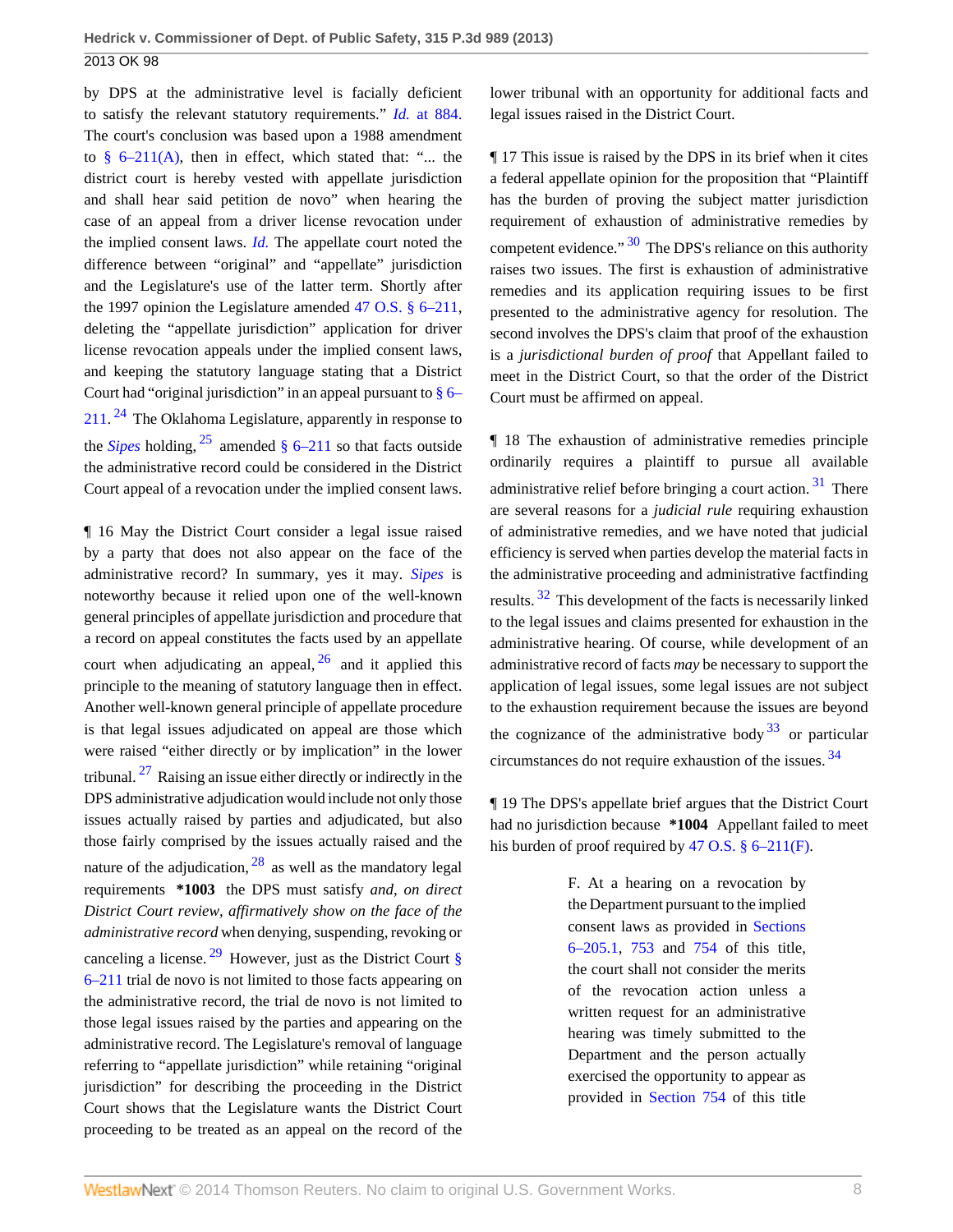and the Department entered an order sustaining the revocation.

### [47 O.S.2011 § 6–211\(F\).](http://www.westlaw.com/Link/Document/FullText?findType=L&pubNum=1000165&cite=OKSTT47S6-211&originatingDoc=I24ac18cf57f111e3b48bea39e86d4142&refType=LQ&originationContext=document&vr=3.0&rs=cblt1.0&transitionType=DocumentItem&contextData=(sc.Search))

We have explained that administrative exhaustion of remedies is jurisdictional when the Legislature requires it and provides a legally effective administrative procedure and remedy for the type of relief sought by a claimant.<sup>[35](#page-15-12)</sup> Paragraph "F" clearly states that the merits shall not be examined until the court determines that the licensee timely submitted a written request for a hearing, the licensee exercised his or her opportunity to participate in the hearing, and the DPS issued an order as a result of that hearing.

<span id="page-8-3"></span><span id="page-8-2"></span>¶ 20 Subject matter jurisdiction is the "power to deal with the general subject involved in the action<sup> $36$ </sup> or the nature of the cause of action.  $37$  The Court has explained that subject matter jurisdiction of a court is invoked by pleadings filed with a court which show that the court has power to proceed *in a case of the character presented,* or power to grant the relief sought.  $38$  Appellant pled in his petition that he made a timely demand for an administrative hearing, that the DPS sustained the revocation, and that he exhausted his administrative remedies. [Section 6–211\(F\)](http://www.westlaw.com/Link/Document/FullText?findType=L&pubNum=1000165&cite=OKSTT47S6-211&originatingDoc=I24ac18cf57f111e3b48bea39e86d4142&refType=LQ&originationContext=document&vr=3.0&rs=cblt1.0&transitionType=DocumentItem&contextData=(sc.Search)) does not expressly state that performance of the administrative procedure is jurisdictional, or that proof of prior performance of the administrative procedure is for the purpose of obtaining or invoking District Court jurisdiction.<sup>[39](#page-16-3)</sup> [Section 6–211\(F\)](http://www.westlaw.com/Link/Document/FullText?findType=L&pubNum=1000165&cite=OKSTT47S6-211&originatingDoc=I24ac18cf57f111e3b48bea39e86d4142&refType=LQ&originationContext=document&vr=3.0&rs=cblt1.0&transitionType=DocumentItem&contextData=(sc.Search)) is not defining or limiting the *character of the case* to be heard by the District Court. Instead, the limiting language "the court shall not consider the merits of the revocation action unless ..." appears to be either (1) mandatory language in the nature of the third element of jurisdiction  $\frac{40}{3}$  $\frac{40}{3}$  $\frac{40}{3}$  and a jurisdictional condition precedent "to the operation **\*1005** of the statutory scheme"  $41$  or (2) a nonjurisdictional condition precedent. [42](#page-16-6)

<span id="page-8-7"></span><span id="page-8-6"></span><span id="page-8-4"></span>¶ 21 The Court need not engage in what would be an essentially academic exercise to determine which of these two options best fits the requirements of  $\S 6-211(F)$ . Contrary to the DPS's brief, characterizing  $\S$  6–211(F) as jurisdictional is not determinative of burdens of pleading or proof.  $43$ Generally, the burden of proof as to a particular fact rests upon the party asserting that fact, and whether a party has a burden to assert a particular fact often depends upon whether the fact is part of a claim or defense made by the party. <sup>[44](#page-16-8)</sup> Our <span id="page-8-10"></span>Pleading Code makes lack of *in personam* and subject matter jurisdiction *procedural defenses* to be raised, for example, by responsive pleading and by motion.  $45$  [Section 6–211\(A\)](http://www.westlaw.com/Link/Document/FullText?findType=L&pubNum=1000165&cite=OKSTT47S6-211&originatingDoc=I24ac18cf57f111e3b48bea39e86d4142&refType=LQ&originationContext=document&vr=3.0&rs=cblt1.0&transitionType=DocumentItem&contextData=(sc.Search)) expressly states that the proceeding in the District Court "shall be exempt from the provisions of the Oklahoma Pleading and Discovery codes, except that the appeal shall be by petition, without responsive pleadings." This procedure denies to both sides of the dispute the ability to file pleadings to give notice of the facts and law at issue.

<span id="page-8-14"></span><span id="page-8-13"></span><span id="page-8-12"></span><span id="page-8-11"></span><span id="page-8-1"></span><span id="page-8-0"></span>¶ 22 The nature of the District Court proceeding is a review of the correctness of the DPS decision, and it is the DPS who has the burden to show that the decision was correct by producing the entire administrative record for the District Court's review. In 1986, we observed that the legislature may, of course, define the issues to be resolved in an administrative revocation hearing.  $46$  We explained that the clear language of [47 O.S. § 754\(5\)](http://www.westlaw.com/Link/Document/FullText?findType=L&pubNum=1000165&cite=OKSTT47S754&originatingDoc=I24ac18cf57f111e3b48bea39e86d4142&refType=LQ&originationContext=document&vr=3.0&rs=cblt1.0&transitionType=DocumentItem&contextData=(sc.Search)) then in effect defined the range of inquiry for a  $\S$  754 license revocation hearing.  $47$ The *absence* of a statutory requirement **\*1006** to support administrative license revocation may make a DPS order vulnerable to invalidation on a timely appeal.  $48$  Obviously, the *presence* of the statutory requirements for revocation of a license appearing *on the administrative record* that is made part of the District Court trial de novo record will usually  $49$  make the DPS order invulnerable to judicial invalidation on a timely appeal *if* the facts appearing in the administrative/District Court record are unsuccessfully challenged in the District Court trial de novo. The District Court's determination of the proper result based upon on the evidence is not independent of the DPS's order, but an adjudication whether the person "shall be subject **to the [DPS's] order** of denial, cancellation, suspension or revocation...."  $§ 6-211(I)$  (emphasis and explanation added). This means that a judicial adjudication which agrees with the DPS order does not result in a District Court order that supplants the DPS's order with similar findings and result, but rather a District Court order that leaves intact the legal vitality of the DPS's order. In sum, the DPS administrative record **must** be before the District Court.

<span id="page-8-9"></span><span id="page-8-8"></span><span id="page-8-5"></span>¶ 23 The statutory restraint on pleading makes sense from a due process perspective only if the Legislature intended the District Court to have the complete administrative record before it when exercising review provided by [§ 6–](http://www.westlaw.com/Link/Document/FullText?findType=L&pubNum=1000165&cite=OKSTT47S6-211&originatingDoc=I24ac18cf57f111e3b48bea39e86d4142&refType=LQ&originationContext=document&vr=3.0&rs=cblt1.0&transitionType=DocumentItem&contextData=(sc.Search)) [211](http://www.westlaw.com/Link/Document/FullText?findType=L&pubNum=1000165&cite=OKSTT47S6-211&originatingDoc=I24ac18cf57f111e3b48bea39e86d4142&refType=LQ&originationContext=document&vr=3.0&rs=cblt1.0&transitionType=DocumentItem&contextData=(sc.Search)), both review of the administrative exhaustion discussed in paragraph "F" and review of the merits discussed in paragraph "I". Due process is applicable to the District Court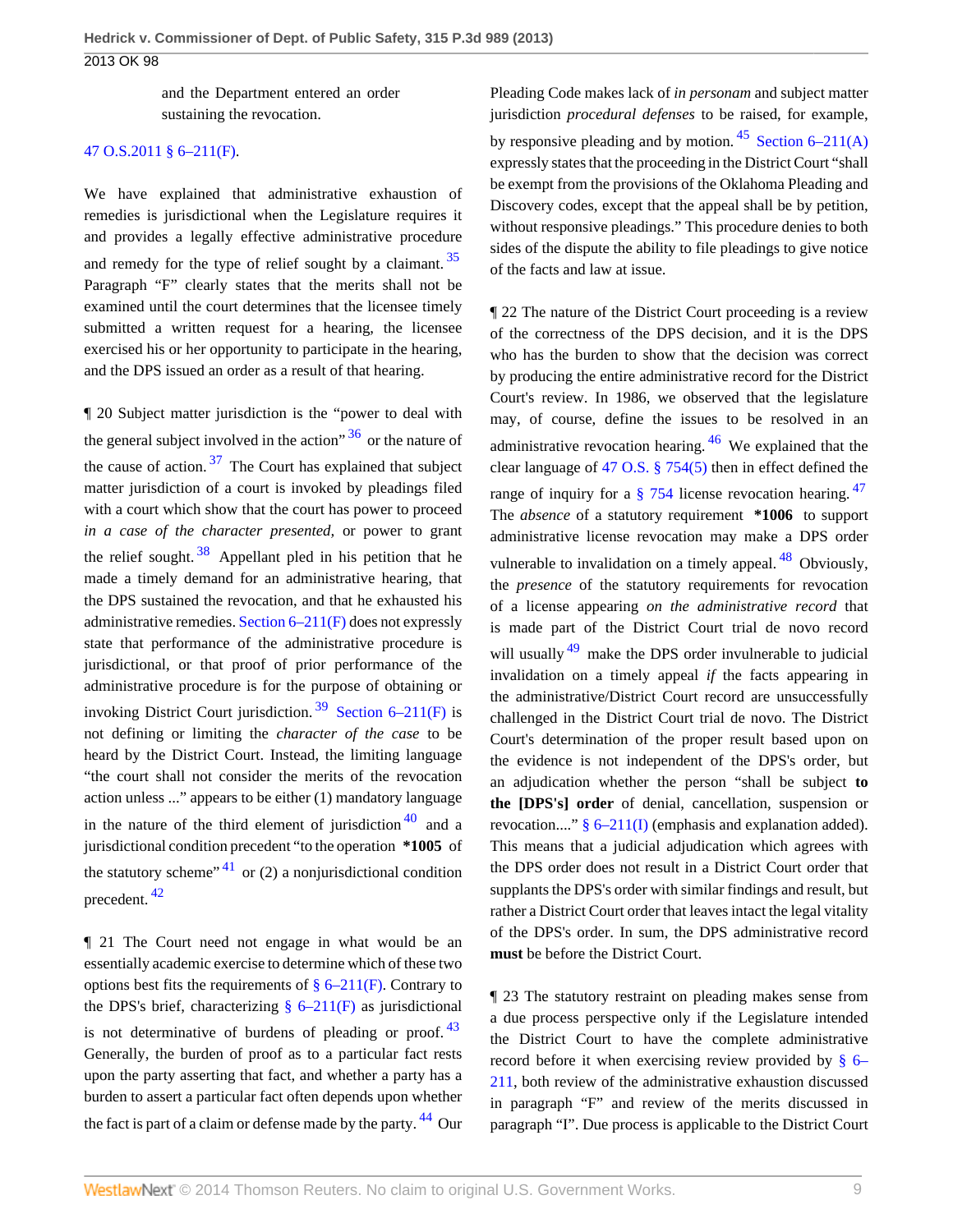<span id="page-9-2"></span><span id="page-9-1"></span>proceeding  $50$  and each party is entitled to know what is being tried, or at least to the means to find out, and trial by ambush is not an acceptable method for **\*1007** revoking a state license. [51](#page-17-3) One reason for this is that a party *must know what issues will be tried prior to the trial.* [52](#page-17-4) At the very least, the administrative record must be made part of the District Court proceeding and this Court should provide that the parties be given an opportunity to know the nature of the opposing parties' claims at a pretrial conference.

¶ 24 Although I made this statement at the beginning of this opinion, it deserves repeating, *this Court simply cannot remain silent when a state agency expressly advocates in this Court that the agency may revoke a state license deserving due process protection by utilizing a trial by ambush in a District Court.* When the DPS follows its statutory mandate to produce the administrative record for District Court review, issues such as that decided by the Court today on whether the licensee must produce a certified copy of the DPS order should become moot because evidence in the administrative record showing exhaustion is necessary *only for review to occur and not for invoking jurisdiction and commencement of the District Court appeal.* [53](#page-17-5)

<span id="page-9-4"></span>¶ 25 There is nothing novel about requiring the DPS, as an administrative agency, to produce an administrative record for a District Court. Article II of the current Oklahoma Administrative Procedures Act requires an administrative agency to transmit the complete record, or a certified copy, of an individual proceeding to the District Court for appellate review within sixty days after service of the petition for review.  $54 \text{ In } 1973$  $54 \text{ In } 1973$  we explained that

<span id="page-9-7"></span><span id="page-9-6"></span><span id="page-9-3"></span>hearings before the Commissioner of Public Safety were "excluded" from the procedural provisions of the **\*1008** OAPA. [55](#page-18-0) The current Oklahoma Administrative Procedures Act specifically exempts "driver license hearings" from the application of that OAPA.  $56$  Although the OAPA procedure for filing an administrative record in the District Court does not apply to the DPS, [47 O.S. § 6–211](http://www.westlaw.com/Link/Document/FullText?findType=L&pubNum=1000165&cite=OKSTT47S6-211&originatingDoc=I24ac18cf57f111e3b48bea39e86d4142&refType=LQ&originationContext=document&vr=3.0&rs=cblt1.0&transitionType=DocumentItem&contextData=(sc.Search)) requires the DPS to present the administrative record to the District Court for satisfaction of its burden of proof and for the District Court to adjudicate the correctness of the DPS decision.

¶ 26 In summary, the DPS has an evidentiary burden to prove its case in the District Court in a trial de novo. Because (1) [§ 6–211](http://www.westlaw.com/Link/Document/FullText?findType=L&pubNum=1000165&cite=OKSTT47S6-211&originatingDoc=I24ac18cf57f111e3b48bea39e86d4142&refType=LQ&originationContext=document&vr=3.0&rs=cblt1.0&transitionType=DocumentItem&contextData=(sc.Search)) specifically requires all of the DPS records to be before the trial court for the trial de novo, (2) the trial court must determine if the DPS order was correct, (3) the Pleading Code does not apply and no responsive pleadings are filed by the DPS, and (4) no statute prohibits filing the DPS record with the Clerk of the District Court; the DPS must either file the original (or certified copy) of the administrative record, including driving record of the licensee, with the Clerk of the District Court prior to trial, or introduce that record into evidence at the District Court hearing. The order of the District Court should be reversed with instructions for the DPS to file the administrative record and the matter proceed on that record and any additional evidence the parties desire to submit.

#### **Parallel Citations**

2013 OK 98

#### Footnotes

<span id="page-9-0"></span>[1](#page-1-0) [Title 47 O.S.2007 § 2–111](http://www.westlaw.com/Link/Document/FullText?findType=L&pubNum=1000165&cite=OKSTT47S2-111&originatingDoc=I24ac18cf57f111e3b48bea39e86d4142&refType=LQ&originationContext=document&vr=3.0&rs=cblt1.0&transitionType=DocumentItem&contextData=(sc.Search)) provides:

<span id="page-9-5"></span>A. All records of the Department, other than those declared by law to be confidential for the use of the Department, shall be open to public inspection during office hours.

B. The Commissioner shall supervise the maintaining of all records of the Department and shall adopt rules concerning the destruction and retention of records. Records of the Department shall not be subject to the provisions of:

1. [Sections 305](http://www.westlaw.com/Link/Document/FullText?findType=L&pubNum=1000165&cite=OKSTT67S305&originatingDoc=I24ac18cf57f111e3b48bea39e86d4142&refType=LQ&originationContext=document&vr=3.0&rs=cblt1.0&transitionType=DocumentItem&contextData=(sc.Search)) through [317 of Title 67 of the Oklahoma Statutes](http://www.westlaw.com/Link/Document/FullText?findType=L&pubNum=1000165&cite=OKSTT67S317&originatingDoc=I24ac18cf57f111e3b48bea39e86d4142&refType=LQ&originationContext=document&vr=3.0&rs=cblt1.0&transitionType=DocumentItem&contextData=(sc.Search)) or be transferred to the custody or control of the State Archives Commission;

2. [Section 590 of Title 21 of the Oklahoma Statutes](http://www.westlaw.com/Link/Document/FullText?findType=L&pubNum=1000165&cite=OKSTT21S590&originatingDoc=I24ac18cf57f111e3b48bea39e86d4142&refType=LQ&originationContext=document&vr=3.0&rs=cblt1.0&transitionType=DocumentItem&contextData=(sc.Search)); or

3. The Records Management Act, [Sections 201](http://www.westlaw.com/Link/Document/FullText?findType=L&pubNum=1000165&cite=OKSTT67S201&originatingDoc=I24ac18cf57f111e3b48bea39e86d4142&refType=LQ&originationContext=document&vr=3.0&rs=cblt1.0&transitionType=DocumentItem&contextData=(sc.Search)) through [215 of Title 67 of the Oklahoma Statutes.](http://www.westlaw.com/Link/Document/FullText?findType=L&pubNum=1000165&cite=OKSTT67S215&originatingDoc=I24ac18cf57f111e3b48bea39e86d4142&refType=LQ&originationContext=document&vr=3.0&rs=cblt1.0&transitionType=DocumentItem&contextData=(sc.Search))

The Commissioner may, pursuant to an adopted rule, order destruction of records deemed to be no longer of value to the Department in carrying out the powers and duties of the Department.

C. 1. The Commissioner may cause any or all records kept by the Department of Public Safety to be photographed, microphotographed, photostated, reproduced on film, or stored on computer storage medium. The film or reproducing material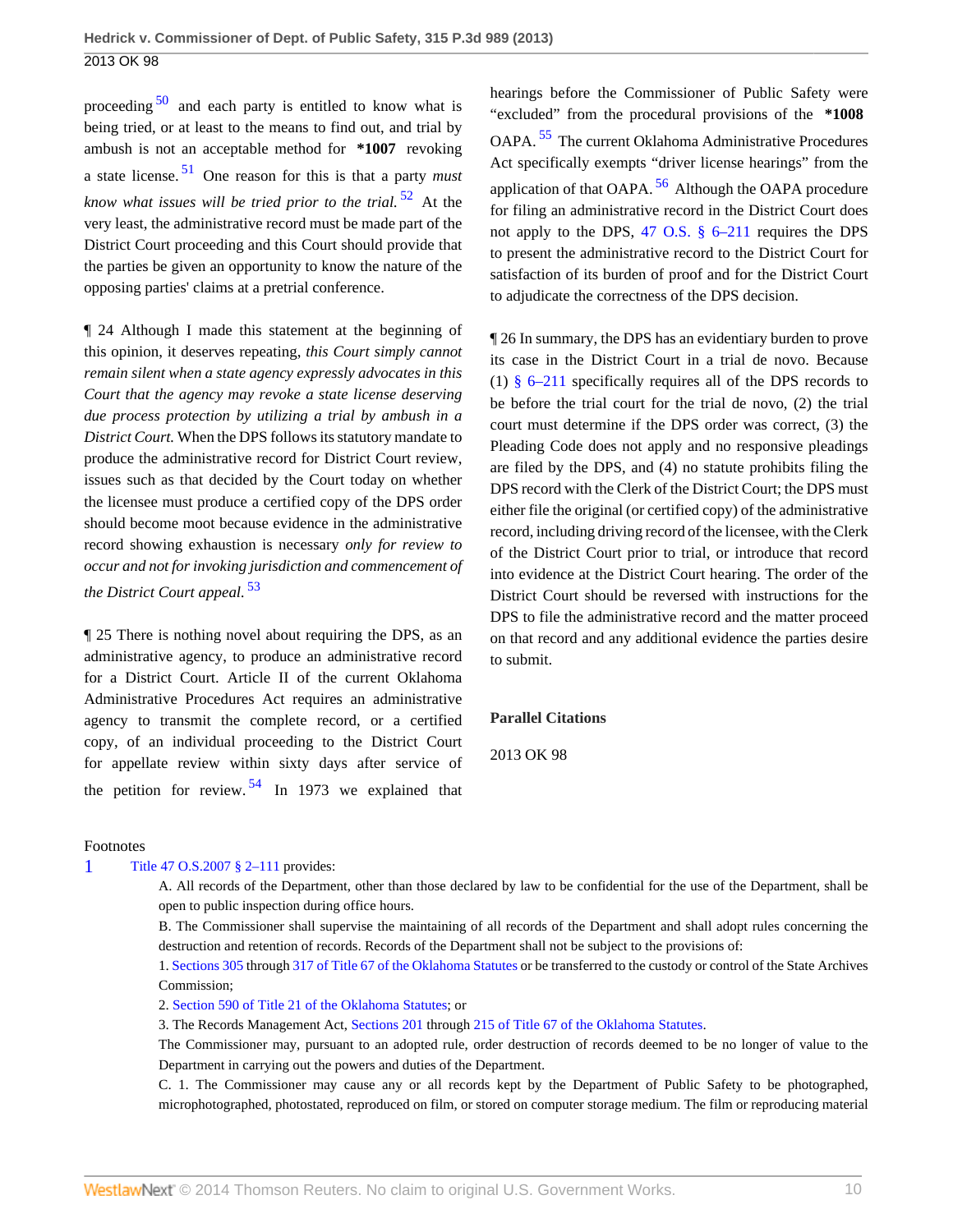shall be of durable material, and the device used to reproduce the records on the film or reproducing material shall accurately reproduce and perpetuate the original records in all detail.

**2. The photostatic copy, photograph, microphotograph, photographic film or computerized image of the original records shall be deemed to be an original record for all purposes and shall be admissible as evidence in all courts or administrative agencies. A facsimile, exemplification, or certified copy thereof shall be deemed to be a transcript, exemplification, or certified copy of the original.**

3. The photostatic copies, photographs, microphotographs, reproductions on film, or computerized images shall be placed in conveniently accessible files and provisions made for preserving, examining, and using the copies, photographs, microphotographs, reproductions on film and computerized images. The Commissioner of Public Safety is empowered to authorize the disposal, archival storage, or destruction of the original records or papers. (Emphasis supplied.)

### <span id="page-10-0"></span>[2](#page-1-1) [Title 12 O.S.2011 § 3004\(3\)](http://www.westlaw.com/Link/Document/FullText?findType=L&pubNum=1000165&cite=OKSTT12S3004&originatingDoc=I24ac18cf57f111e3b48bea39e86d4142&refType=LQ&originationContext=document&vr=3.0&rs=cblt1.0&transitionType=DocumentItem&contextData=(sc.Search)) provides:

The original is not required, and a duplicate or other evidence of the contents of a record is admissible if:

1. All originals are lost or have been destroyed unless the proponent lost or destroyed them in bad faith;

2. No original can be obtained by any available judicial process or procedure;

3. At a time when an original was under the control of the party against whom offered, the party was put on notice, by the pleadings or otherwise, that the contents would be a subject of proof at the hearings and the party does not produce the original at the hearing; or

4. The record is not closely related to a controlling issue.

Because this statute remains unchanged since 2002, references are to the current version.

### <span id="page-10-1"></span>[3](#page-1-2) [Title 47 O.S. Supp.2005 § 754](http://www.westlaw.com/Link/Document/FullText?findType=L&pubNum=1000165&cite=OKSTT47S754&originatingDoc=I24ac18cf57f111e3b48bea39e86d4142&refType=LQ&originationContext=document&vr=3.0&rs=cblt1.0&transitionType=DocumentItem&contextData=(sc.Search)) provides in pertinent part:

A. Any arrested person who is under twenty-one (21) years of age and has any measurable quantity of alcohol in the person's blood or breath, or any person twenty-one (21) years of age or older whose alcohol concentration is eight-hundredths (0.08) or more as shown by a breath test administered according to the provisions of this title, or any arrested person who has refused to submit to a breath or blood test, shall immediately surrender his or her driver license, permit or other evidence of driving privilege to the arresting law enforcement officer. The officer shall seize any driver license, permit, or other evidence of driving privilege surrendered by or found on the arrested person during a search....

#### <span id="page-10-2"></span>[4](#page-1-3) [Title 47 O.S. Supp.2006 § 6–211\(E\)](http://www.westlaw.com/Link/Document/FullText?findType=L&pubNum=1000165&cite=OKSTT47S6-211&originatingDoc=I24ac18cf57f111e3b48bea39e86d4142&refType=LQ&originationContext=document&vr=3.0&rs=cblt1.0&transitionType=DocumentItem&contextData=(sc.Search)) provides:

E. The petition shall be filed within thirty (30) days after the order has been served upon the person, except a petition relating to an implied consent revocation shall be filed within thirty (30) days after the Department gives notice to the person that the revocation is sustained as provided in [Section 754](http://www.westlaw.com/Link/Document/FullText?findType=L&pubNum=1000165&cite=OKSTT47S754&originatingDoc=I24ac18cf57f111e3b48bea39e86d4142&refType=LQ&originationContext=document&vr=3.0&rs=cblt1.0&transitionType=DocumentItem&contextData=(sc.Search)) of this title. It shall be the duty of the district court to enter an order setting the matter for hearing not less than fifteen (15) days and not more than thirty (30) days from the date the petition is filed. A certified copy of petition and order for hearing shall be served forthwith by the clerk of the court upon the Commissioner of Public Safety by certified mail at the Department of Public Safety, Oklahoma City, Oklahoma.

<span id="page-10-3"></span>[5](#page-1-4) The trial court is required to examine all of the records on file in DPS relative to an offense committed. [Title 47 O.S. Supp.2006](http://www.westlaw.com/Link/Document/FullText?findType=L&pubNum=1000165&cite=OKSTT47S6-211&originatingDoc=I24ac18cf57f111e3b48bea39e86d4142&refType=LQ&originationContext=document&vr=3.0&rs=cblt1.0&transitionType=DocumentItem&contextData=(sc.Search))

 $§ 6-211(I)$  provides:

The court shall take testimony and examine the facts and circumstances, including all of the records on file in the office of the Department of Public Safety relative to the offense committed and the driving record of the person, and determine from the facts, circumstances, and records whether or not the petitioner is entitled to driving privileges or shall be subject to the order of denial, cancellation, suspension or revocation issued by the Department. The court may also determine whether or not, from the person's previous driving record, the order was for a longer period of time than such facts and circumstances warranted. In case the court finds that the order was not justified, the court may sustain the appeal, vacate the order of the Department and direct that driving privileges be restored to the petitioner, if otherwise eligible. The court may, in case it determines the order was justified, but that the period of the suspension or revocation was excessive, enter an order modifying the same as provided by law.

#### [Title 47 O.S. Supp.2005 § 2–110](http://www.westlaw.com/Link/Document/FullText?findType=L&pubNum=1000165&cite=OKSTT47S2-110&originatingDoc=I24ac18cf57f111e3b48bea39e86d4142&refType=LQ&originationContext=document&vr=3.0&rs=cblt1.0&transitionType=DocumentItem&contextData=(sc.Search)) provides in pertinent part:

C. The Commissioner and any other officers of the Department as the Commissioner may designate are hereby authorized to provide a copy of any record required to be maintained by the Department at no charge to any of the following government agencies when requested in the performance of official governmental duties:

... 2. Any court, district attorney or municipal prosecutor in this state or any other state;

- <span id="page-10-4"></span>[6](#page-1-5) The Court of Civil Appeals initially issued an opinion on March 15, 2013, and Hedrick filed for rehearing on April 4, 2013. In an order dated May 10, 2013, the Court of Civil Appeals withdrew the March 15th opinion and substituted it with the May 10th decision. We also note that after the substitute opinion was issued, the original DPS attorney withdrew from the case because she no longer worked for DPS.
- <span id="page-10-5"></span>[7](#page-2-2) [Okla. Const. art. 7, § 7\(a\)](http://www.westlaw.com/Link/Document/FullText?findType=L&pubNum=1000165&cite=OKCNART7S7&originatingDoc=I24ac18cf57f111e3b48bea39e86d4142&refType=LQ&originationContext=document&vr=3.0&rs=cblt1.0&transitionType=DocumentItem&contextData=(sc.Search)) provides: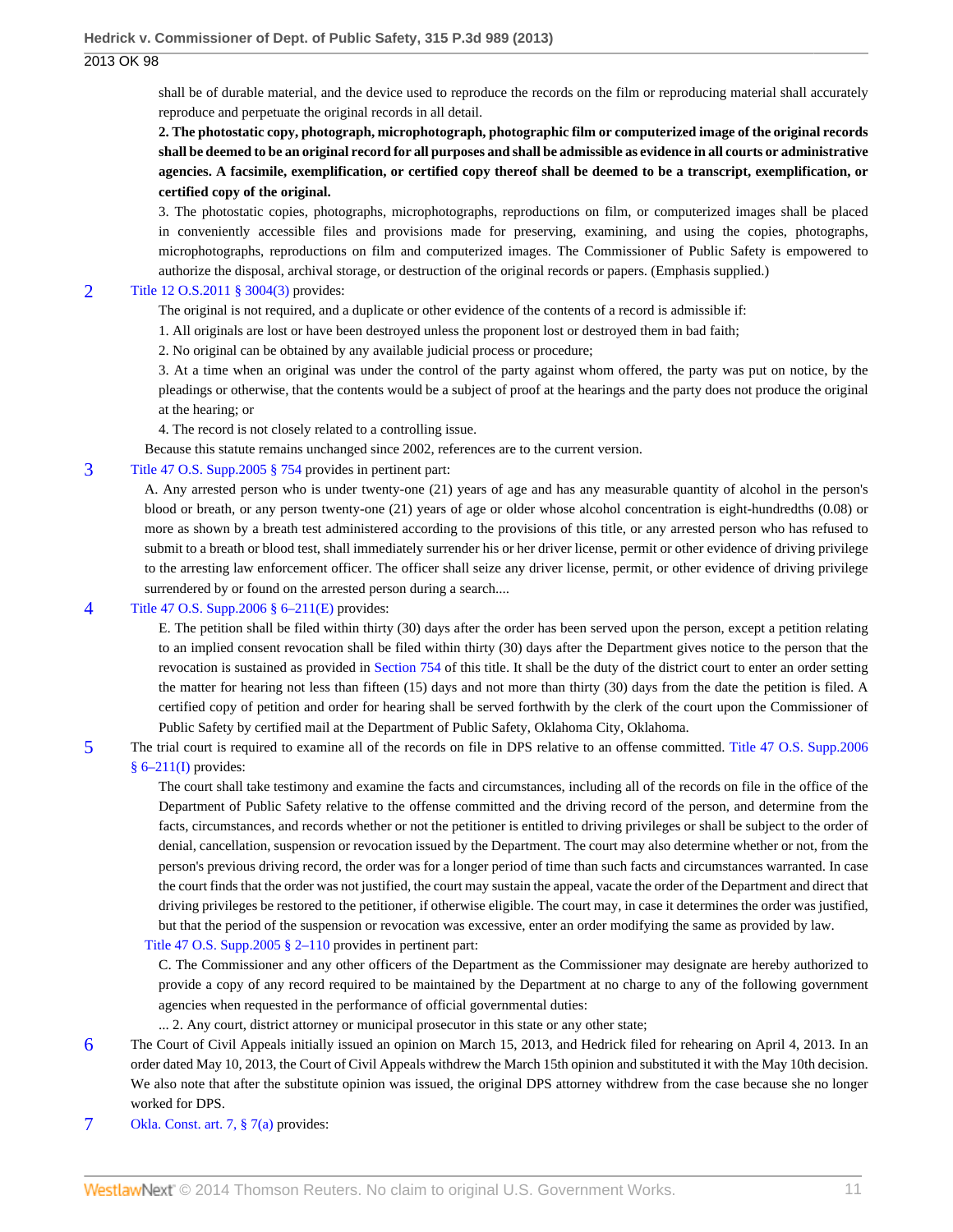(a) The State shall be divided by the Legislature into judicial districts, each consisting of an entire county or of contiguous counties. There shall be one District Court for each judicial district, which shall have such number of District Judges, Associate District Judges and Special Judges as may be prescribed by statute. The District Court shall have unlimited original jurisdiction of all justiciable matters, except as otherwise provided in this Article, and such powers of review of administrative action as may be provided by statute. Existing electing districts for all who are or who become District Judges and Associate District Judges under the terms of this Article shall remain as they are constituted for the offices formerly held by such persons on the effective date of this Article, until changed by statute. The Legislature may at any time delegate authority to the Supreme Court to designate by court rule the division of the State into districts and the number of judges.

### [Title 47 O.S. Supp.2006 § 6–211\(a\)](http://www.westlaw.com/Link/Document/FullText?findType=L&pubNum=1000165&cite=OKSTT47S6-211&originatingDoc=I24ac18cf57f111e3b48bea39e86d4142&refType=LQ&originationContext=document&vr=3.0&rs=cblt1.0&transitionType=DocumentItem&contextData=(sc.Search)) provides:

A. Any person denied driving privileges, or whose driving privilege has been canceled, denied, suspended or revoked by the Department, except where such cancellation, denial, suspension or revocation is mandatory, under the provisions of Section 6– 205 of this title, or disqualified by the Department, under the provisions of Section 6–205.2 or 761 of this title, shall have the right of appeal to the district court as hereinafter provided. Proceedings before the district court shall be exempt from the provisions of the Oklahoma Pleading and Discovery codes, except that the appeal shall be by petition, without responsive pleadings. The district court is hereby vested with original jurisdiction to hear said petition.

The district court was vested with subject matter jurisdiction the moment Hedrick filed his petition in the trial court. *[Oklahoma](http://www.westlaw.com/Link/Document/FullText?findType=Y&serNum=1973124254&pubNum=661&originationContext=document&vr=3.0&rs=cblt1.0&transitionType=DocumentItem&contextData=(sc.Search)) [Dept. of Public Safety v. Robinson,](http://www.westlaw.com/Link/Document/FullText?findType=Y&serNum=1973124254&pubNum=661&originationContext=document&vr=3.0&rs=cblt1.0&transitionType=DocumentItem&contextData=(sc.Search))* 1973 OK 80, ¶ 15, 512 P.2d 128.

#### <span id="page-11-0"></span>[8](#page-2-3) Title 47 O.S. Supp. 2006 § 6–211(F) provides:

F. At a hearing on a revocation by the Department pursuant to the implied consent laws as provided in [Sections 6–205.1,](http://www.westlaw.com/Link/Document/FullText?findType=L&pubNum=1000165&cite=OKSTT47S6-205.1&originatingDoc=I24ac18cf57f111e3b48bea39e86d4142&refType=LQ&originationContext=document&vr=3.0&rs=cblt1.0&transitionType=DocumentItem&contextData=(sc.Search)) [753](http://www.westlaw.com/Link/Document/FullText?findType=L&pubNum=1000165&cite=OKSTT47S753&originatingDoc=I24ac18cf57f111e3b48bea39e86d4142&refType=LQ&originationContext=document&vr=3.0&rs=cblt1.0&transitionType=DocumentItem&contextData=(sc.Search)) and [754](http://www.westlaw.com/Link/Document/FullText?findType=L&pubNum=1000165&cite=OKSTT47S754&originatingDoc=I24ac18cf57f111e3b48bea39e86d4142&refType=LQ&originationContext=document&vr=3.0&rs=cblt1.0&transitionType=DocumentItem&contextData=(sc.Search)) of this title, the court shall not consider the merits of the revocation action unless a written request for an administrative hearing was timely submitted to the Department and the person actually exercised the opportunity to appear as provided in [Section 754](http://www.westlaw.com/Link/Document/FullText?findType=L&pubNum=1000165&cite=OKSTT47S754&originatingDoc=I24ac18cf57f111e3b48bea39e86d4142&refType=LQ&originationContext=document&vr=3.0&rs=cblt1.0&transitionType=DocumentItem&contextData=(sc.Search)) of this title and the Department entered an order sustaining the revocation.

#### <span id="page-11-1"></span>[9](#page-2-4) [Title 12 O.S.2011 § 3005](http://www.westlaw.com/Link/Document/FullText?findType=L&pubNum=1000165&cite=OKSTT12S3005&originatingDoc=I24ac18cf57f111e3b48bea39e86d4142&refType=LQ&originationContext=document&vr=3.0&rs=cblt1.0&transitionType=DocumentItem&contextData=(sc.Search)) provides:

The contents of an official record or of a private record authorized to be recorded or filed in the public records and actually recorded or filed, if otherwise admissible, may be proved by a copy in perceivable form, certified as correct in accordance with [Section 2902](http://www.westlaw.com/Link/Document/FullText?findType=L&pubNum=1000165&cite=OKSTT12S2902&originatingDoc=I24ac18cf57f111e3b48bea39e86d4142&refType=LQ&originationContext=document&vr=3.0&rs=cblt1.0&transitionType=DocumentItem&contextData=(sc.Search)) of this title or testified to be correct by a witness who has compared it with the original. If a copy which complies with this section cannot be obtained by the exercise of reasonable diligence, other evidence of the contents may be admitted. Because this statute remains unchanged since 2002, references are to the current version.

#### <span id="page-11-2"></span>[10](#page-2-5) [Title 12 O.S.2011 § 2902](http://www.westlaw.com/Link/Document/FullText?findType=L&pubNum=1000165&cite=OKSTT12S2902&originatingDoc=I24ac18cf57f111e3b48bea39e86d4142&refType=LQ&originationContext=document&vr=3.0&rs=cblt1.0&transitionType=DocumentItem&contextData=(sc.Search)) provides in pertinent part:

Extrinsic evidence of authenticity as a condition precedent to admissibility is not required with respect to the following:

1. A document bearing a seal purporting to be that of the United States or of any state, district, commonwealth, territory or insular possession thereof, including the Panama Canal Zone, or the trust territory of the Pacific Islands, or of a political subdivision, department, office or agency thereof, and a signature purporting to be an attestation or execution;

2. A document purporting to bear the signature in his official capacity of an officer or employee of any entity included in paragraph 1 of this section, having no seal, if a public officer having a seal and having official duties in the district or political subdivision of the officer or employee certifies under seal that the signer has the official capacity and that the signature is genuine; ....

4. A copy of an official record or report or entry therein, or of a document authorized by law to be recorded or filed and actually recorded or filed in a public office, including data compilations in any form, certified as correct by the custodian or other person authorized to make the certification, by certificate complying with paragraph 1, 2 or 3 of this section or complying with any statute or by rules prescribed by the Supreme Court pursuant to statutory authority;

Because this statute remains unchanged since 2002, references are to the current version.

#### <span id="page-11-3"></span>[11](#page-2-6) [Title 12 O.S.2011 § 2201](http://www.westlaw.com/Link/Document/FullText?findType=L&pubNum=1000165&cite=OKSTT12S2201&originatingDoc=I24ac18cf57f111e3b48bea39e86d4142&refType=LQ&originationContext=document&vr=3.0&rs=cblt1.0&transitionType=DocumentItem&contextData=(sc.Search)) provides in pertinent part;

A. Judicial notice shall be taken by the court of the common law, constitutions and public statutes in force in every state, territory and jurisdiction of the United States....

<span id="page-11-4"></span>[12](#page-2-7) [Title 47 O.S. Supp.2006 § 6–211\(I\)](http://www.westlaw.com/Link/Document/FullText?findType=L&pubNum=1000165&cite=OKSTT47S6-211&originatingDoc=I24ac18cf57f111e3b48bea39e86d4142&refType=LQ&originationContext=document&vr=3.0&rs=cblt1.0&transitionType=DocumentItem&contextData=(sc.Search)) see note 5, supra. See also, [47 O.S. Supp.2005 § 2–110](http://www.westlaw.com/Link/Document/FullText?findType=L&pubNum=1000165&cite=OKSTT47S2-110&originatingDoc=I24ac18cf57f111e3b48bea39e86d4142&refType=LQ&originationContext=document&vr=3.0&rs=cblt1.0&transitionType=DocumentItem&contextData=(sc.Search)) see note 5, supra.

### <span id="page-11-5"></span>[13](#page-2-8) [Title 47 O.S. Supp.2006 § 6–211\(A\)](http://www.westlaw.com/Link/Document/FullText?findType=L&pubNum=1000165&cite=OKSTT47S6-211&originatingDoc=I24ac18cf57f111e3b48bea39e86d4142&refType=LQ&originationContext=document&vr=3.0&rs=cblt1.0&transitionType=DocumentItem&contextData=(sc.Search)) provides:

A. Any person denied driving privileges, or whose driving privilege has been canceled, denied, suspended or revoked by the Department, except where such cancellation, denial, suspension or revocation is mandatory, under the provisions of Section 6– 205 of this title, or disqualified by the Department, under the provisions of Section 6–205.2 or 761 of this title, shall have the right of appeal to the district court as hereinafter provided. Proceedings before the district court shall be exempt from the provisions of the Oklahoma Pleading and Discovery codes, except that the appeal shall be by petition, without responsive pleadings. The district court is hereby vested with original jurisdiction to hear said petition.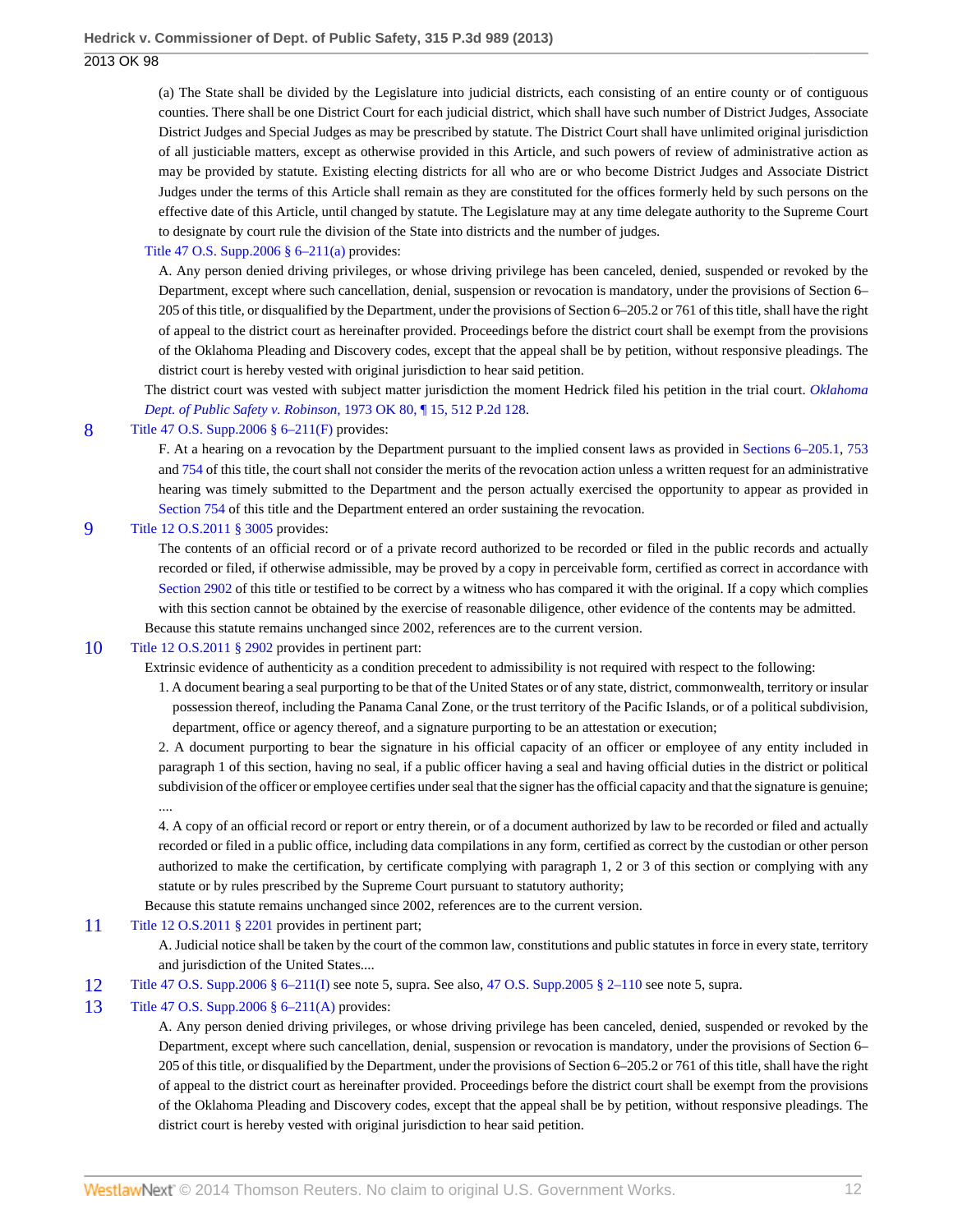While this provision specifically exempts proceedings of this type from the Pleading and Discovery Codes, it is silent on the application of the Evidence Code. Additionally, this court stated in *[Oklahoma Dept. of Pub. Safety v. Robinson,](http://www.westlaw.com/Link/Document/FullText?findType=Y&serNum=1973124254&originationContext=document&vr=3.0&rs=cblt1.0&transitionType=DocumentItem&contextData=(sc.Search))* see note 4, supra: Although the hearing for revocation of a drivers license is an administrative proceeding, when the order of the commissioner is appealed to the district court it becomes a judicial proceeding. Any evidence sought to be introduced must conform with judicial standards.

DPS relies on *[Robinson](http://www.westlaw.com/Link/Document/FullText?findType=Y&serNum=1973124254&originationContext=document&vr=3.0&rs=cblt1.0&transitionType=DocumentItem&contextData=(sc.Search))* in arguing that a photo copy was insufficient because a police officer's uncertified affidavit was not allowed in *[Robinson](http://www.westlaw.com/Link/Document/FullText?findType=Y&serNum=1973124254&originationContext=document&vr=3.0&rs=cblt1.0&transitionType=DocumentItem&contextData=(sc.Search))* as admissible. The affidavit did not fall under the exceptions of [12 O.S.2011 § 3004\(3\)](http://www.westlaw.com/Link/Document/FullText?findType=L&pubNum=1000165&cite=OKSTT12S3004&originatingDoc=I24ac18cf57f111e3b48bea39e86d4142&refType=LQ&originationContext=document&vr=3.0&rs=cblt1.0&transitionType=DocumentItem&contextData=(sc.Search)), nor did *[Robinson](http://www.westlaw.com/Link/Document/FullText?findType=Y&serNum=1973124254&originationContext=document&vr=3.0&rs=cblt1.0&transitionType=DocumentItem&contextData=(sc.Search))* address its applicability to DPS proceedings.

- <span id="page-12-0"></span>[14](#page-2-9) [Title 12 O.S.2011 § 3004\(3\)](http://www.westlaw.com/Link/Document/FullText?findType=L&pubNum=1000165&cite=OKSTT12S3004&originatingDoc=I24ac18cf57f111e3b48bea39e86d4142&refType=LQ&originationContext=document&vr=3.0&rs=cblt1.0&transitionType=DocumentItem&contextData=(sc.Search)) see note 4, supra.
- <span id="page-12-1"></span>[15](#page-2-10) 7 Okla. Prac., Trial Practice § 17:3 (2009 ed.), provides in pertinent part:

Even if § 3002 requires the proponent to introduce the original, [§ 3004](http://www.westlaw.com/Link/Document/FullText?findType=L&pubNum=1000165&cite=OKSTT12S3004&originatingDoc=I24ac18cf57f111e3b48bea39e86d4142&refType=LQ&originationContext=document&vr=3.0&rs=cblt1.0&transitionType=DocumentItem&contextData=(sc.Search)) of the Oklahoma Evidence Code specifies "circumstances under which production of the original is excused" (quoting [Fed.R.Evid. 1004](http://www.westlaw.com/Link/Document/FullText?findType=L&pubNum=1000607&cite=USFRER1004&originatingDoc=I24ac18cf57f111e3b48bea39e86d4142&refType=LQ&originationContext=document&vr=3.0&rs=cblt1.0&transitionType=DocumentItem&contextData=(sc.Search)), Adv. Comm. Note).

- <span id="page-12-2"></span>[16](#page-3-1) 7 Okla. Prac., Trial Practice § 17:3 (2009 ed.); [Fed.R.Evid. 1004,](http://www.westlaw.com/Link/Document/FullText?findType=L&pubNum=1000607&cite=USFRER1004&originatingDoc=I24ac18cf57f111e3b48bea39e86d4142&refType=LQ&originationContext=document&vr=3.0&rs=cblt1.0&transitionType=DocumentItem&contextData=(sc.Search)) Adv. Comm. Note.
- <span id="page-12-3"></span>[17](#page-3-2) See [Fed.R.Evid. 1004\(3\),](http://www.westlaw.com/Link/Document/FullText?findType=L&pubNum=1000607&cite=USFRER1004&originatingDoc=I24ac18cf57f111e3b48bea39e86d4142&refType=LQ&originationContext=document&vr=3.0&rs=cblt1.0&transitionType=DocumentItem&contextData=(sc.Search)) Adv. Comm. Note, explaining the provision of the Federal Rules of Evidence identical to [12 O.S.2011 §](http://www.westlaw.com/Link/Document/FullText?findType=L&pubNum=1000165&cite=OKSTT12S3004&originatingDoc=I24ac18cf57f111e3b48bea39e86d4142&refType=LQ&originationContext=document&vr=3.0&rs=cblt1.0&transitionType=DocumentItem&contextData=(sc.Search)) [3004\(3\)](http://www.westlaw.com/Link/Document/FullText?findType=L&pubNum=1000165&cite=OKSTT12S3004&originatingDoc=I24ac18cf57f111e3b48bea39e86d4142&refType=LQ&originationContext=document&vr=3.0&rs=cblt1.0&transitionType=DocumentItem&contextData=(sc.Search)), which provides:

A party who has an original in his control has no need for the protection of the rule if put on notice that proof of contents will be made. He can ward off secondary evidence by offering the original. The notice procedure here provided is not to be confused with orders to produce or other discovery procedures, as the purpose of the procedure under this rule is to afford the opposite party an opportunity to produce the original, not to compel him to do so.

- <span id="page-12-4"></span>[18](#page-3-3) [Title 47 O.S. Supp.2006 § 6–211\(E\)](http://www.westlaw.com/Link/Document/FullText?findType=L&pubNum=1000165&cite=OKSTT47S6-211&originatingDoc=I24ac18cf57f111e3b48bea39e86d4142&refType=LQ&originationContext=document&vr=3.0&rs=cblt1.0&transitionType=DocumentItem&contextData=(sc.Search)), see note 4, supra.
- <span id="page-12-5"></span>[19](#page-4-0) [Title 47 O.S. Supp.2007 § 2–111](http://www.westlaw.com/Link/Document/FullText?findType=L&pubNum=1000165&cite=OKSTT47S2-111&originatingDoc=I24ac18cf57f111e3b48bea39e86d4142&refType=LQ&originationContext=document&vr=3.0&rs=cblt1.0&transitionType=DocumentItem&contextData=(sc.Search)), see note 1, supra.
- <span id="page-12-6"></span>[20](#page-4-1) [Title 12 O.S.2011 § 3004\(3\)](http://www.westlaw.com/Link/Document/FullText?findType=L&pubNum=1000165&cite=OKSTT12S3004&originatingDoc=I24ac18cf57f111e3b48bea39e86d4142&refType=LQ&originationContext=document&vr=3.0&rs=cblt1.0&transitionType=DocumentItem&contextData=(sc.Search)) see note 4, supra
- <span id="page-12-7"></span>[21](#page-4-2) Much like this Court takes judicial notice of orders on the dockets of the District Courts and Appellate Courts, the trial court could have taken notice of the DPS revocation order. *See,* [12 O.S.2011 § 2201,](http://www.westlaw.com/Link/Document/FullText?findType=L&pubNum=1000165&cite=OKSTT12S2201&originatingDoc=I24ac18cf57f111e3b48bea39e86d4142&refType=LQ&originationContext=document&vr=3.0&rs=cblt1.0&transitionType=DocumentItem&contextData=(sc.Search)) note 11, supra; *Collier v. Reese*, [2009 OK 86, ¶ 8, fn. 7, 223](http://www.westlaw.com/Link/Document/FullText?findType=Y&serNum=2020419536&pubNum=4645&originationContext=document&vr=3.0&rs=cblt1.0&transitionType=DocumentItem&contextData=(sc.Search)) [P.3d 966.](http://www.westlaw.com/Link/Document/FullText?findType=Y&serNum=2020419536&pubNum=4645&originationContext=document&vr=3.0&rs=cblt1.0&transitionType=DocumentItem&contextData=(sc.Search)) *See also, [State ex rel. Oklahoma State Board of Examiners of Certified Shorthand Reporters v. Parrish,](http://www.westlaw.com/Link/Document/FullText?findType=Y&serNum=2010861205&pubNum=4645&originationContext=document&vr=3.0&rs=cblt1.0&transitionType=DocumentItem&contextData=(sc.Search))* 2006 OK 91, ¶ 7 [fn. 1, 152 P.3d 202;](http://www.westlaw.com/Link/Document/FullText?findType=Y&serNum=2010861205&pubNum=4645&originationContext=document&vr=3.0&rs=cblt1.0&transitionType=DocumentItem&contextData=(sc.Search)) *[Mehdipour v. State ex rel. Department of Corrections,](http://www.westlaw.com/Link/Document/FullText?findType=Y&serNum=2004273660&pubNum=4645&originationContext=document&vr=3.0&rs=cblt1.0&transitionType=DocumentItem&contextData=(sc.Search))* 2004 OK 19, ¶ 7 fn. 15, 90 P.3d 546; *[Myers v. Lashley,](http://www.westlaw.com/Link/Document/FullText?findType=Y&serNum=2002144349&pubNum=4645&originationContext=document&vr=3.0&rs=cblt1.0&transitionType=DocumentItem&contextData=(sc.Search))* [2002 OK 14, ¶ 5, fn. 8, 44 P.3d 553.](http://www.westlaw.com/Link/Document/FullText?findType=Y&serNum=2002144349&pubNum=4645&originationContext=document&vr=3.0&rs=cblt1.0&transitionType=DocumentItem&contextData=(sc.Search)) The District Court is required to consider and examine DPS records, see discussion note 3, supra.
- <span id="page-12-8"></span>[22](#page-4-3) [Title 47 O.S. Supp.2007 § 2–116](http://www.westlaw.com/Link/Document/FullText?findType=L&pubNum=1000165&cite=OKSTT47S2-116&originatingDoc=I24ac18cf57f111e3b48bea39e86d4142&refType=LQ&originationContext=document&vr=3.0&rs=cblt1.0&transitionType=DocumentItem&contextData=(sc.Search)), see page 9, supra.
- <span id="page-12-9"></span>[23](#page-4-4) [Title 47 O.S. Supp.2006 § 6–211\(E\)](http://www.westlaw.com/Link/Document/FullText?findType=L&pubNum=1000165&cite=OKSTT47S6-211&originatingDoc=I24ac18cf57f111e3b48bea39e86d4142&refType=LQ&originationContext=document&vr=3.0&rs=cblt1.0&transitionType=DocumentItem&contextData=(sc.Search)), see note 4, supra.
- <span id="page-12-10"></span>[1](#page-4-5) Appellant's Brief-in-chief at pp. 1, 2, & 7–8.
- <span id="page-12-11"></span>[2](#page-4-6) *[Chase v. State ex rel. Dept. of Public Safety,](http://www.westlaw.com/Link/Document/FullText?findType=Y&serNum=1990112403&pubNum=661&originationContext=document&vr=3.0&rs=cblt1.0&transitionType=DocumentItem&contextData=(sc.Search))* 1990 OK 78, 795 P.2d 1048.
- <span id="page-12-12"></span>[3](#page-5-0) *[Chase v. State ex rel. Dept. of Public Safety,](http://www.westlaw.com/Link/Document/FullText?findType=Y&serNum=1990112403&pubNum=661&fi=co_pp_sp_661_1049&originationContext=document&vr=3.0&rs=cblt1.0&transitionType=DocumentItem&contextData=(sc.Search)#co_pp_sp_661_1049)* 795 P.2d at 1049.
- <span id="page-12-13"></span>[4](#page-5-1) *[Hollis v. State ex rel. Dept. of Public Safety,](http://www.westlaw.com/Link/Document/FullText?findType=Y&serNum=2015655134&pubNum=4645&fi=co_pp_sp_4645_999&originationContext=document&vr=3.0&rs=cblt1.0&transitionType=DocumentItem&contextData=(sc.Search)#co_pp_sp_4645_999)* 2008 OK 31, n. 4, 183 P.3d 996, 999 ("Unless the lower court's rulings are found to be erroneous as a matter of law, or unsupported by evidentiary foundation, the appellate courts will not disturb the findings made.").
- <span id="page-12-14"></span>[5](#page-5-2) *See, e.g.,* Appellant's Brief in Chief, at p. 5., "Appellee [DPS] refused to provide these [DPS] records to the trial court." *See, e.g.,* Appellee's Answer Brief, at pp. 11–12, "If Plaintiff desired any records of the Department of Public Safety to use as trial exhibits, he had the ability to make a request through the Records Division of the Department of Public Safety.... The statute requires the trial court to examine all the records on file with the Department of Public Safety that are submitted as evidence by either party."
- <span id="page-12-15"></span>[6](#page-5-3) [47 O.S.2011 § 6–211:](http://www.westlaw.com/Link/Document/FullText?findType=L&pubNum=1000165&cite=OKSTT47S6-211&originatingDoc=I24ac18cf57f111e3b48bea39e86d4142&refType=LQ&originationContext=document&vr=3.0&rs=cblt1.0&transitionType=DocumentItem&contextData=(sc.Search))

A. Any person denied driving privileges, or whose driving privilege has been canceled, denied, suspended or revoked by the Department, except where such cancellation, denial, suspension or revocation is mandatory, under the provisions of Section 6–205 of this title, or disqualified by the Department, under the provisions of Section 6–205.2 or 761 of this title, shall have the right of appeal to the district court as hereinafter provided. Proceedings before the district court shall be exempt from the provisions of the Oklahoma Pleading and Discovery codes, except that the appeal shall be by petition, without responsive pleadings. The district court is hereby vested with original jurisdiction to hear said petition.

B. A person whose driving privilege is denied, canceled, revoked or suspended due to inability to meet standards prescribed by law, or due to an out-of-state conviction or violation, or due to an excessive point accumulation on the traffic record, or for an unlawful license issued, may appeal in the county in which the person resides.

C. Any person whose driving privilege is canceled, denied, suspended or revoked may appeal to the district court in the county in which the offense was committed upon which the Department based its order.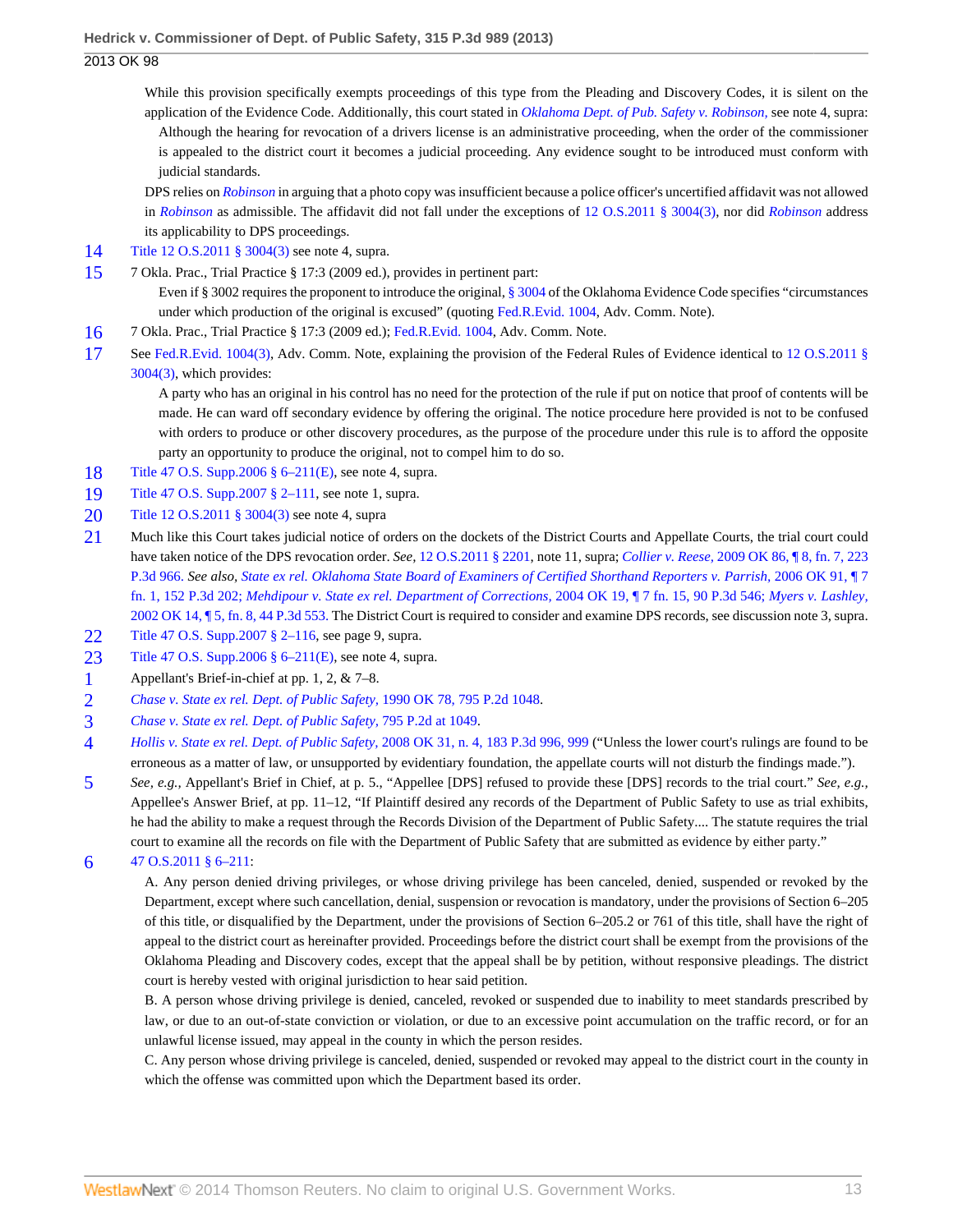D. A person whose driving privilege is revoked or denied or who is denied a hearing pursuant to [Section 753](http://www.westlaw.com/Link/Document/FullText?findType=L&pubNum=1000165&cite=OKSTT47S753&originatingDoc=I24ac18cf57f111e3b48bea39e86d4142&refType=LQ&originationContext=document&vr=3.0&rs=cblt1.0&transitionType=DocumentItem&contextData=(sc.Search)) or [754](http://www.westlaw.com/Link/Document/FullText?findType=L&pubNum=1000165&cite=OKSTT47S754&originatingDoc=I24ac18cf57f111e3b48bea39e86d4142&refType=LQ&originationContext=document&vr=3.0&rs=cblt1.0&transitionType=DocumentItem&contextData=(sc.Search)) of this title may appeal to the district court in the county in which the arrest occurred relating to the test refusal or test result, as shown by the records of the Department.

E. The petition shall be filed within thirty (30) days after the order has been served upon the person, except a petition relating to an implied consent revocation shall be filed within thirty (30) days after the Department gives notice to the person that the revocation is sustained as provided in [Section 754](http://www.westlaw.com/Link/Document/FullText?findType=L&pubNum=1000165&cite=OKSTT47S754&originatingDoc=I24ac18cf57f111e3b48bea39e86d4142&refType=LQ&originationContext=document&vr=3.0&rs=cblt1.0&transitionType=DocumentItem&contextData=(sc.Search)) of this title. It shall be the duty of the district court to enter an order setting the matter for hearing not less than fifteen (15) days and not more than thirty (30) days from the date the petition is filed. A certified copy of petition and order for hearing shall be served forthwith by the clerk of the court upon the Commissioner of Public Safety by certified mail at the Department of Public Safety, Oklahoma City, Oklahoma.

F. At a hearing on a revocation by the Department pursuant to the implied consent laws as provided in [Sections 6–205.1](http://www.westlaw.com/Link/Document/FullText?findType=L&pubNum=1000165&cite=OKSTT47S6-205.1&originatingDoc=I24ac18cf57f111e3b48bea39e86d4142&refType=LQ&originationContext=document&vr=3.0&rs=cblt1.0&transitionType=DocumentItem&contextData=(sc.Search)), [753](http://www.westlaw.com/Link/Document/FullText?findType=L&pubNum=1000165&cite=OKSTT47S753&originatingDoc=I24ac18cf57f111e3b48bea39e86d4142&refType=LQ&originationContext=document&vr=3.0&rs=cblt1.0&transitionType=DocumentItem&contextData=(sc.Search)) and [754](http://www.westlaw.com/Link/Document/FullText?findType=L&pubNum=1000165&cite=OKSTT47S754&originatingDoc=I24ac18cf57f111e3b48bea39e86d4142&refType=LQ&originationContext=document&vr=3.0&rs=cblt1.0&transitionType=DocumentItem&contextData=(sc.Search)) of this title, the court shall not consider the merits of the revocation action unless a written request for an administrative hearing was timely submitted to the Department and the person actually exercised the opportunity to appear as provided in [Section](http://www.westlaw.com/Link/Document/FullText?findType=L&pubNum=1000165&cite=OKSTT47S754&originatingDoc=I24ac18cf57f111e3b48bea39e86d4142&refType=LQ&originationContext=document&vr=3.0&rs=cblt1.0&transitionType=DocumentItem&contextData=(sc.Search)) [754](http://www.westlaw.com/Link/Document/FullText?findType=L&pubNum=1000165&cite=OKSTT47S754&originatingDoc=I24ac18cf57f111e3b48bea39e86d4142&refType=LQ&originationContext=document&vr=3.0&rs=cblt1.0&transitionType=DocumentItem&contextData=(sc.Search)) of this title and the Department entered an order sustaining the revocation.

G. Upon a hearing relating to a revocation or disqualification pursuant to a conviction for an offense enumerated in Section 6–205, 761, or 6–205.2 of this title, the court shall not consider the propriety or merits of the revocation or disqualification action, except to correct the identity of the person convicted as shown by records of the Department.

H. In the event the Department declines to modify, as provided in Section 754.1 of this title, a revocation order issued pursuant to [Section 753](http://www.westlaw.com/Link/Document/FullText?findType=L&pubNum=1000165&cite=OKSTT47S753&originatingDoc=I24ac18cf57f111e3b48bea39e86d4142&refType=LQ&originationContext=document&vr=3.0&rs=cblt1.0&transitionType=DocumentItem&contextData=(sc.Search)), [Section 754,](http://www.westlaw.com/Link/Document/FullText?findType=L&pubNum=1000165&cite=OKSTT47S754&originatingDoc=I24ac18cf57f111e3b48bea39e86d4142&refType=LQ&originationContext=document&vr=3.0&rs=cblt1.0&transitionType=DocumentItem&contextData=(sc.Search)) paragraph 2 of subsection A of [Section 6–205](http://www.westlaw.com/Link/Document/FullText?findType=L&pubNum=1000165&cite=OKSTT47S6-205&originatingDoc=I24ac18cf57f111e3b48bea39e86d4142&refType=LQ&originationContext=document&vr=3.0&rs=cblt1.0&transitionType=DocumentItem&contextData=(sc.Search)) or [Section 6–205.1](http://www.westlaw.com/Link/Document/FullText?findType=L&pubNum=1000165&cite=OKSTT47S6-205.1&originatingDoc=I24ac18cf57f111e3b48bea39e86d4142&refType=LQ&originationContext=document&vr=3.0&rs=cblt1.0&transitionType=DocumentItem&contextData=(sc.Search)) of this title, which is subject to modification pursuant to Section 11–906.4 of this title or [Section 6–205.1](http://www.westlaw.com/Link/Document/FullText?findType=L&pubNum=1000165&cite=OKSTT47S6-205.1&originatingDoc=I24ac18cf57f111e3b48bea39e86d4142&refType=LQ&originationContext=document&vr=3.0&rs=cblt1.0&transitionType=DocumentItem&contextData=(sc.Search)) of this title, a petition for modification may be included with the appeal or separately filed at any time, and the district court may, in its discretion, modify the revocation as provided for in Section 755 of this title; provided, any modification under this subsection shall apply to Class D motor vehicles only.

I. The court shall take testimony and examine the facts and circumstances, including all of the records on file in the office of the Department of Public Safety relative to the offense committed and the driving record of the person, and determine from the facts, circumstances, and records whether or not the petitioner is entitled to driving privileges or shall be subject to the order of denial, cancellation, suspension or revocation issued by the Department. The court may also determine whether or not, from the person's previous driving record, the order was for a longer period of time than such facts and circumstances warranted. In case the court finds that the order was not justified, the court may sustain the appeal, vacate the order of the Department and direct that driving privileges be restored to the petitioner, if otherwise eligible. The court may, in case it determines the order was justified, but that the period of the suspension or revocation was excessive, enter an order modifying the same as provided by law.

J. The testimony of any hearing pursuant to this section shall be taken by the court stenographer and preserved for the purpose of appeal and, in case the Department files notice of appeal from the order of the court as provided herein, the court shall order and direct the court clerk to prepare and furnish a complete transcript of all pleadings and proceedings, together with a complete transcript taken at said hearing at no cost to the Department, except the cost of transcribing.

K. In order to stay or supersede any order of the Department, the petitioner may execute and file a cash appeal bond in the sum of Two Hundred Fifty Dollars (\$250.00) with the clerk of the court, to be approved by the court clerk. A certified copy of the bond shall be served along with the notice of hearing and petition.

The bond shall be to the State of Oklahoma and conditioned that the petitioner will prosecute the appeal with due diligence and during pendency of the appeal abide by and not violate any of the laws of this state or any other state in the operation of a motor vehicle, and that the petitioner will abide by and perform the final judgment of the court therein, and in case the appeal is finally denied the appellant will pay all court costs incurred in the appeal in the district court. If the petitioner is convicted of a traffic offense during the pendency of the appeal or fails to prosecute the appeal with due diligence, the bond may be forfeited to the court fund upon application by the Department and after hearing before the court in which the appeal is pending.

L. After filing and approval of the appeal bond and the furnishing thereof to the Department as hereby provided, the Department shall restore driving privileges to the person if otherwise eligible, and the person shall be permitted to operate a motor vehicle pending the appeal, under terms and conditions as prescribed in the bond which shall include the installation of an ignition interlock device on every motor vehicle operated by the person, pursuant to Section 754.1 or 755 of this title, if the person was denied modification pursuant to any provision of [paragraph 2 of subsection A of Section 6–205](http://www.westlaw.com/Link/Document/FullText?findType=L&pubNum=1000165&cite=OKSTT47S6-205&originatingDoc=I24ac18cf57f111e3b48bea39e86d4142&refType=LQ&originationContext=document&vr=3.0&rs=cblt1.0&transitionType=DocumentItem&contextData=(sc.Search)) or [Section 6–205.1](http://www.westlaw.com/Link/Document/FullText?findType=L&pubNum=1000165&cite=OKSTT47S6-205.1&originatingDoc=I24ac18cf57f111e3b48bea39e86d4142&refType=LQ&originationContext=document&vr=3.0&rs=cblt1.0&transitionType=DocumentItem&contextData=(sc.Search)), [753](http://www.westlaw.com/Link/Document/FullText?findType=L&pubNum=1000165&cite=OKSTT47S753&originatingDoc=I24ac18cf57f111e3b48bea39e86d4142&refType=LQ&originationContext=document&vr=3.0&rs=cblt1.0&transitionType=DocumentItem&contextData=(sc.Search)) or [754](http://www.westlaw.com/Link/Document/FullText?findType=L&pubNum=1000165&cite=OKSTT47S754&originatingDoc=I24ac18cf57f111e3b48bea39e86d4142&refType=LQ&originationContext=document&vr=3.0&rs=cblt1.0&transitionType=DocumentItem&contextData=(sc.Search)) of this title; provided, however, if the order of the Department is sustained in final judgment, the court shall, in such final judgment, enter an order extending the period of suspension or revocation for such time as the petitioner was permitted to operate motor vehicles under the provisions of an appeal bond, and the court shall also in such final judgment direct and require the immediate surrender of any driver license or licenses to the Department.

M. An appeal may be taken by the person or by the Department from the order or judgment of the district court to the Supreme Court of the State of Oklahoma as otherwise provided by law.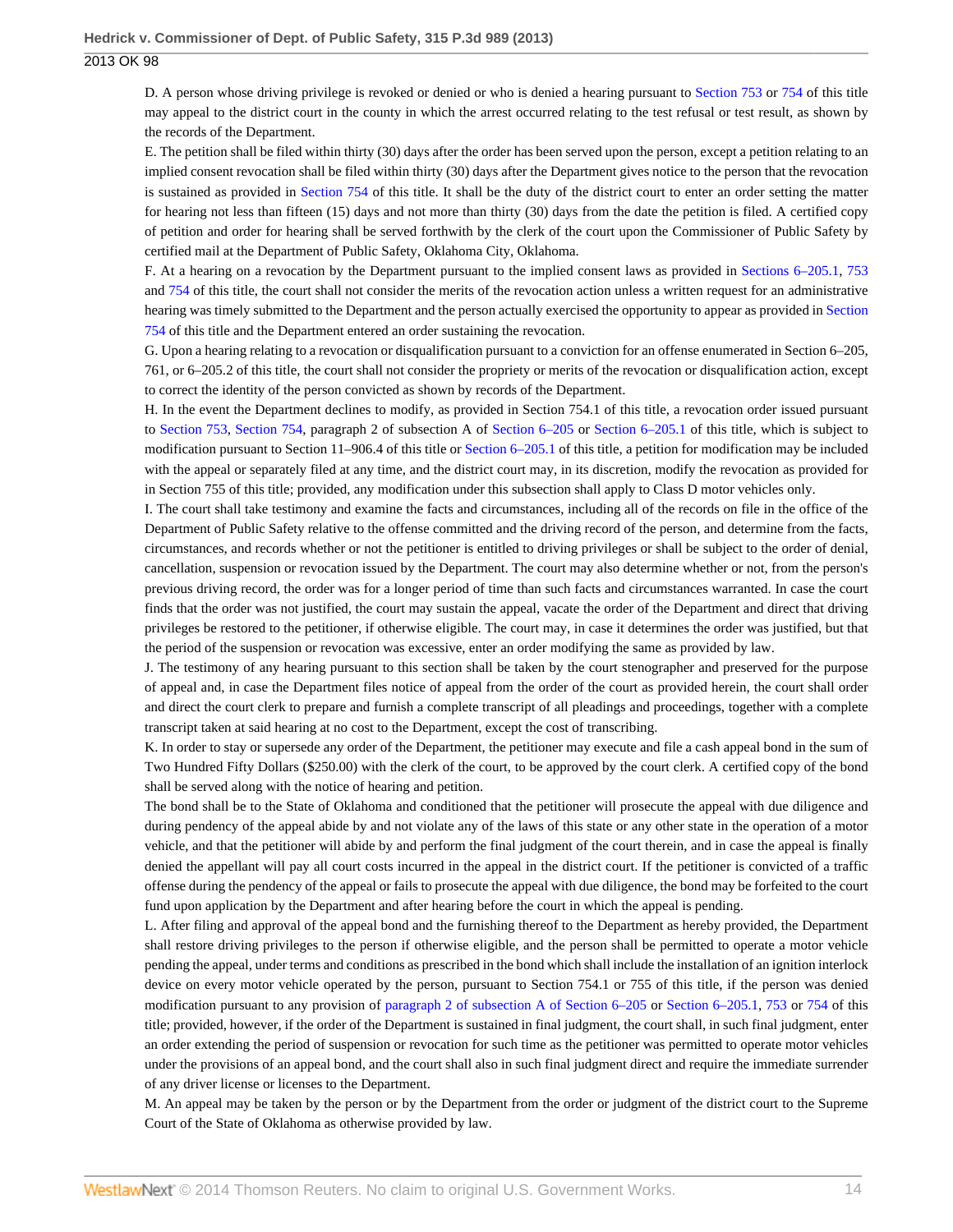- <span id="page-14-0"></span>[7](#page-5-4) *[Cascio v. State ex rel. Dept. of Public Safety,](http://www.westlaw.com/Link/Document/FullText?findType=Y&serNum=1984125800&pubNum=661&fi=co_pp_sp_661_284&originationContext=document&vr=3.0&rs=cblt1.0&transitionType=DocumentItem&contextData=(sc.Search)#co_pp_sp_661_284)* 1984 OK 30, 686 P.2d 282, 284 (emphasis and explanatory word added).
- <span id="page-14-1"></span>[8](#page-5-5) The word "shall" is ordinarily interpreted as implying a command or mandate and "may" generally denotes permissive or discretional authority. However, a directory rather than mandatory construction may be given to the word "shall" *upon a finding of strongly persuasive contrary legislative intent. Howard v. Zimmer,* [2013 OK 17, n. 24, 299 P.3d 463, 469](http://www.westlaw.com/Link/Document/FullText?findType=Y&serNum=2030174249&pubNum=4645&fi=co_pp_sp_4645_469&originationContext=document&vr=3.0&rs=cblt1.0&transitionType=DocumentItem&contextData=(sc.Search)#co_pp_sp_4645_469) (emphasis added).
- <span id="page-14-2"></span>[9](#page-6-0) "These implied consent appeals are a lot like the old 'trial by ambush' that existed prior to the Pleading and Discovery Codes. The Defendant is often surprised at trial by Plaintiff in these proceedings with unexpected exhibits, witnesses, claims and legal arguments." Appellee's Answer Brief at p. 8.
- <span id="page-14-3"></span>[10](#page-6-1) For example, when the DPS addresses the requirement of [47 O.S. § 6–211\(I\)](http://www.westlaw.com/Link/Document/FullText?findType=L&pubNum=1000165&cite=OKSTT47S6-211&originatingDoc=I24ac18cf57f111e3b48bea39e86d4142&refType=LQ&originationContext=document&vr=3.0&rs=cblt1.0&transitionType=DocumentItem&contextData=(sc.Search)) that the District Court examine all records on file with the Department, it argues that it need not produce the administrative record because: "It is not the responsibility of Defendant's attorney to help Plaintiff make his case." Appellee's Answer Brief at p. 12.
- <span id="page-14-4"></span>[11](#page-6-2) [Appeal of Dungan, 1984 OK 21, 681 P.2d 750, 752](http://www.westlaw.com/Link/Document/FullText?findType=Y&serNum=1984122649&pubNum=661&fi=co_pp_sp_661_752&originationContext=document&vr=3.0&rs=cblt1.0&transitionType=DocumentItem&contextData=(sc.Search)#co_pp_sp_661_752) ("Appeals from implied consent revocation orders are heard de novo in the district court, with the 'trial de novo' being a trial of the entire case anew, both on the law and on the facts."); *[Matter of Braddy,](http://www.westlaw.com/Link/Document/FullText?findType=Y&serNum=1980114823&pubNum=661&fi=co_pp_sp_661_237&originationContext=document&vr=3.0&rs=cblt1.0&transitionType=DocumentItem&contextData=(sc.Search)#co_pp_sp_661_237)* 1980 OK [44, 611 P.2d 235, 237–238](http://www.westlaw.com/Link/Document/FullText?findType=Y&serNum=1980114823&pubNum=661&fi=co_pp_sp_661_237&originationContext=document&vr=3.0&rs=cblt1.0&transitionType=DocumentItem&contextData=(sc.Search)#co_pp_sp_661_237) ("Appeals from Implied Consent revocation orders are heard de novo in the district court ... A trial de novo is a trial of the entire case anew, both on law and on facts.") (citations omitted).
- <span id="page-14-5"></span>[12](#page-6-3) *See, e.g., Appeal of Tucker,* [1975 OK CIV APP 40, 538 P.2d 626, 629](http://www.westlaw.com/Link/Document/FullText?findType=Y&serNum=1975127544&pubNum=661&fi=co_pp_sp_661_629&originationContext=document&vr=3.0&rs=cblt1.0&transitionType=DocumentItem&contextData=(sc.Search)#co_pp_sp_661_629) ("Appellant [DPS] carries the burden and must prove by a 'preponderance of the evidence' that appellee 'had been driving ... while under the influence.' ") (released for publication by order of the Court of Civil Appeals); *[Burris v. State, ex rel. Dept. of Public Safety,](http://www.westlaw.com/Link/Document/FullText?findType=Y&serNum=1990025047&pubNum=661&fi=co_pp_sp_661_335&originationContext=document&vr=3.0&rs=cblt1.0&transitionType=DocumentItem&contextData=(sc.Search)#co_pp_sp_661_335)* 1989 OK CIV APP 64, 785 P.2d 332, 335 ("It is not necessary for the State to prove that the Appellant in fact was under the influence of intoxicants, only that the officer had reasonable grounds to believe so.") (released for publication by order of the Court of Civil Appeals); *[Collins v. State ex rel. Dept. of Public](http://www.westlaw.com/Link/Document/FullText?findType=Y&serNum=1999257063&pubNum=661&fi=co_pp_sp_661_559&originationContext=document&vr=3.0&rs=cblt1.0&transitionType=DocumentItem&contextData=(sc.Search)#co_pp_sp_661_559) Safety,* [1999 OK CIV APP 107, ¶ 4, 991 P.2d 557, 559](http://www.westlaw.com/Link/Document/FullText?findType=Y&serNum=1999257063&pubNum=661&fi=co_pp_sp_661_559&originationContext=document&vr=3.0&rs=cblt1.0&transitionType=DocumentItem&contextData=(sc.Search)#co_pp_sp_661_559) ("At that de novo hearing, DPS has the burden of proving that the licensee had been driving under the influence of alcohol.") (released for publication by order of the Court of Civil Appeals); *[Hollis v. State](http://www.westlaw.com/Link/Document/FullText?findType=Y&serNum=2008725833&pubNum=4645&fi=co_pp_sp_4645_146&originationContext=document&vr=3.0&rs=cblt1.0&transitionType=DocumentItem&contextData=(sc.Search)#co_pp_sp_4645_146) ex rel. Department of Public Safety,* [2006 OK CIV APP 25, 131 P.3d 145, 146](http://www.westlaw.com/Link/Document/FullText?findType=Y&serNum=2008725833&pubNum=4645&fi=co_pp_sp_4645_146&originationContext=document&vr=3.0&rs=cblt1.0&transitionType=DocumentItem&contextData=(sc.Search)#co_pp_sp_4645_146) ("To prove revocation is proper based on a licensee's refusal to submit to a breath or blood test, the State must prove the following four elements by a preponderance of the evidence....") (released for publication by order of the Court of Civil Appeals).
- <span id="page-14-6"></span>[13](#page-6-4) *[Peters v. Oklahoma Dept. of Public Safety,](http://www.westlaw.com/Link/Document/FullText?findType=Y&serNum=1976134846&pubNum=661&fi=co_pp_sp_661_909&originationContext=document&vr=3.0&rs=cblt1.0&transitionType=DocumentItem&contextData=(sc.Search)#co_pp_sp_661_909)* 1976 OK 183, 557 P.2d 908, 909, 910 ("Evidence in support of the Department's claim Peters refused to submit to the test was found short of meeting the preponderance of the evidence test ... We agree with the trial court.").
- <span id="page-14-7"></span>[14](#page-6-5) *[Hollis v. State ex rel. Dept. of Public Safety,](http://www.westlaw.com/Link/Document/FullText?findType=Y&serNum=2015655134&pubNum=4645&fi=co_pp_sp_4645_998&originationContext=document&vr=3.0&rs=cblt1.0&transitionType=DocumentItem&contextData=(sc.Search)#co_pp_sp_4645_998)* 2008 OK 31, ¶ 9, 183 P.3d 996, 998.
- <span id="page-14-8"></span>[15](#page-6-6) *See, e.g., [Hollis v. State ex rel. Dept. of Public Safety, supra,](http://www.westlaw.com/Link/Document/FullText?findType=Y&serNum=2015655134&pubNum=4645&fi=co_pp_sp_4645_1000&originationContext=document&vr=3.0&rs=cblt1.0&transitionType=DocumentItem&contextData=(sc.Search)#co_pp_sp_4645_1000)* 2008 OK 31, at ¶ 16, 183 P.3d at 1000 ("Because Hollis failed to provide sufficient credible evidence that he was mentally incapable of giving a knowing and conscious refusal [to the test], the decision of the district court is reversed and remanded to affirm the revocation of Hollis' driving privileges.").
- <span id="page-14-9"></span>[16](#page-6-7) [47 O.S. § 6–211\(I\):](http://www.westlaw.com/Link/Document/FullText?findType=L&pubNum=1000165&cite=OKSTT47S6-211&originatingDoc=I24ac18cf57f111e3b48bea39e86d4142&refType=LQ&originationContext=document&vr=3.0&rs=cblt1.0&transitionType=DocumentItem&contextData=(sc.Search)) "The court shall take testimony and examine the facts and circumstances ... and determine from the facts...."
- <span id="page-14-10"></span>[17](#page-6-8) See *Gould v. Smith,* [1965 OK 112, 405 P.2d 82, 85,](http://www.westlaw.com/Link/Document/FullText?findType=Y&serNum=1965123956&pubNum=661&fi=co_pp_sp_661_85&originationContext=document&vr=3.0&rs=cblt1.0&transitionType=DocumentItem&contextData=(sc.Search)#co_pp_sp_661_85) quoting *Ex parte Morales,* [53 S.W. 107, 108 \(Tex.Cr.App.1899\).](http://www.westlaw.com/Link/Document/FullText?findType=Y&serNum=1899007461&pubNum=712&fi=co_pp_sp_712_108&originationContext=document&vr=3.0&rs=cblt1.0&transitionType=DocumentItem&contextData=(sc.Search)#co_pp_sp_712_108)
- <span id="page-14-11"></span>[18](#page-6-9) *Hargrave v. Tulsa Bd. of Adjustment,* [2002 OK 73, ¶ 6, 55 P.3d 1088, 1091,](http://www.westlaw.com/Link/Document/FullText?findType=Y&serNum=2002606191&pubNum=4645&fi=co_pp_sp_4645_1091&originationContext=document&vr=3.0&rs=cblt1.0&transitionType=DocumentItem&contextData=(sc.Search)#co_pp_sp_4645_1091) quoting *Vinson v. Medley,* [1987 OK 41, 737 P.2d 932,](http://www.westlaw.com/Link/Document/FullText?findType=Y&serNum=1987065343&pubNum=661&fi=co_pp_sp_661_938&originationContext=document&vr=3.0&rs=cblt1.0&transitionType=DocumentItem&contextData=(sc.Search)#co_pp_sp_661_938) [938](http://www.westlaw.com/Link/Document/FullText?findType=Y&serNum=1987065343&pubNum=661&fi=co_pp_sp_661_938&originationContext=document&vr=3.0&rs=cblt1.0&transitionType=DocumentItem&contextData=(sc.Search)#co_pp_sp_661_938) ("[The statute] required the district court to conduct a trial *de novo* ... 'There must be a complete examination of all issues, both of fact and law. The cause stands as if it has never been resolved before.' ").
- <span id="page-14-12"></span>[19](#page-6-10) *Colton v. Huntleigh USA Corp.,* [2005 OK 46, ¶ 10, 121 P.3d 1070, 1073](http://www.westlaw.com/Link/Document/FullText?findType=Y&serNum=2006842183&pubNum=4645&fi=co_pp_sp_4645_1073&originationContext=document&vr=3.0&rs=cblt1.0&transitionType=DocumentItem&contextData=(sc.Search)#co_pp_sp_4645_1073)
- <span id="page-14-13"></span>[20](#page-6-11) *See, e.g., [Hargrave v. Tulsa Bd. of Adjustment,](http://www.westlaw.com/Link/Document/FullText?findType=Y&serNum=2002606191&pubNum=4645&fi=co_pp_sp_4645_1091&originationContext=document&vr=3.0&rs=cblt1.0&transitionType=DocumentItem&contextData=(sc.Search)#co_pp_sp_4645_1091)* 2002 OK 73, at ¶ 6, 55 P.3d at 1091, the Court noted that a party's burden of proof at the district court trial de novo did not change from the party's burden of proof before the board of adjustment.
- <span id="page-14-14"></span>[21](#page-6-12) The word "including" may be used to classify an item that follows "including" as a part of the class of items which preceded the word. The word "including" may also be used as a term of enlargement to add an item to the class mentioned in the sentence and appearing before the word "including." *See, e.g., Maben v. Rosser,* [1909 OK 211, 24 Okla. 588, 103 P. 674](http://www.westlaw.com/Link/Document/FullText?findType=Y&serNum=1909015999&pubNum=660&originationContext=document&vr=3.0&rs=cblt1.0&transitionType=DocumentItem&contextData=(sc.Search)) ("including" may be defined as classifying that which follows the term with that which has gone before, and in an accumulative sense that makes what follows the term in addition to that which has preceded the term); *Argosy Limited v. Hennigan,* [404 F.2d 14, 20 \(5th Cir.1968\)](http://www.westlaw.com/Link/Document/FullText?findType=Y&serNum=1969100271&pubNum=350&fi=co_pp_sp_350_20&originationContext=document&vr=3.0&rs=cblt1.0&transitionType=DocumentItem&contextData=(sc.Search)#co_pp_sp_350_20) ("The word 'includes' is usually a term of enlargement, and not of limitation."); *[Montello Salt Co. v. State of Utah,](http://www.westlaw.com/Link/Document/FullText?findType=Y&serNum=1911103487&pubNum=708&originationContext=document&vr=3.0&rs=cblt1.0&transitionType=DocumentItem&contextData=(sc.Search))* 221 U.S. 452, 464–465, [31 S.Ct. 706, 55 L.Ed. 810 \(1911\)](http://www.westlaw.com/Link/Document/FullText?findType=Y&serNum=1911103487&pubNum=708&originationContext=document&vr=3.0&rs=cblt1.0&transitionType=DocumentItem&contextData=(sc.Search)) ("It [including] may have the sense of addition, as we have seen, and of 'also;' but, we have also seen, 'may merely specify particularly that which belongs to the genus.' ").
- <span id="page-14-15"></span>[22](#page-6-13) If the Legislature had intended the testimony in the District Court to be a mere repetition of testimony in the administrative proceeding that was incorporated in the administrative record, then the term "including" would not have been followed by the term "all" which describes the sum total of the administrative record and not a kind of testimony. The Legislature would have instead specified that the administrative testimony was the testimony to be taken anew in the District Court if it had not wanted "including" to be given an additive meaning.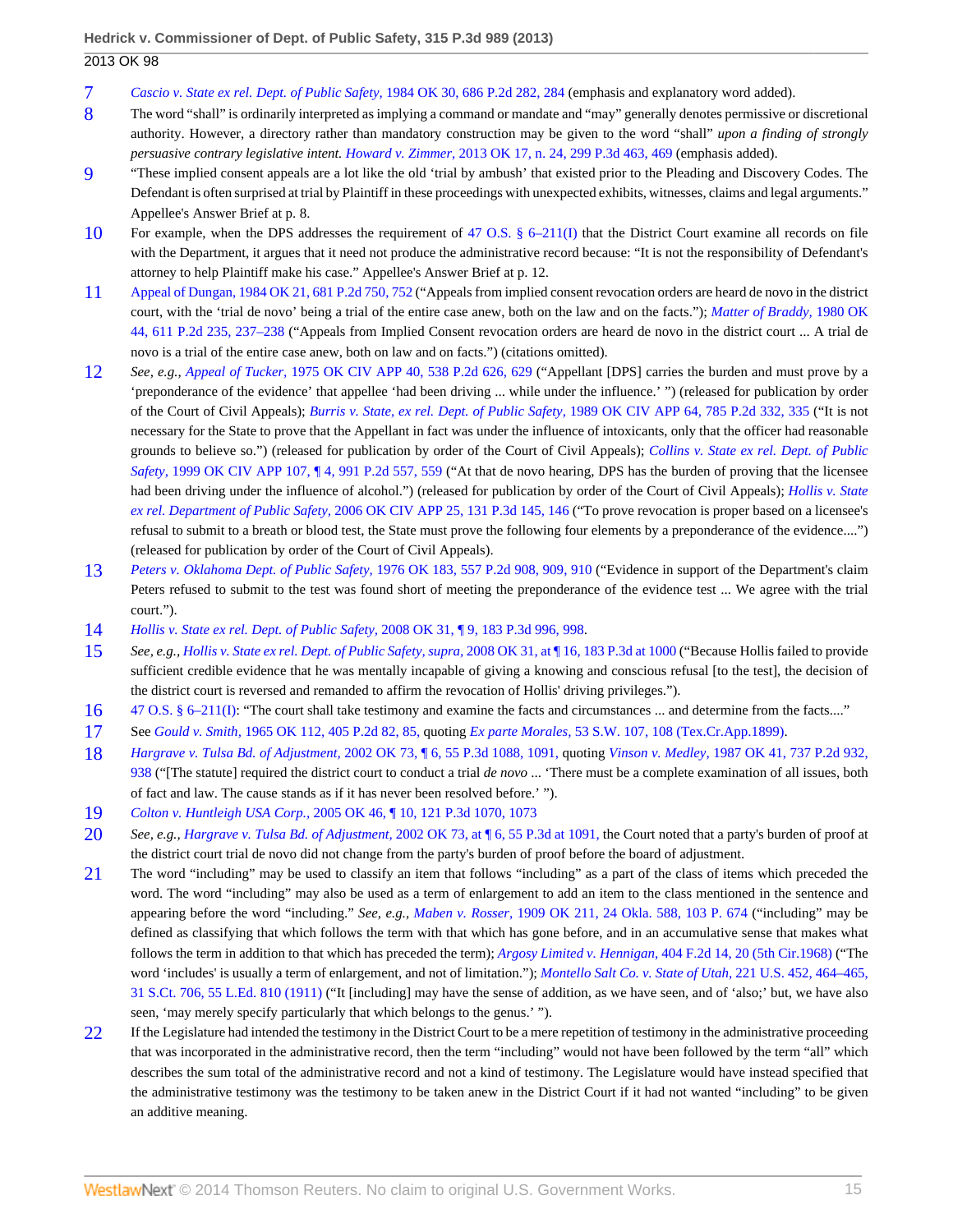- <span id="page-15-0"></span>[23](#page-6-14) *[Sipes](http://www.westlaw.com/Link/Document/FullText?findType=Y&serNum=1997248207&originationContext=document&vr=3.0&rs=cblt1.0&transitionType=DocumentItem&contextData=(sc.Search))* was released for publication by order of the Court of Civil Appeals. Opinions released for publication by the Court of Civil Appeals have persuasive effect, but are not precedential. *[Tubbs v. State ex rel., Teachers' Retirement System of Okla.,](http://www.westlaw.com/Link/Document/FullText?findType=Y&serNum=2002656611&pubNum=4645&fi=co_pp_sp_4645_575&originationContext=document&vr=3.0&rs=cblt1.0&transitionType=DocumentItem&contextData=(sc.Search)#co_pp_sp_4645_575)* 2002 OK 79, [n. 7, 57 P.3d 571, 575](http://www.westlaw.com/Link/Document/FullText?findType=Y&serNum=2002656611&pubNum=4645&fi=co_pp_sp_4645_575&originationContext=document&vr=3.0&rs=cblt1.0&transitionType=DocumentItem&contextData=(sc.Search)#co_pp_sp_4645_575).
- <span id="page-15-1"></span>[24](#page-7-0) 1999 Okla. Sess. Laws, Ch. 139 § 3 (eff.Nov.1, 1999). *See also [Davis v. State ex rel. Dept. of Public Safety,](http://www.westlaw.com/Link/Document/FullText?findType=Y&serNum=2002033719&pubNum=4645&fi=co_pp_sp_4645_978&originationContext=document&vr=3.0&rs=cblt1.0&transitionType=DocumentItem&contextData=(sc.Search)#co_pp_sp_4645_978)* 2001 OK CIV APP 154,  $\P$  15, 37 P.3d 974, 978 (released for publication by order of the Court of Civil Appeals) ("In amending [§ 6–211\(A\)](http://www.westlaw.com/Link/Document/FullText?findType=L&pubNum=1000165&cite=OKSTT47S6-211&originatingDoc=I24ac18cf57f111e3b48bea39e86d4142&refType=LQ&originationContext=document&vr=3.0&rs=cblt1.0&transitionType=DocumentItem&contextData=(sc.Search)), the legislature expanded the scope of district court review by striking the reference to 'appellate' jurisdiction in implied consent matters and vesting the district courts with 'original' jurisdiction.").
- <span id="page-15-2"></span>[25](#page-7-1) *In the Matter of Baby Boy L.,* [2004 OK 93, ¶ 16 103 P.3d 1099, 1105](http://www.westlaw.com/Link/Document/FullText?findType=Y&serNum=2005701567&pubNum=4645&fi=co_pp_sp_4645_1105&originationContext=document&vr=3.0&rs=cblt1.0&transitionType=DocumentItem&contextData=(sc.Search)#co_pp_sp_4645_1105) (The Court noted that within two years of a decision of this Court "the Oklahoma Legislature, apparently in response to our opinions" and in recognition of the teaching from a U.S. Supreme Court opinion, amended an Oklahoma statute.); *White v. Heng Ly Lim,* [2009 OK 79,¶ 16, 224 P.3d 679, 685](http://www.westlaw.com/Link/Document/FullText?findType=Y&serNum=2020085751&pubNum=4645&fi=co_pp_sp_4645_685&originationContext=document&vr=3.0&rs=cblt1.0&transitionType=DocumentItem&contextData=(sc.Search)#co_pp_sp_4645_685) (Legislature's intent in amending a statute may be ascertained by looking to the circumstances surrounding the amendment).
- <span id="page-15-3"></span>[26](#page-7-2) *Chamberlin v. Chamberlin,* [1986 OK 30, 720 P.2d 721, 723–724](http://www.westlaw.com/Link/Document/FullText?findType=Y&serNum=1986130430&pubNum=661&fi=co_pp_sp_661_723&originationContext=document&vr=3.0&rs=cblt1.0&transitionType=DocumentItem&contextData=(sc.Search)#co_pp_sp_661_723) ("This court may not consider as part of an appellate record any instrument or material which has not been incorporated into the assembled record by a certificate of the clerk of the trial court, nor may a deficient record be supplemented by material physically attached to a party's appellate brief."); *[Cumbey v. State,](http://www.westlaw.com/Link/Document/FullText?findType=Y&serNum=1985124225&pubNum=661&fi=co_pp_sp_661_1099&originationContext=document&vr=3.0&rs=cblt1.0&transitionType=DocumentItem&contextData=(sc.Search)#co_pp_sp_661_1099)* 1985 OK 36, [699 P.2d 1094, 1099](http://www.westlaw.com/Link/Document/FullText?findType=Y&serNum=1985124225&pubNum=661&fi=co_pp_sp_661_1099&originationContext=document&vr=3.0&rs=cblt1.0&transitionType=DocumentItem&contextData=(sc.Search)#co_pp_sp_661_1099) ("A trial court's record constitutes the only means for communication of its proceedings to an appellate court.").
- <span id="page-15-4"></span>[27](#page-7-3) *Wilson v. Levy,* [1929 OK 457, 140 Okla. 74, 282 P. 679, 681–682,](http://www.westlaw.com/Link/Document/FullText?findType=Y&serNum=1930120445&pubNum=660&fi=co_pp_sp_660_681&originationContext=document&vr=3.0&rs=cblt1.0&transitionType=DocumentItem&contextData=(sc.Search)#co_pp_sp_660_681) quoting *State Nat. Bank v. Lokey,* [1925 OK 792, 112 Okla. 82, 240](http://www.westlaw.com/Link/Document/FullText?findType=Y&serNum=1925120453&pubNum=660&fi=co_pp_sp_660_103&originationContext=document&vr=3.0&rs=cblt1.0&transitionType=DocumentItem&contextData=(sc.Search)#co_pp_sp_660_103) [P. 101, 103](http://www.westlaw.com/Link/Document/FullText?findType=Y&serNum=1925120453&pubNum=660&fi=co_pp_sp_660_103&originationContext=document&vr=3.0&rs=cblt1.0&transitionType=DocumentItem&contextData=(sc.Search)#co_pp_sp_660_103) ("Where a proposition of law is not raised in the trial court either directly or by implication, and no objection or exception made or saved, there is nothing for this court to review, and the question cannot be presented in this court for the first time.").
- <span id="page-15-5"></span>[28](#page-7-4) For certain purposes, an issue may be fairly comprised in a different issue that is expressly presented, or in a particular claim made by a pleading, or in a request for judicial relief, or when a necessary part of a particular adjudication requires adjudication of the fairly comprised issue because that issue is within the evidentiary record before the tribunal on its decision. *See, e.g., [Burrell v. Burrell,](http://www.westlaw.com/Link/Document/FullText?findType=Y&serNum=2012469593&pubNum=4645&fi=co_pp_sp_4645_289&originationContext=document&vr=3.0&rs=cblt1.0&transitionType=DocumentItem&contextData=(sc.Search)#co_pp_sp_4645_289)* [2007 OK 47, n. 11, 192 P.3d 286, 289](http://www.westlaw.com/Link/Document/FullText?findType=Y&serNum=2012469593&pubNum=4645&fi=co_pp_sp_4645_289&originationContext=document&vr=3.0&rs=cblt1.0&transitionType=DocumentItem&contextData=(sc.Search)#co_pp_sp_4645_289) ("An argument need not be artfully drawn as long as it is fairly comprised within the pleadings presented to the trial court."); *Smedsrud v. Powell,* [2002 OK 87, n. 37, 61 P.3d 891, 899](http://www.westlaw.com/Link/Document/FullText?findType=Y&serNum=2002720203&pubNum=4645&fi=co_pp_sp_4645_899&originationContext=document&vr=3.0&rs=cblt1.0&transitionType=DocumentItem&contextData=(sc.Search)#co_pp_sp_4645_899) ("Before summary judgment may be given, the trial court is 'not only authorized but [indeed] required to rule out all theories of liability fairly comprised within the evidentiary materials before [it].' "); *Slagell v. Slagell,* [2000 OK 5, ¶ 8, 995 P.2d 1141, 1142](http://www.westlaw.com/Link/Document/FullText?findType=Y&serNum=2000039256&pubNum=661&fi=co_pp_sp_661_1142&originationContext=document&vr=3.0&rs=cblt1.0&transitionType=DocumentItem&contextData=(sc.Search)#co_pp_sp_661_1142) (points of law identified during hearing on motion for new trial may be reviewed on appeal since those points of law were fairly comprised in the general allegations of the motion for new trial); *Whig Syndicate, Inc. v. Keyes,* [1992 OK 95, 836 P.2d 1283 1287](http://www.westlaw.com/Link/Document/FullText?findType=Y&serNum=1992118361&pubNum=661&fi=co_pp_sp_661_1287&originationContext=document&vr=3.0&rs=cblt1.0&transitionType=DocumentItem&contextData=(sc.Search)#co_pp_sp_661_1287) (issues raised on certiorari that were fairly comprised within the determination of the intermediate appellate court's decision were properly before the Supreme Court).
- <span id="page-15-6"></span>[29](#page-7-5) *[Chase v. State ex rel. Dept. of Public Safety,](http://www.westlaw.com/Link/Document/FullText?findType=Y&serNum=1990112403&pubNum=661&fi=co_pp_sp_661_1050&originationContext=document&vr=3.0&rs=cblt1.0&transitionType=DocumentItem&contextData=(sc.Search)#co_pp_sp_661_1050)* 1990 OK 78, 795 P.2d 1048, 1050 & n. 9 ("This patent deficiency [on the face of the administrative proceedings] in the statutorily required DPS material does indeed make the Department's revocation order *vulnerable to invalidation, on timely appeal, for failure to meet the minimum legislatively prescribed standards for the DPS paperwork on which its administrative action must be rested.*") (emphasis in original and explanatory material from note 9 added).

<span id="page-15-7"></span>[30](#page-7-6) Appellee's Answer Brief, at p. 3.

A federal court's allocation of a burden on a plaintiff to show subject matter jurisdiction does not necessarily show a burden for a plaintiff invoking jurisdiction of an Oklahoma District Court. *Colton v. Huntleigh USA Corp.,* [2005 OK 46, n. 4, 121 P.3d 1070,](http://www.westlaw.com/Link/Document/FullText?findType=Y&serNum=2006842183&pubNum=4645&fi=co_pp_sp_4645_1073&originationContext=document&vr=3.0&rs=cblt1.0&transitionType=DocumentItem&contextData=(sc.Search)#co_pp_sp_4645_1073) [1073](http://www.westlaw.com/Link/Document/FullText?findType=Y&serNum=2006842183&pubNum=4645&fi=co_pp_sp_4645_1073&originationContext=document&vr=3.0&rs=cblt1.0&transitionType=DocumentItem&contextData=(sc.Search)#co_pp_sp_4645_1073) (Court explained that "an allocation of a burden of proof in state court relating to a particular type of jurisdiction may, or may not, be analogous to federal court jurisprudence.").

- <span id="page-15-8"></span>[31](#page-7-7) *[Oklahoma City Zoological Trust v. State ex rel. Public Employees Relations Bd.,](http://www.westlaw.com/Link/Document/FullText?findType=Y&serNum=2011907131&pubNum=4645&fi=co_pp_sp_4645_464&originationContext=document&vr=3.0&rs=cblt1.0&transitionType=DocumentItem&contextData=(sc.Search)#co_pp_sp_4645_464)* 2007 OK 21, ¶ 7, 158 P.3d 461, 464.
- <span id="page-15-9"></span>[32](#page-7-8) *Atkinson v. Halliburton Co.,* [1995 OK 104, 905 P.2d 772, 774–775.](http://www.westlaw.com/Link/Document/FullText?findType=Y&serNum=1995202227&pubNum=661&fi=co_pp_sp_661_774&originationContext=document&vr=3.0&rs=cblt1.0&transitionType=DocumentItem&contextData=(sc.Search)#co_pp_sp_661_774)
- <span id="page-15-10"></span>[33](#page-7-9) *See, e.g., [Waste Connections, Inc. v. Oklahoma Dept. of Environmental Quality,](http://www.westlaw.com/Link/Document/FullText?findType=Y&serNum=2002767574&pubNum=4645&fi=co_pp_sp_4645_223&originationContext=document&vr=3.0&rs=cblt1.0&transitionType=DocumentItem&contextData=(sc.Search)#co_pp_sp_4645_223)* 2002 OK 94, ¶ 9,61 P.3d 219, 223 (an administrative agency lacks power to adjudicate a legal issue presenting a constitutional question; however, if relief may be granted on nonconstitutional grounds, the necessity of deciding constitutional issues may be avoided and exhaustion may be required).
- <span id="page-15-11"></span>[34](#page-7-10) *[Waste Connections, Inc. v. Oklahoma Dept. of Environmental Quality,](http://www.westlaw.com/Link/Document/FullText?findType=Y&serNum=2002767574&pubNum=4645&fi=co_pp_sp_4645_224&originationContext=document&vr=3.0&rs=cblt1.0&transitionType=DocumentItem&contextData=(sc.Search)#co_pp_sp_4645_224)* 2002 OK 94, ¶ 10, 61 P.3d at 224 (Title [75 O.S.2001, §](http://www.westlaw.com/Link/Document/FullText?findType=L&pubNum=1000165&cite=OKSTT75S306&originatingDoc=I24ac18cf57f111e3b48bea39e86d4142&refType=LQ&originationContext=document&vr=3.0&rs=cblt1.0&transitionType=DocumentItem&contextData=(sc.Search)) [306](http://www.westlaw.com/Link/Document/FullText?findType=L&pubNum=1000165&cite=OKSTT75S306&originatingDoc=I24ac18cf57f111e3b48bea39e86d4142&refType=LQ&originationContext=document&vr=3.0&rs=cblt1.0&transitionType=DocumentItem&contextData=(sc.Search)) of the APA provides an exception to the exhaustion rule, and "... is intended to apply only to rules issued by an agency in its quasi-legislative function and not to orders in individual proceedings in its quasi-adjudicative function."); *[Walker v. Group Health](http://www.westlaw.com/Link/Document/FullText?findType=Y&serNum=2001077807&pubNum=4645&fi=co_pp_sp_4645_762&originationContext=document&vr=3.0&rs=cblt1.0&transitionType=DocumentItem&contextData=(sc.Search)#co_pp_sp_4645_762) Services, Inc.,* [2001 OK 2, ¶ 38, 37 P.3d 749, 762](http://www.westlaw.com/Link/Document/FullText?findType=Y&serNum=2001077807&pubNum=4645&fi=co_pp_sp_4645_762&originationContext=document&vr=3.0&rs=cblt1.0&transitionType=DocumentItem&contextData=(sc.Search)#co_pp_sp_4645_762) ("Where administrative remedies are unavailable, ineffective or futile to pursue, the administrative process may be bypassed".).
- <span id="page-15-12"></span>[35](#page-8-0) *Atkinson v. Halliburton Co.,* [1995 OK 104, 905 P.2d 772, 774](http://www.westlaw.com/Link/Document/FullText?findType=Y&serNum=1995202227&pubNum=661&fi=co_pp_sp_661_774&originationContext=document&vr=3.0&rs=cblt1.0&transitionType=DocumentItem&contextData=(sc.Search)#co_pp_sp_661_774) ("It is a long established doctrine in Oklahoma that exhaustion of statutory remedies is a jurisdictional prerequisite for resort to the courts."); *[Martin v. Harrah Independent School Dist.,](http://www.westlaw.com/Link/Document/FullText?findType=Y&serNum=1975129476&pubNum=661&fi=co_pp_sp_661_1372&originationContext=document&vr=3.0&rs=cblt1.0&transitionType=DocumentItem&contextData=(sc.Search)#co_pp_sp_661_1372)* 1975 OK [154, 543 P.2d 1370, 1372](http://www.westlaw.com/Link/Document/FullText?findType=Y&serNum=1975129476&pubNum=661&fi=co_pp_sp_661_1372&originationContext=document&vr=3.0&rs=cblt1.0&transitionType=DocumentItem&contextData=(sc.Search)#co_pp_sp_661_1372) (Court stated rule and explained that it is only when a statutory administrative remedy is not adequate for the nature of the claim that failure to exhaust administrative remedies may be excused). *Cf. [Waste Connections, Inc. v. Oklahoma](http://www.westlaw.com/Link/Document/FullText?findType=Y&serNum=2002767574&pubNum=4645&fi=co_pp_sp_4645_223&originationContext=document&vr=3.0&rs=cblt1.0&transitionType=DocumentItem&contextData=(sc.Search)#co_pp_sp_4645_223) Dept. of Environmental Quality,* 2002 OK 94, at **[8, 61 P.3d at 223, (the Court noted that "In cases in which exhaustion of remedies** is not required by statute, this Court has held that the requirement to exhaust administrative remedies is a prudential rule, rather than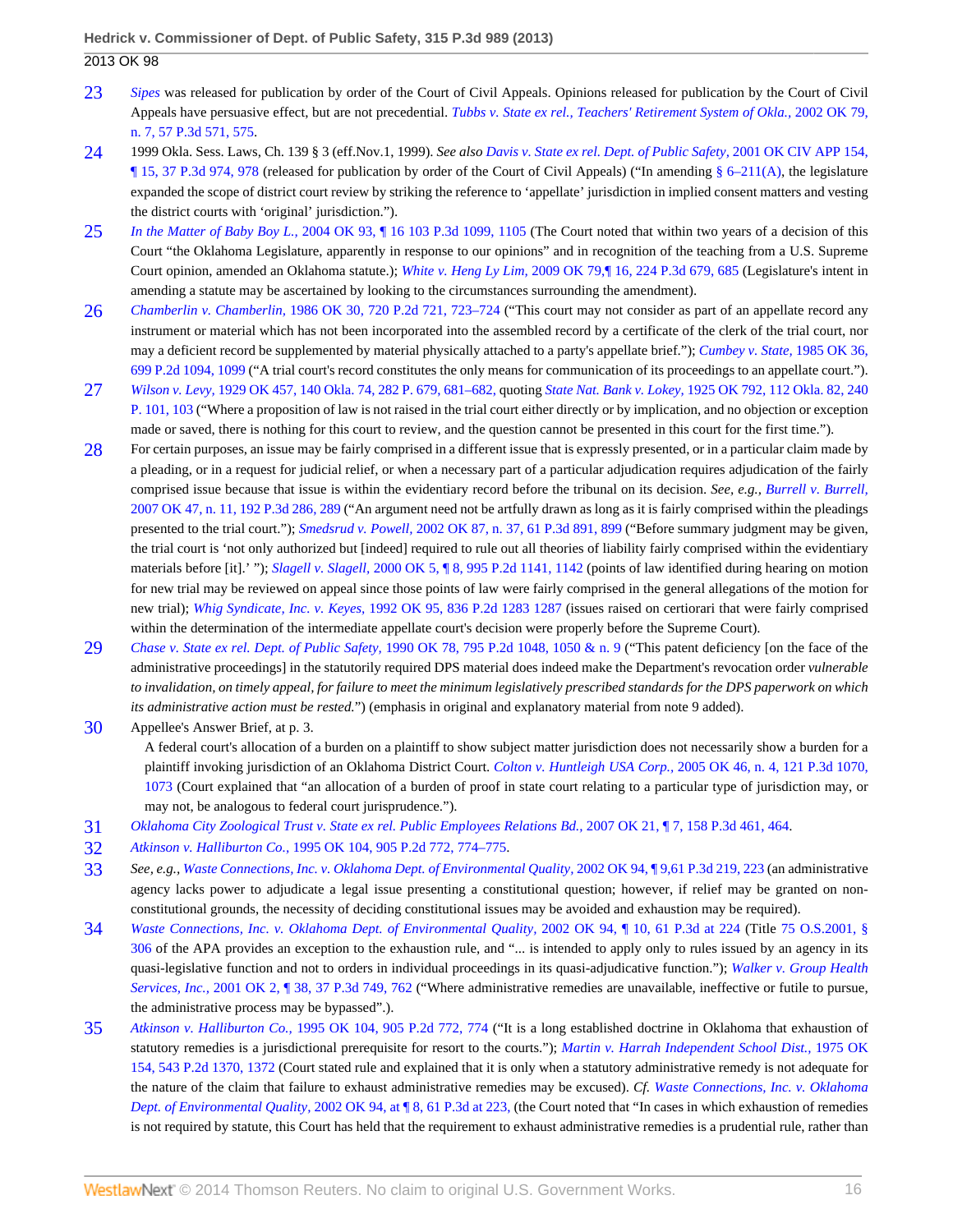a jurisdictional bar."); *[Apache Corp. v. State, ex rel. Oklahoma Tax Commission,](http://www.westlaw.com/Link/Document/FullText?findType=Y&serNum=2004585260&pubNum=4645&fi=co_pp_sp_4645_1064&originationContext=document&vr=3.0&rs=cblt1.0&transitionType=DocumentItem&contextData=(sc.Search)#co_pp_sp_4645_1064)* 2004 OK 48, ¶ 10, 98 P.3d 1061, 1064 (exhaustion of administrative remedies is a prudential rule when not required by statute, but when Legislature requires exhaustion of a remedy for obtaining a tax refund that remedy must be used).

- <span id="page-16-0"></span>[36](#page-8-1) *Hobbs v. German–American Doctors,* [1904 OK 60, 14 Okla. 236, 78 P. 356, 357;](http://www.westlaw.com/Link/Document/FullText?findType=Y&serNum=1904013714&pubNum=660&fi=co_pp_sp_660_357&originationContext=document&vr=3.0&rs=cblt1.0&transitionType=DocumentItem&contextData=(sc.Search)#co_pp_sp_660_357) *Glacken v. Andrew,* [1918 OK 20, 69 Okla. 61,](http://www.westlaw.com/Link/Document/FullText?findType=Y&serNum=1918020797&pubNum=660&fi=co_pp_sp_660_1097&originationContext=document&vr=3.0&rs=cblt1.0&transitionType=DocumentItem&contextData=(sc.Search)#co_pp_sp_660_1097) [169 P. 1096, 1097.](http://www.westlaw.com/Link/Document/FullText?findType=Y&serNum=1918020797&pubNum=660&fi=co_pp_sp_660_1097&originationContext=document&vr=3.0&rs=cblt1.0&transitionType=DocumentItem&contextData=(sc.Search)#co_pp_sp_660_1097)
- <span id="page-16-1"></span>[37](#page-8-2) *Cooper v. Reynolds,* [77 U.S. \(10 Wall.\) 308, 316, 19 L.Ed. 931 \(1870\)](http://www.westlaw.com/Link/Document/FullText?findType=Y&serNum=1870102861&pubNum=780&fi=co_pp_sp_780_316&originationContext=document&vr=3.0&rs=cblt1.0&transitionType=DocumentItem&contextData=(sc.Search)#co_pp_sp_780_316).
- <span id="page-16-2"></span>[38](#page-8-3) *[State ex rel. Oklahoma Bar Ass'n v. Mothershed, 2011 OK 84,](http://www.westlaw.com/Link/Document/FullText?findType=Y&serNum=2026318773&pubNum=4645&fi=co_pp_sp_4645_1215&originationContext=document&vr=3.0&rs=cblt1.0&transitionType=DocumentItem&contextData=(sc.Search)#co_pp_sp_4645_1215)* ¶ 47, 264 P.3d 1197, 1215; *[State ex rel. Turpen v. A 1977 Chevrolet](http://www.westlaw.com/Link/Document/FullText?findType=Y&serNum=1988052280&pubNum=661&fi=co_pp_sp_661_1359&originationContext=document&vr=3.0&rs=cblt1.0&transitionType=DocumentItem&contextData=(sc.Search)#co_pp_sp_661_1359) Pickup Truck,* [1988 OK 38, 753 P.2d 1356, 1359](http://www.westlaw.com/Link/Document/FullText?findType=Y&serNum=1988052280&pubNum=661&fi=co_pp_sp_661_1359&originationContext=document&vr=3.0&rs=cblt1.0&transitionType=DocumentItem&contextData=(sc.Search)#co_pp_sp_661_1359).
- <span id="page-16-3"></span>[39](#page-8-4) *See [State ex rel. Oklahoma Bar Association v. Mothershed,](http://www.westlaw.com/Link/Document/FullText?findType=Y&serNum=2026318773&pubNum=4645&fi=co_pp_sp_4645_1217&originationContext=document&vr=3.0&rs=cblt1.0&transitionType=DocumentItem&contextData=(sc.Search)#co_pp_sp_4645_1217)* 2011 OK 84, nn. 60–61, 264 P.3d 1197, 1217, where we noted examples of statutes that expressly state jurisdictional requirements.
- <span id="page-16-4"></span>[40](#page-8-5) *See [State ex rel. Oklahoma Bar Association v. Mothershed,](http://www.westlaw.com/Link/Document/FullText?findType=Y&serNum=2026318773&pubNum=4645&fi=co_pp_sp_4645_1217&originationContext=document&vr=3.0&rs=cblt1.0&transitionType=DocumentItem&contextData=(sc.Search)#co_pp_sp_4645_1217)* 2011 OK 84, n. 60, 264 P.3d 1197, 1217, where we noted that in *[Oklahoma](http://www.westlaw.com/Link/Document/FullText?findType=Y&serNum=2021417959&pubNum=4645&fi=co_pp_sp_4645_658&originationContext=document&vr=3.0&rs=cblt1.0&transitionType=DocumentItem&contextData=(sc.Search)#co_pp_sp_4645_658) [Dept. of Securities ex rel. Faught v. Blair,](http://www.westlaw.com/Link/Document/FullText?findType=Y&serNum=2021417959&pubNum=4645&fi=co_pp_sp_4645_658&originationContext=document&vr=3.0&rs=cblt1.0&transitionType=DocumentItem&contextData=(sc.Search)#co_pp_sp_4645_658)* 2010 OK 16, n. 22, 231 P.3d 645, 658, we explained that the third element of jurisdiction, jurisdictional power to render the particular judgment, was raised by the arguments in the case which focused on whether the judgment sought or obtained violated mandatory law. *See, e.g., [Gulfstream Petroleum Corp. v. Layden,](http://www.westlaw.com/Link/Document/FullText?findType=Y&serNum=1981122411&pubNum=661&originationContext=document&vr=3.0&rs=cblt1.0&transitionType=DocumentItem&contextData=(sc.Search))* 1981 OK 56, 632 P.2d 376 (compulsory statutory requirement antecedent to judgment or final order must be fulfilled to satisfy third element of jurisdiction); *[Abraham v.](http://www.westlaw.com/Link/Document/FullText?findType=Y&serNum=1924119555&pubNum=660&fi=co_pp_sp_660_48&originationContext=document&vr=3.0&rs=cblt1.0&transitionType=DocumentItem&contextData=(sc.Search)#co_pp_sp_660_48) Homer,* [1924 OK 393, 102 Okla. 12, 226 P. 45, 48](http://www.westlaw.com/Link/Document/FullText?findType=Y&serNum=1924119555&pubNum=660&fi=co_pp_sp_660_48&originationContext=document&vr=3.0&rs=cblt1.0&transitionType=DocumentItem&contextData=(sc.Search)#co_pp_sp_660_48) (facts showing compliance with a procedural statute mandatorily required for a judgment are material to the existence of the power of the court to render that judgment).
- <span id="page-16-5"></span>[41](#page-8-6) Jurisdictional facts which may be jurisdictional "in the sense that their existence is a condition precedent to the operation of the statutory scheme" are determined by the District Court. *[U.S. Fidelity & Guar. Co. v. State ex rel. Oklahoma Tax Commission,](http://www.westlaw.com/Link/Document/FullText?findType=Y&serNum=2002337331&pubNum=4645&fi=co_pp_sp_4645_1022&originationContext=document&vr=3.0&rs=cblt1.0&transitionType=DocumentItem&contextData=(sc.Search)#co_pp_sp_4645_1022)* 2002 [OK 42, n. 57, 54 P.3d 1010, 1022.](http://www.westlaw.com/Link/Document/FullText?findType=Y&serNum=2002337331&pubNum=4645&fi=co_pp_sp_4645_1022&originationContext=document&vr=3.0&rs=cblt1.0&transitionType=DocumentItem&contextData=(sc.Search)#co_pp_sp_4645_1022)
- <span id="page-16-6"></span>[42](#page-8-7) *See, e.g., [Gurley v. Memorial Hosp. of Guymon,](http://www.westlaw.com/Link/Document/FullText?findType=Y&serNum=1989034064&pubNum=661&fi=co_pp_sp_661_576&originationContext=document&vr=3.0&rs=cblt1.0&transitionType=DocumentItem&contextData=(sc.Search)#co_pp_sp_661_576)* 1989 OK 34, 770 P.2d 573, 576 ("Compliance with notice of claim provisions [for a tort claims against political subdivisions] has been interpreted to be either a condition precedent to suit against a political subdivision, or a jurisdictional prerequisite to judicial intervention.") (explanatory phrase added and citations omitted).
- <span id="page-16-7"></span>[43](#page-8-8) The DPS also relies upon opinions where we explained that notice of a plaintiff asserting long-arm jurisdiction should appear on the face of plaintiff's petition. In *City of Muskogee v. Martin,* [1990 OK 70, n. 46, 796 P.2d 337, 344,](http://www.westlaw.com/Link/Document/FullText?findType=Y&serNum=1990108440&pubNum=661&fi=co_pp_sp_661_344&originationContext=document&vr=3.0&rs=cblt1.0&transitionType=DocumentItem&contextData=(sc.Search)#co_pp_sp_661_344) we observed that a party's reliance upon (1) a long-arm *in personam* jurisdiction opinion and (2) the concept that a plaintiff had a pleading burden, "is clearly distinguishable" from an employment controversy involving an Oklahoma municipality and an Oklahoma resident. The same may be said in this dispute between a state agency and an Oklahoma resident.
- <span id="page-16-8"></span>[44](#page-8-9) *Colton v. Huntleigh USA Corp.,* [2005 OK 46, ¶ 10, 121 P.3d 1070, 1073](http://www.westlaw.com/Link/Document/FullText?findType=Y&serNum=2006842183&pubNum=4645&fi=co_pp_sp_4645_1073&originationContext=document&vr=3.0&rs=cblt1.0&transitionType=DocumentItem&contextData=(sc.Search)#co_pp_sp_4645_1073) ("The burden of proof as to any particular fact rests upon the party asserting such fact.").
- <span id="page-16-9"></span>[45](#page-8-10) [12 O.S.2011 § 2012\(B\)](http://www.westlaw.com/Link/Document/FullText?findType=L&pubNum=1000165&cite=OKSTT12S2012&originatingDoc=I24ac18cf57f111e3b48bea39e86d4142&refType=LQ&originationContext=document&vr=3.0&rs=cblt1.0&transitionType=DocumentItem&contextData=(sc.Search)), states in part:

"B. HOW PRESENTED. Every defense, in law or fact, to a claim for relief in any pleading, whether a claim, counterclaim, crossclaim, or third-party claim, shall be asserted in the responsive pleading thereto if one is required, except that the following defenses may at the option of the pleader be made by motion:

- 1. Lack of jurisdiction over the subject matter;
- 2. Lack of jurisdiction over the person;...."

#### <span id="page-16-10"></span>[46](#page-8-11) *Price v. Reed,* [1986 OK 43, 725 P.2d 1254, 1261](http://www.westlaw.com/Link/Document/FullText?findType=Y&serNum=1986135885&pubNum=661&fi=co_pp_sp_661_1261&originationContext=document&vr=3.0&rs=cblt1.0&transitionType=DocumentItem&contextData=(sc.Search)#co_pp_sp_661_1261).

- <span id="page-16-11"></span>[47](#page-8-12) *[Price](http://www.westlaw.com/Link/Document/FullText?findType=Y&serNum=1986135885&originationContext=document&vr=3.0&rs=cblt1.0&transitionType=DocumentItem&contextData=(sc.Search))* noted language in the 1982 version of [§ 754\(5\)\(a\)](http://www.westlaw.com/Link/Document/FullText?findType=L&pubNum=1000165&cite=OKSTT47S754&originatingDoc=I24ac18cf57f111e3b48bea39e86d4142&refType=LQ&originationContext=document&vr=3.0&rs=cblt1.0&transitionType=DocumentItem&contextData=(sc.Search)) which discussed the scope of issues at an administrative hearing. *[Price,](http://www.westlaw.com/Link/Document/FullText?findType=Y&serNum=1986135885&pubNum=661&fi=co_pp_sp_661_1256&originationContext=document&vr=3.0&rs=cblt1.0&transitionType=DocumentItem&contextData=(sc.Search)#co_pp_sp_661_1256)* 725 [P.2d at 1256, n. 2.](http://www.westlaw.com/Link/Document/FullText?findType=Y&serNum=1986135885&pubNum=661&fi=co_pp_sp_661_1256&originationContext=document&vr=3.0&rs=cblt1.0&transitionType=DocumentItem&contextData=(sc.Search)#co_pp_sp_661_1256) Language similar to the 1982 version of [§ 754\(5\)\(a\)](http://www.westlaw.com/Link/Document/FullText?findType=L&pubNum=1000165&cite=OKSTT47S754&originatingDoc=I24ac18cf57f111e3b48bea39e86d4142&refType=LQ&originationContext=document&vr=3.0&rs=cblt1.0&transitionType=DocumentItem&contextData=(sc.Search)) is codified at [47 O.S.2011 § 754\(F\)](http://www.westlaw.com/Link/Document/FullText?findType=L&pubNum=1000165&cite=OKSTT47S754&originatingDoc=I24ac18cf57f111e3b48bea39e86d4142&refType=LQ&originationContext=document&vr=3.0&rs=cblt1.0&transitionType=DocumentItem&contextData=(sc.Search)).
	- The 2011 version of  $\S 754(F)$  (with emphasis added) states in part the following.

"F. ... The hearing may be recorded and *its scope shall cover the issues* of whether the officer had reasonable grounds to believe the person had been operating or was in actual physical control of a vehicle upon the public roads, highways, streets, turnpikes or other public place of this state while under the influence of alcohol, any other intoxicating substance, or the combined influence of alcohol and any other intoxicating substance as prohibited by law, and whether the person was placed under arrest.

1. If the revocation or denial is based upon a breath or blood test result and a sworn report from a law enforcement officer, *the scope of the hearing shall also cover the issues* as to whether:

a. if timely requested by the person, the person was not denied a breath or blood test,

b. the specimen was obtained from the person within two (2) hours of the arrest of the person,

c. the person, if under twenty-one (21) years of age, was advised that driving privileges would be revoked or denied if the test result reflected the presence of any measurable quantity of alcohol,

d. the person, if twenty-one (21) years of age or older, was advised that driving privileges would be revoked or denied if the test result reflected an alcohol concentration of eight-hundredths (0.08) or more, and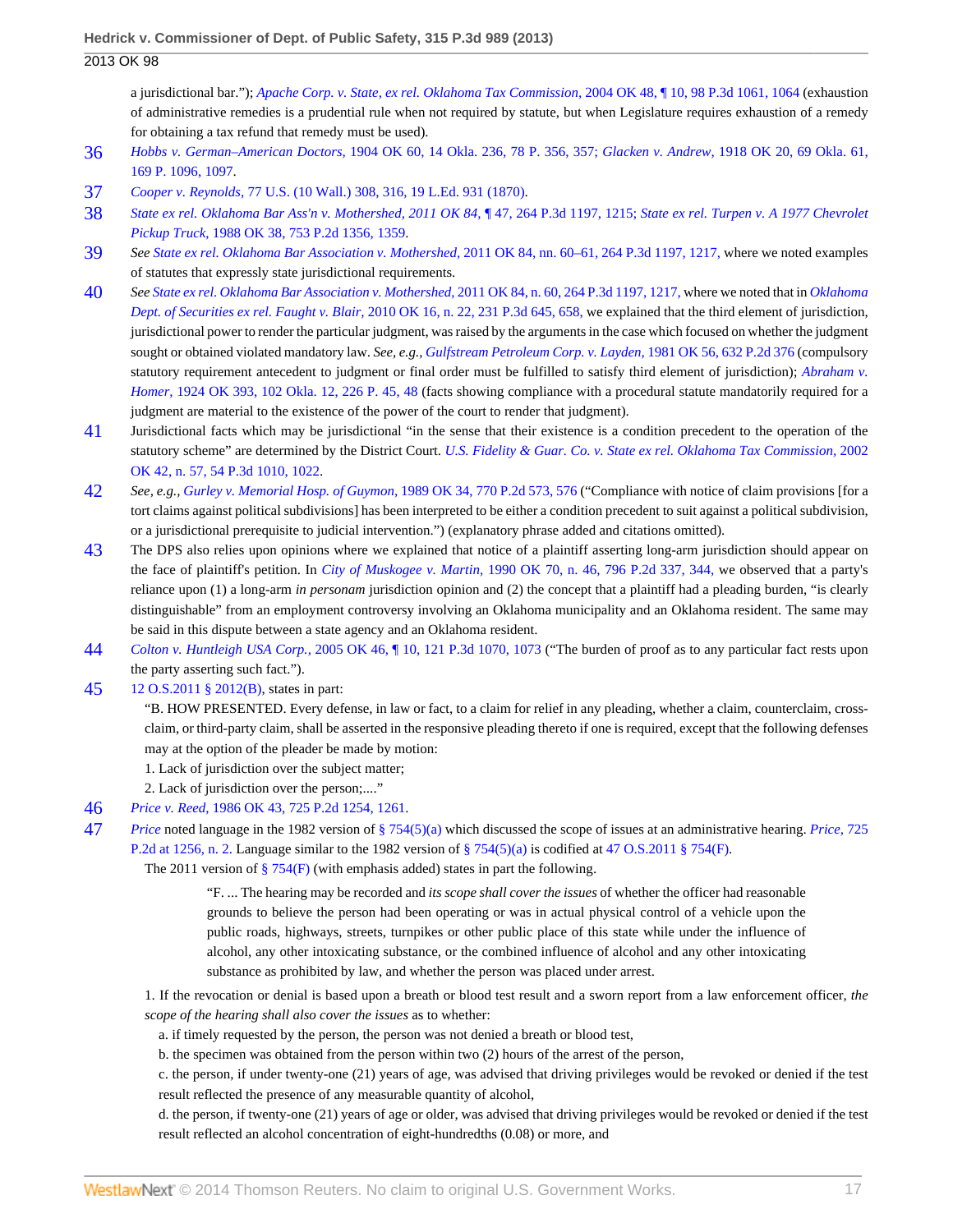- e. the test result in fact reflects the alcohol concentration.
- 2. If the revocation or denial is based upon the refusal of the person to submit to a breath or blood test, reflected in a sworn report
- by a law enforcement officer, *the scope of the hearing* shall also include whether:
	- a. the person refused to submit to the test or tests, and
- b. the person was informed that driving privileges would be revoked or denied if the person refused to submit to the test or tests.
- <span id="page-17-0"></span>[48](#page-8-13) *[Chase v. State ex rel. Dept. of Public Safety,](http://www.westlaw.com/Link/Document/FullText?findType=Y&serNum=1990112403&pubNum=661&fi=co_pp_sp_661_1050&originationContext=document&vr=3.0&rs=cblt1.0&transitionType=DocumentItem&contextData=(sc.Search)#co_pp_sp_661_1050)* 1990 OK 78, 795 P.2d 1048, 1050 ("This patent deficiency in the statutorily required DPS material does indeed make the Department's revocation order vulnerable to invalidation, on timely appeal, for failure to meet the minimum legislatively prescribed standards for the DPS paperwork on which its administrative action must be rested.") (emphasis and authority deleted).
- <span id="page-17-1"></span>[49](#page-8-14) Facts and legal authority *outside the administrative record* may be used to present a successful challenge to a revocation. [47 O.S.2011](http://www.westlaw.com/Link/Document/FullText?findType=L&pubNum=1000165&cite=OKSTT47S6-211&originatingDoc=I24ac18cf57f111e3b48bea39e86d4142&refType=LQ&originationContext=document&vr=3.0&rs=cblt1.0&transitionType=DocumentItem&contextData=(sc.Search)) [§ 6–211\(I\)](http://www.westlaw.com/Link/Document/FullText?findType=L&pubNum=1000165&cite=OKSTT47S6-211&originatingDoc=I24ac18cf57f111e3b48bea39e86d4142&refType=LQ&originationContext=document&vr=3.0&rs=cblt1.0&transitionType=DocumentItem&contextData=(sc.Search)). The District Court possesses a discretion, governed by relevant statutes, to modify a revocation in certain circumstances. For example, [47 O.S.2011 § 6–211\(H\)](http://www.westlaw.com/Link/Document/FullText?findType=L&pubNum=1000165&cite=OKSTT47S6-211&originatingDoc=I24ac18cf57f111e3b48bea39e86d4142&refType=LQ&originationContext=document&vr=3.0&rs=cblt1.0&transitionType=DocumentItem&contextData=(sc.Search)) provides that "the district court may, in its discretion, modify the revocation as provided for in Section 755 of this title." Section 755 provides that a district court "may modify" a revocation or denial in certain statutorily specified circumstances.

#### [47 O.S.2011 § 755:](http://www.westlaw.com/Link/Document/FullText?findType=L&pubNum=1000165&cite=OKSTT47S755&originatingDoc=I24ac18cf57f111e3b48bea39e86d4142&refType=LQ&originationContext=document&vr=3.0&rs=cblt1.0&transitionType=DocumentItem&contextData=(sc.Search))

If the revocation or denial is sustained, the person whose license or permit to drive or nonresident operating privilege has been revoked or denied may file a petition for appeal in the district court in the manner and subject to the proceedings provided for in [Section 6–211](http://www.westlaw.com/Link/Document/FullText?findType=L&pubNum=1000165&cite=OKSTT47S6-211&originatingDoc=I24ac18cf57f111e3b48bea39e86d4142&refType=LQ&originationContext=document&vr=3.0&rs=cblt1.0&transitionType=DocumentItem&contextData=(sc.Search)) of this title. The district court may modify the revocation or denial when it is determined by the court that the person whose license or permit to drive has been revoked or denied has no other adequate means of transportation and may enter a written order directing the Department of Public Safety to allow driving, subject to the limitations of [Section 6–205.1](http://www.westlaw.com/Link/Document/FullText?findType=L&pubNum=1000165&cite=OKSTT47S6-205.1&originatingDoc=I24ac18cf57f111e3b48bea39e86d4142&refType=LQ&originationContext=document&vr=3.0&rs=cblt1.0&transitionType=DocumentItem&contextData=(sc.Search)) of this title and the requirement of an ignition interlock device as provided in Section 754.1 of this title; provided, any modification under this paragraph shall apply to Class D motor vehicles only.

- <span id="page-17-2"></span>[50](#page-9-1) *Price v. Reed,* [1986 OK 43, 725 P.2d 1254, 1260](http://www.westlaw.com/Link/Document/FullText?findType=Y&serNum=1986135885&pubNum=661&fi=co_pp_sp_661_1260&originationContext=document&vr=3.0&rs=cblt1.0&transitionType=DocumentItem&contextData=(sc.Search)#co_pp_sp_661_1260) ("One's claim to a driver's license is indeed a protectible property interest that may not be terminated without due process guaranteed by the Fourteenth Amendment.") (authority omitted). In *Bell v. Burson,* [402 U.S. 535, 539, 91 S.Ct. 1586, 29 L.Ed.2d 90 \(1971\)](http://www.westlaw.com/Link/Document/FullText?findType=Y&serNum=1971127072&pubNum=708&originationContext=document&vr=3.0&rs=cblt1.0&transitionType=DocumentItem&contextData=(sc.Search)) the High Court observed that "Once licenses are
	- issued, ... their continued possession may become essential in the pursuit of a livelihood. Suspension of issued licenses thus involves state action that adjudicates important interests of the licensees. In such cases the licenses are not to be taken away without that procedural due process required by the Fourteenth Amendment."
- <span id="page-17-3"></span>[51](#page-9-2) *[Triad Elec. & Controls, Inc. v. Power Systems Engineering, Inc.,](http://www.westlaw.com/Link/Document/FullText?findType=Y&serNum=1997139532&pubNum=506&fi=co_pp_sp_506_193&originationContext=document&vr=3.0&rs=cblt1.0&transitionType=DocumentItem&contextData=(sc.Search)#co_pp_sp_506_193)* 117 F.3d 180, 193 (5th Cir.1997). *See [Jimenez v. Tuna Vessel](http://www.westlaw.com/Link/Document/FullText?findType=Y&serNum=1981131912&pubNum=350&fi=co_pp_sp_350_420&originationContext=document&vr=3.0&rs=cblt1.0&transitionType=DocumentItem&contextData=(sc.Search)#co_pp_sp_350_420) Granada,* [652 F.2d 415, 420 \(5th Cir.1981\)](http://www.westlaw.com/Link/Document/FullText?findType=Y&serNum=1981131912&pubNum=350&fi=co_pp_sp_350_420&originationContext=document&vr=3.0&rs=cblt1.0&transitionType=DocumentItem&contextData=(sc.Search)#co_pp_sp_350_420) ("... each party is entitled to know what is being tried, or at least to the means to find out. Notice remains a first-reader element of procedural due process, and trial by ambush is no more favored here than elsewhere."). *See also Barker v. Bledsoe,* [85 F.R.D. 545, 547 \(W.D.Okla.1979\)](http://www.westlaw.com/Link/Document/FullText?findType=Y&serNum=1980194699&pubNum=344&fi=co_pp_sp_344_547&originationContext=document&vr=3.0&rs=cblt1.0&transitionType=DocumentItem&contextData=(sc.Search)#co_pp_sp_344_547) ("Our modern jurisprudence no longer fosters 'trial by ambush.' ").
- <span id="page-17-4"></span>[52](#page-9-3) *Booth v. McKnight,* [2003 OK 49, ¶¶ 20–21, 70 P.3d 855, 863](http://www.westlaw.com/Link/Document/FullText?findType=Y&serNum=2003348664&pubNum=4645&fi=co_pp_sp_4645_863&originationContext=document&vr=3.0&rs=cblt1.0&transitionType=DocumentItem&contextData=(sc.Search)#co_pp_sp_4645_863) ("At the bare minimum, a constitutionally adequate notice must apprise one of the antagonist's pressed demands and of the result consequent upon default.... In order to accomplish that task, notice must provide one with more than the naked logistics of the hearing. For intelligently framing one's defense *a person must know what issues one will be confronted with.*") (emphasis added).
- <span id="page-17-5"></span>[53](#page-9-4) [Section 6–211\(F\)](http://www.westlaw.com/Link/Document/FullText?findType=L&pubNum=1000165&cite=OKSTT47S6-211&originatingDoc=I24ac18cf57f111e3b48bea39e86d4142&refType=LQ&originationContext=document&vr=3.0&rs=cblt1.0&transitionType=DocumentItem&contextData=(sc.Search)) requires exhaustion, but it does not require the petition to plead exhaustion or require filing at a certain time a document showing exhaustion. The issue is similar to our *former* jurisprudence discussing appellate jurisdiction being based upon the existence of a judgment, but when no jurisdictional requirement existed on *when* that judgment must be filed before the appellate tribunal other than as necessary for appellate review. *See, e.g., Willitt v. ASG Industries,* [1978 OK 1, 572 P.2d 1296, 1297](http://www.westlaw.com/Link/Document/FullText?findType=Y&serNum=1978107969&pubNum=661&fi=co_pp_sp_661_1297&originationContext=document&vr=3.0&rs=cblt1.0&transitionType=DocumentItem&contextData=(sc.Search)#co_pp_sp_661_1297) ("If a fundamental document does not appear in the appeal record, the appellate court should require the record to show the document. If appellant neglected to make the record so show, after the court's order so directing, the appellate court may then justifiably dismiss the appeal."); *Johnson v. Johnson,* [1983 OK 117, 674 P.2d 539, 542](http://www.westlaw.com/Link/Document/FullText?findType=Y&serNum=1983157094&pubNum=661&fi=co_pp_sp_661_542&originationContext=document&vr=3.0&rs=cblt1.0&transitionType=DocumentItem&contextData=(sc.Search)#co_pp_sp_661_542) ("... the legislature intended to make the inclusion of a 'recorded written' memorial a *sine qua non* of *appellate review* rather than a jurisdictional prerequisite to the commencement of an appeal.") (emphasis in original). We explained in *[Johnson](http://www.westlaw.com/Link/Document/FullText?findType=Y&serNum=1983157094&originationContext=document&vr=3.0&rs=cblt1.0&transitionType=DocumentItem&contextData=(sc.Search))* that [12 O.S.1981 § 32.2](http://www.westlaw.com/Link/Document/FullText?findType=L&pubNum=1000165&cite=OKSTT12S32.2&originatingDoc=I24ac18cf57f111e3b48bea39e86d4142&refType=LQ&originationContext=document&vr=3.0&rs=cblt1.0&transitionType=DocumentItem&contextData=(sc.Search)) made the recorded judgment "a jurisdictional prerequisite to appellate review." [674 P.2d at 542.](http://www.westlaw.com/Link/Document/FullText?findType=Y&serNum=1983157094&pubNum=661&fi=co_pp_sp_661_542&originationContext=document&vr=3.0&rs=cblt1.0&transitionType=DocumentItem&contextData=(sc.Search)#co_pp_sp_661_542) Even if one assumes for the purpose of argument that  $\S 6-211(F)$  is jurisdictional, the statutory jurisdictional prerequisite of administrative exhaustion in  $\S 6-211(F)$ , like the statutory jurisdictional requirement of [12 O.S.1981](http://www.westlaw.com/Link/Document/FullText?findType=L&pubNum=1000165&cite=OKSTT12S32.2&originatingDoc=I24ac18cf57f111e3b48bea39e86d4142&refType=LQ&originationContext=document&vr=3.0&rs=cblt1.0&transitionType=DocumentItem&contextData=(sc.Search)) [§ 32.2](http://www.westlaw.com/Link/Document/FullText?findType=L&pubNum=1000165&cite=OKSTT12S32.2&originatingDoc=I24ac18cf57f111e3b48bea39e86d4142&refType=LQ&originationContext=document&vr=3.0&rs=cblt1.0&transitionType=DocumentItem&contextData=(sc.Search)), *need only appear in the record submitted to the reviewing court,* and this would be accomplished when the DPS files or introduces into evidence the administrative record.

#### <span id="page-17-6"></span>[54](#page-9-5) [75 O.S.2011 § 320:](http://www.westlaw.com/Link/Document/FullText?findType=L&pubNum=1000165&cite=OKSTT75S320&originatingDoc=I24ac18cf57f111e3b48bea39e86d4142&refType=LQ&originationContext=document&vr=3.0&rs=cblt1.0&transitionType=DocumentItem&contextData=(sc.Search))

"Within sixty (60) days after service of the petition for review or equivalent process upon it, or within such further time as the reviewing court, upon application for good cause shown, may allow, the agency shall transmit to the reviewing court the original or a certified copy of the entire record of the proceeding under